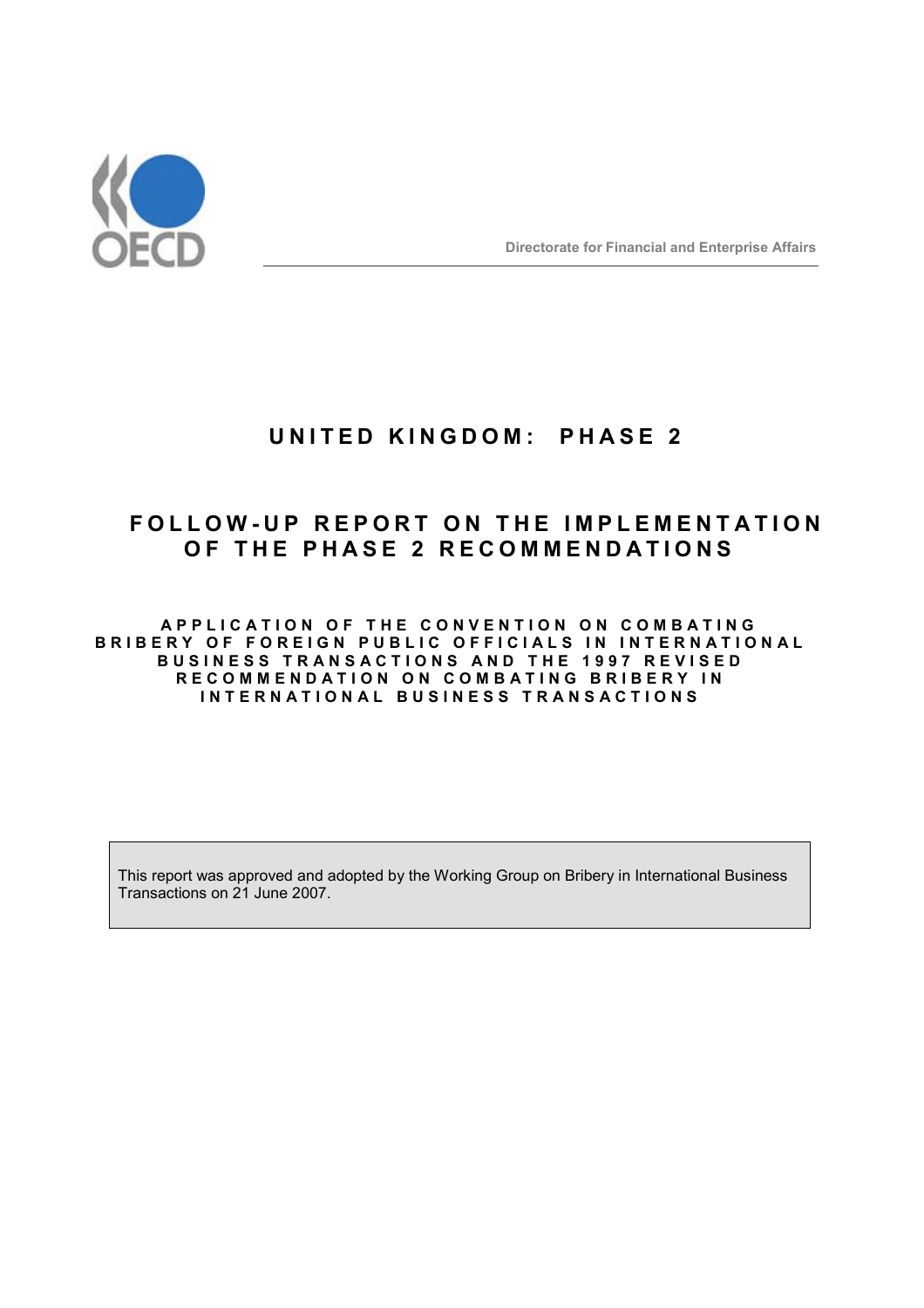### **TABLE OF CONTENTS**

| Annex 2: Revised Memorandum of Understanding on Implementing                  |  |
|-------------------------------------------------------------------------------|--|
| Annex 3: Number of Defendants Proceeded Against at Magistrates' Courts, Found |  |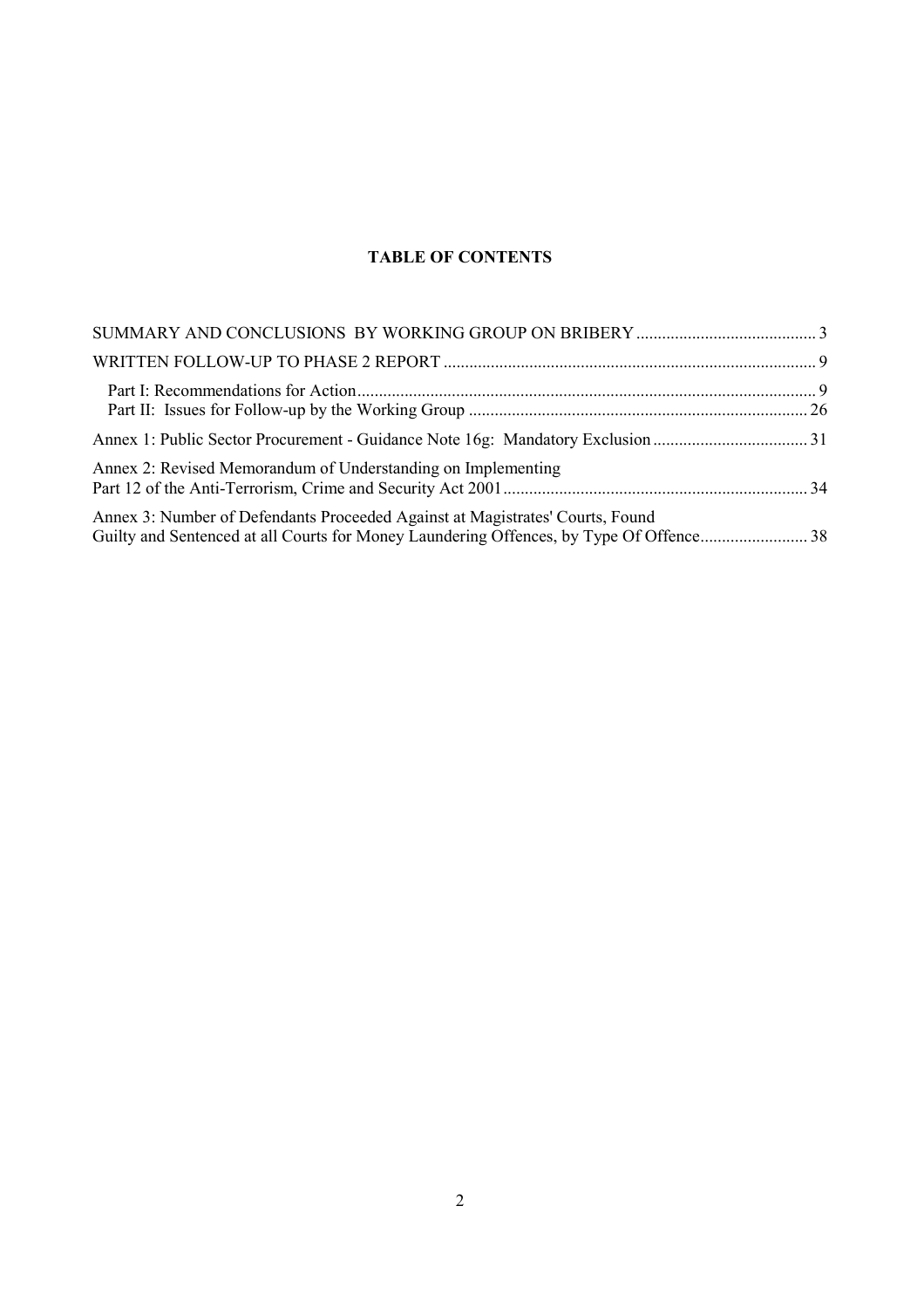### **SUMMARY AND CONCLUSIONS BY WORKING GROUP ON BRIBERY**

### **Introduction**

1. In March 2007, the Working Group on Bribery reviewed the Phase 2 Written Follow-Up Report supplied by the United Kingdom (the "Follow-Up Report"), which reports on actions taken by the United Kingdom in response to the recommendations in the Working Group's March 2005 Phase 2 report (the "Phase 2 Report"). It also considered additional material submitted before the March meeting. In this context, the Working Group further reviewed the discontinuance of a major foreign bribery investigation in the United Kingdom concerning BAE SYSTEMS plc and the Al Yamamah defence contract with the government of Saudi Arabia. The Follow-Up Report and the summary and conclusions of the Working Group on the report and on the BAE matter have been consolidated for publication.

2. This summary first reviews implementation of the Recommendations generally and then addresses certain major issues and concerns for which the Working Group considers that additional on-site review is necessary.

### **Phase 2 Written Follow-Up Report: General Review of Implementation of Recommendations**

3. The United Kingdom has satisfactorily implemented a number of the Working Group's recommendations in the Phase 2 Report. The United Kingdom has engaged in extensive efforts to raise awareness about the need to combat foreign bribery. The Secretary of State for International Development has led the UK government's work on combating overseas corruption since mid-2006; he now chairs quarterly meetings of officials to review progress and the first public progress report was issued on 12 March 2007. (This did not leave time for its consideration by the Working Group at its March 2007 meeting). The UK has also significantly improved its anti-foreign-bribery guidance brochure since the Phase 2 Report. It now addresses more appropriately the potential liability of parent companies relating to foreign bribery by their subsidiaries; it also contains a clear statement of an obligation for Foreign and Commonwealth Office (FCO) and locally-engaged staff in overseas diplomatic posts to report acts of bribery by UK nationals or UK companies to the Serious Fraud Office (SFO) directly or to a London-based team that transmits the reports to the SFO. Standard training for FCO staff preparing to go overseas as economic officers (as well as for other front-line staff from the Department of Trade and Industry (DTI) and Ministry of Defence (MOD) engaged in the promotion of UK exports) now includes information about the risks of corruption and the obligation to report allegations against UK companies and UK nationals to appropriate authorities. The Working Group notes that FCO overseas missions have supplied 25 of the allegations in the Overseas Corruption Register (a list of known foreign bribery allegations maintained by the SFO), which indicates that the UK's efforts in this area have been effective in practice. In its Follow-Up Report, the UK has also described a significant range of awareness-raising efforts targeted at unions and companies, including small and medium-sized enterprises.

4. A Memorandum of Understanding (MOU) between various investigative and other agencies in the UK regulates, inter alia, jurisdiction over foreign bribery investigations. Since the Phase 2 Report, the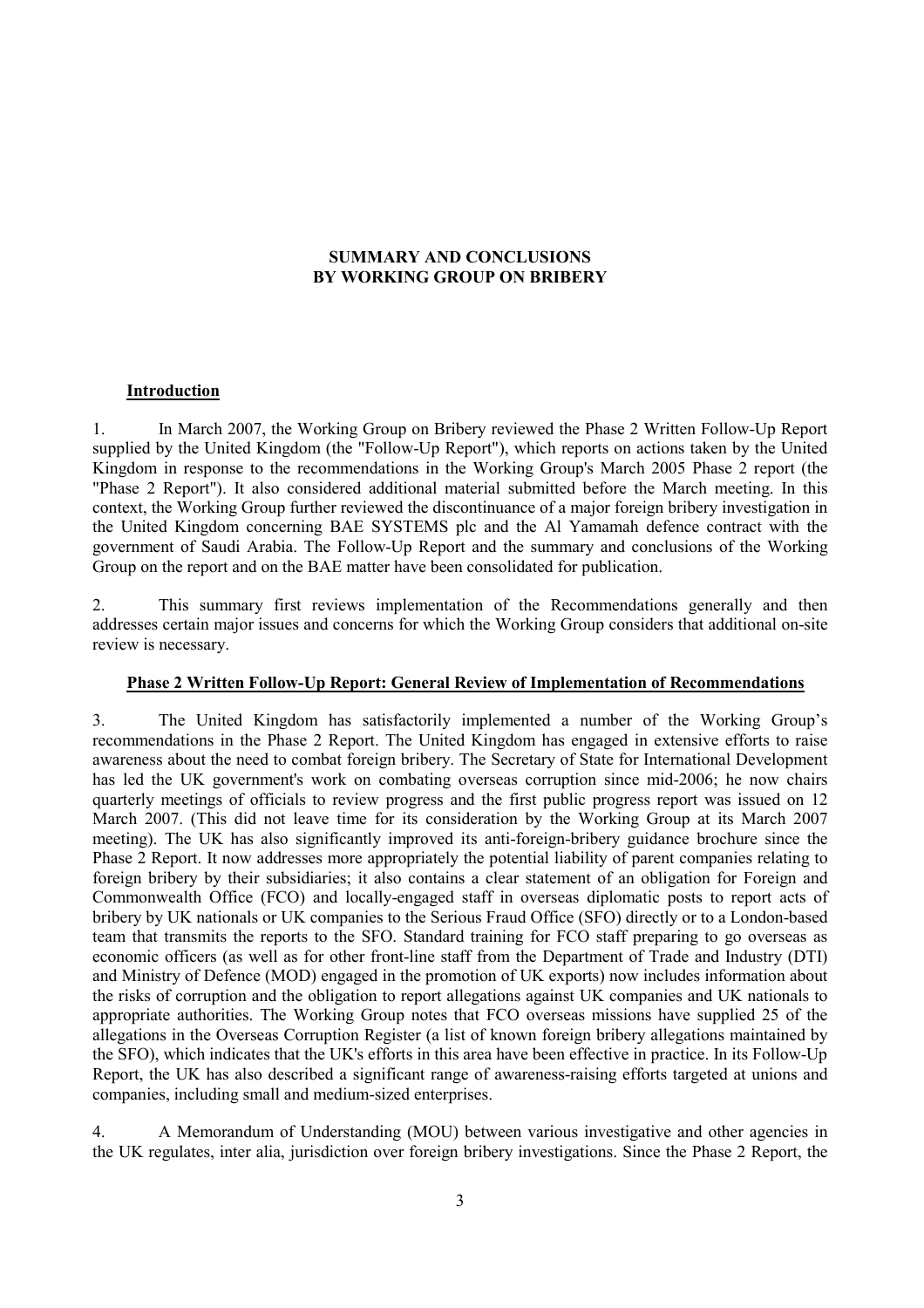MOU has been modified to limit the investigative jurisdiction of the Ministry of Defence Police to foreign bribery cases involving (i) defence contracts where the MOD is a party to the contract; or (ii) MOD employees. While the reference to "MOD employees" is not technically consistent with the Phase 2 recommendation with regard to the jurisdiction of the Ministry of Defence Police, the Working Group was satisfied that compliance with the recommendation had been achieved. The revised MOU has also eliminated requirements of disclosure of specific foreign bribery investigations to non-investigatory government departments (notably the FCO and the MOD) and provides that disclosure is possible only with the consent of the senior investigating officer and where appropriate.

5. With regard to resources for mutual legal assistance (MLA), the UK has indicated that the SFO Mutual Assistance Unit undertakes the majority of incoming requests in cases of serious transnational corruption and fraud. It has recently gained an additional investigator. The UK has also reported that working practices in the UK Central Authority have been streamlined and standardised. The United Kingdom has verified the compliance of Guernsey's legislation with the OECD Convention and Jersey has enacted a foreign bribery statute, but the UK has not yet extended the Convention to either island.

6. The Follow-Up report details a wide variety of measures to encourage confiscation of assets in appropriate foreign bribery cases including the development of specialised expertise and dedicated units, training, incentives, and other measures. The UK is presently processing requests from more than 24 countries.

7. Policies excluding convicted companies from access to public benefits such as export credit or development aid moneys can only be effective if companies can be convicted of bribery in the first place. Conviction of a company for foreign bribery was not a realistic possibility under applicable UK case law at the time of the Phase 2 Report and the law remains unchanged. Accordingly, while the UK has taken action since the Phase 2 Report in implementing an European Union procurement directive regarding sanctions on convicted companies, the Working Group doubts that they will be useful with regard to UK companies that engage in bribery until the law on the liability of legal persons (companies) for foreign bribery is modified (see below).

8. The Working Group further identified certain areas where recommendations have been partially implemented, calling for the United Kingdom to make further progress. The Phase 2 Report found that the very large number of investigative and prosecutorial authorities was hindering effective treatment of the foreign bribery offence. The UK has made substantial progress in giving a central role to the SFO in foreign bribery cases and it is now generally recognised as the key agency with regard to such matters. The revised MOU calls for referral of all foreign bribery allegations to the SFO in the first instance and gives the SFO a role in reviewing ("vetting") each allegation at the outset; this allows it to determine whether it is appropriate for it to take on the case itself or to guide the process of attributing the case to another agency. The SFO has also taken over the maintenance of the Overseas Corruption Register. The SFO is leading a number of significant foreign bribery investigations and has launched six new investigations since March 2005. However, there has been no change to date in the applicable law with regard to jurisdiction over foreign bribery investigations and the rules for how the SFO attributes cases to other agencies remain unclear.

9. The Phase 2 Report noted that the SFO appeared to have inadequate resources to deal with foreign bribery including an absence of dedicated funding or specialised police support. The UK has made significant efforts, especially in recent months, to substantially increase police capacity to investigate allegations of foreign bribery and money laundering. The Department for International Development (DFID) has allocated approximately GBP 6 million (EUR 8.8 million) to a new joint group composed of units from the City of London Police Service and the Metropolitan Police with specific remits, respectively, for foreign bribery investigations and the investigation of laundering of the corrupt assets of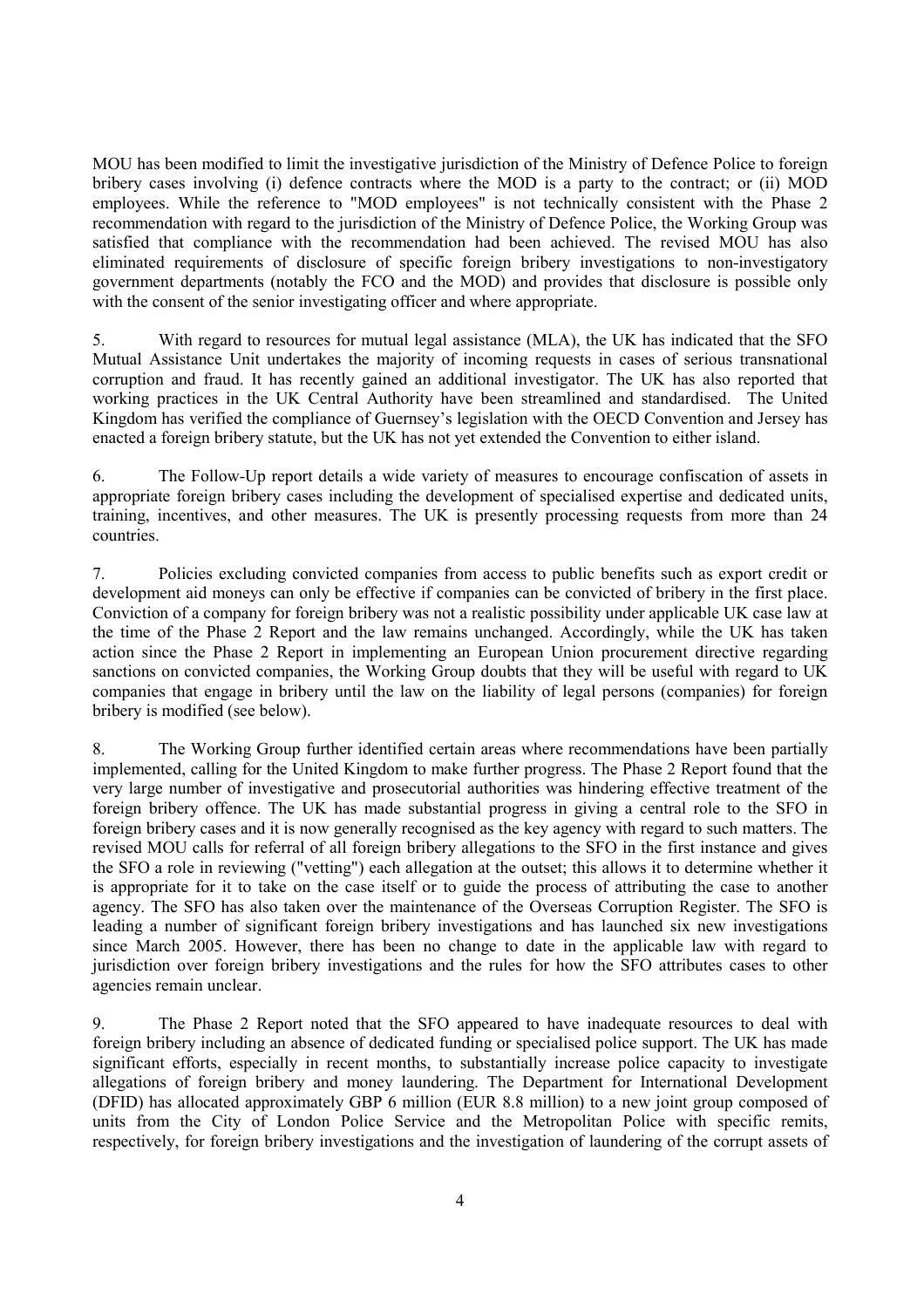politically exposed persons (PEPS). It is too early to evaluate their efforts, but the City of London Police unit is involved in four foreign bribery investigations with the SFO and made its first arrests in January 2007. Recent progress in money laundering investigations has seen approximately GBP 1 million (EUR 1.47 million) confiscated and returned and GBP 500 000 (EUR 736 095) in the process of being returned to Nigeria.

10. The Working Group recognizes these important efforts with regard to police resources. The SFO itself, however, has not received any additional funding for foreign bribery generally and is expected to deal with foreign bribery matters within its existing budget. The Working Group remains concerned about the adequacy of these resources, particularly in light of the continuing absence of any prosecution for foreign bribery. In January 2007, the UK Treasury approved supplementary funding of GBP 22.8 million (EUR 33.5 million) over five years to the SFO for a large-scale enquiry into part of the matters outlined in the report on the UN Oil-for-Food programme for Iraq. The SFO has indicated, however, that it expects the Oil for Food allegations, if proved, would generally not constitute foreign bribery offences under UK law and would be prosecuted on other grounds. Moreover, the size of the five-year Treasury allocation raises further doubts about the overall annual SFO budget which, as noted in the Phase 2 Report, was only GBP 35 million (EUR 51.4 million) in 2005/2006. The Working Group notes that on 1 February 2007, in a debate in the House of Lords, the Attorney General publicly emphasised the willingness of the UK government to consider providing funds for the investigation of allegations of international corruption. It is noteworthy that the SFO spent approximately GBP 2 million (EUR 2.9 million) on the partial investigation of the Al Yamanah matter. The SFO's use of its resources and activity on corruption cases is subject to monitoring through general documents such as its annual report and through ad hoc monitoring by Parliament, which has included active questioning of the Attorney-General about specific foreign bribery cases.

11. Recommendation 5(b) asked the UK to consider the appropriateness of requiring law officer's consent for prosecution in cases of foreign bribery. Prior to the date of the Phase 2 Report, the UK government had publicly announced its intent to replace the existing statutory requirement for the Attorney General's consent with a requirement for the consent of the Director of Public Prosecutions or a nominated deputy. Since the Phase 2 Report, the UK government has reiterated its intent in this regard and has announced in the context of its bribery law consultation process that it intends that the Director of the SFO should also be empowered to give consents. However, none of these statements have been acted upon to date. The Working Group considers that action has not been sufficiently taken to resolve the underlying concerns of the Working Group that led to this recommendation. In addition, new factual developments since the Phase 2 Report cause the Working Group to continue to focus on this issue. In conclusion, this recommendation is considered as partially implemented.

12. In terms of detection and reporting, the Civil Service Code has been strengthened to some degree with regard to the question of whether UK public officials are obliged to report possible instances of foreign bribery to the relevant authorities. However, the Working Group considers that because the revised Code states only that public officials "should" report suspicions, it is unclear whether disciplinary sanctions would apply. The UK has a comprehensive legislative regime applicable to whistleblowing in both the private and public sector, but the Phase 2 Report found that the protection of persons who report directly to law enforcement authorities could be improved. The UK has indicated that it will consider adding the police as a body to which a relatively broad range of protected disclosures can be made; although the Working Group recognises that this area raises horizontal issues for the Working Group generally, it encourages the UK to further improve protections in this area.

13. With regard to auditors, the Auditing Practice Board (APB, part of the Financial Reporting Council, the UK's independent regulator for corporate reporting and governance) has proceeded with guidance for the reporting by auditors of suspicions of money laundering, including for foreign bribery as a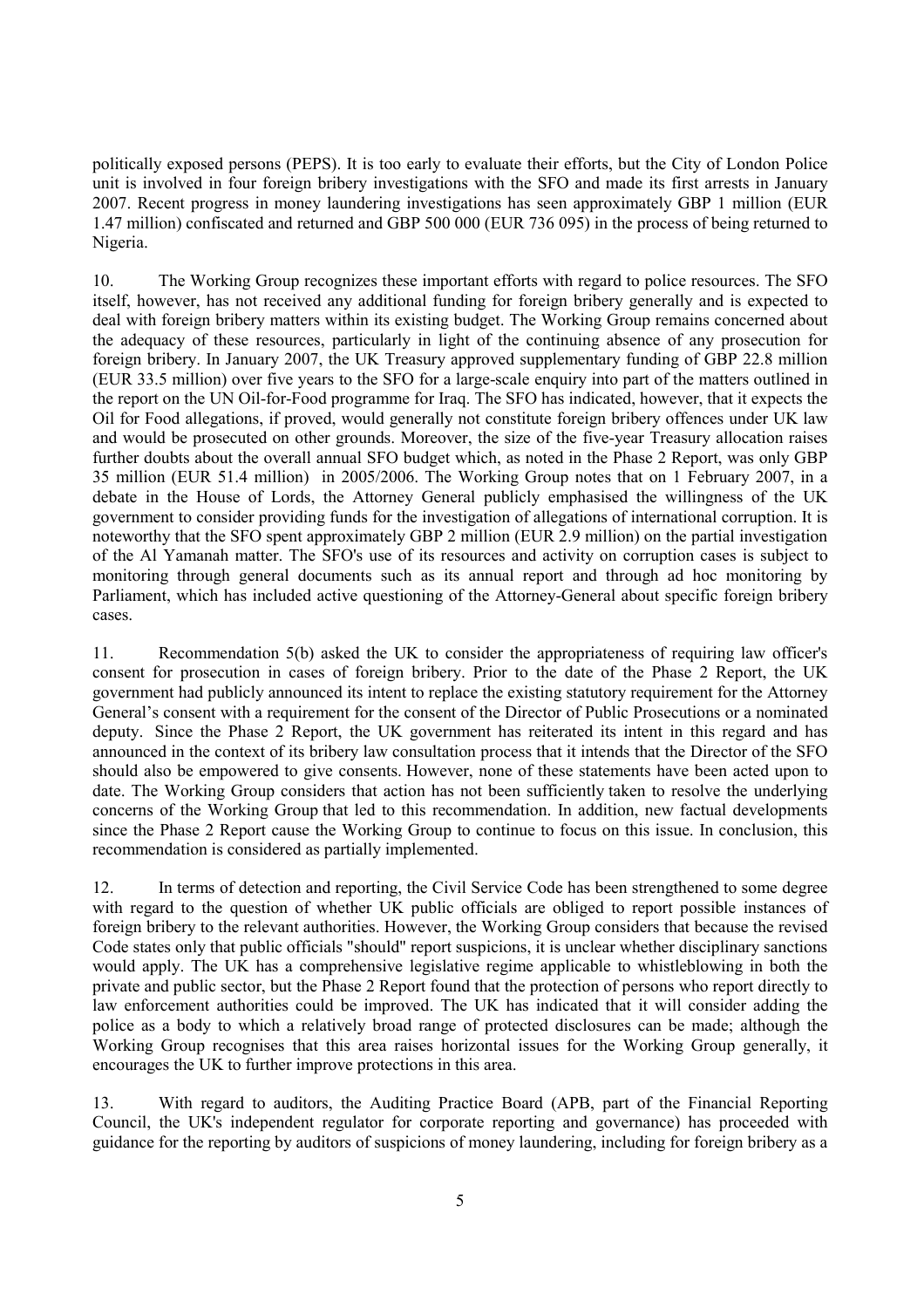predicate offence. However, the guidelines have not yet been approved by the UK Treasury and are limited to money laundering offences; they do not address the reporting of suspicions of foreign bribery as a standalone offence. In addition, the reporting by auditors of all suspicions of foreign bribery to management and corporate monitoring bodies has not been addressed.

14. The Phase 2 Report recommended that the UK consider adopting a regime of additional administrative or civil sanctions for legal persons that engage in foreign bribery. The Working Group considers that this recommendation has been partially implemented: while the UK's adoption of the EU procurement directive regarding sanctions on companies convicted of bribery involved consideration of the issue of administrative sanctions, the directive will be of limited or no effect with regard to foreign bribery because of the serious difficulty in convicting legal persons for foreign bribery (see below).

15. The UK has encouraged some of its overseas territories to adopt foreign bribery and related legislation and has provided technical assistance in this regard. However, these jurisdictions have not yet adopted the necessary legislation and the Convention has not yet been extended to any of them. While the Working Group notes that the UK is making good efforts to ensure UNCAC implementation, the Working Group is concerned about progress on extension of the OECD Convention.

16. As noted above, the UK has engaged in a wide variety of awareness-raising activities. The Working Group welcomes the UK's expressed intention to continue its effective work in this area and encourages the UK to address awareness-raising efforts, in an appropriate manner, towards judicial personnel as well as other groups. It noted the UK's general reference to some recent cases that the UK considers to be illustrative of judges' increased awareness about the fight against international corruption.

17. The UK has provided bribery-related training to tax inspectors. However, the Working Group continues to be concerned about whether they have sufficient time to detect bribery in practice given the limited to time to re-open tax returns (one year) in the absence of fraudulent or negligent conduct.

18. In addition to the issues addressed below in relation to the supplementary on-site review, the Working Group also found that other recommendations had not been implemented. The UK has not amended the Code for Crown Prosecutors (CCP) to ensure that the investigation and prosecution of bribery of foreign public officials shall not be influenced by considerations prohibited under Article 5 of the Convention (the national economic interest, the potential effect upon relations with another state or the identity of the natural or legal persons involved). It intends instead to amend the publicly-available Online Manual for prosecutors from the Crown Prosecution Service. Particularly in light of intervening events since the Phase 2 Report, the text of the CCP remains of concern; moreover, as of the date of the followup, no actual changes had been made to the Online Manual as reviewed by the lead examiners.

19. The Follow-Up report also does not identify or analyse company law provisions which, according to the UK, now satisfy the recommendation to ensure that the fraudulent accounting offence in the UK is in full conformity with Article 8 of the Convention. Accordingly, the Working Group cannot meaningfully evaluate the situation and concluded that this recommendation has not been implemented.

### **Supplementary Phase 2 bis Review of the United Kingdom**

20. In addition to the issues above, the Working Group identified several major Phase 2 Recommendations that have not been implemented. The Phase 2 Report recommended, as did an earlier 2003 Working Group report, that the UK enact modern foreign bribery legislation "at the earliest possible date". The Working Group is seriously concerned that this recommendation, which reflects deficiencies in the law on foreign bribery, remains unimplemented. The slow pace of reform appears to be attributable at least in part to the UK's view, as expressed in the Follow-Up Report (at p. 1), that its current law complies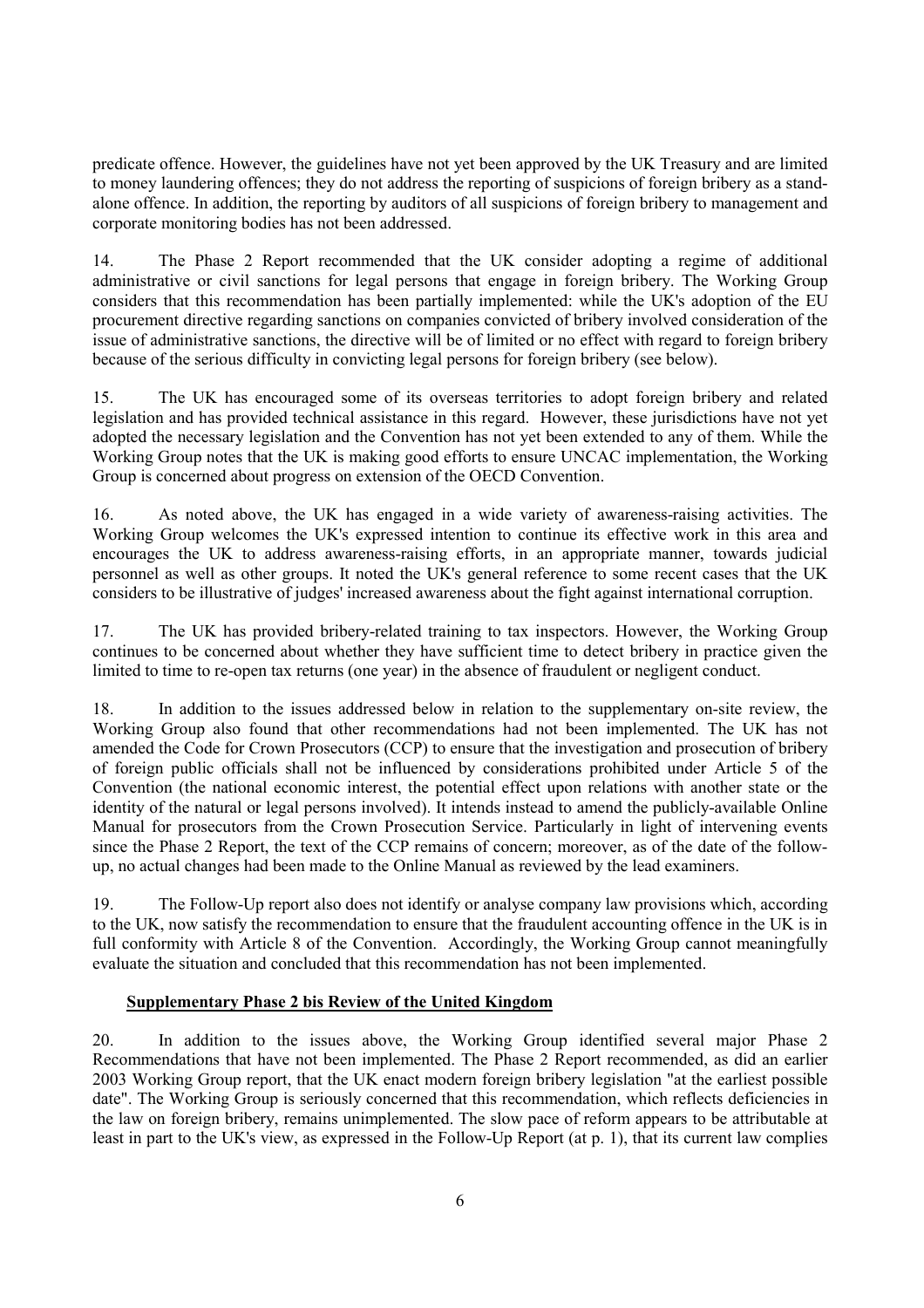with the Convention and that change is only a "desirable measure of law reform". The Working Group finds these statements in the Follow-Up report to be surprising and of serious concern, especially in light of recent events and public statements by senior UK law enforcement officials about significant defects in the law that, in their view, could preclude prosecution in important cases. The Working Group urged the UK to accelerate the process of reform of the bribery laws.

21. In addition, the Working Group reiterated that UK law on the liability of legal persons for foreign bribery remains deficient and the Working Group reaffirmed that the law should be modified in accordance with the recommendation in the Phase 2 Report.

22. In 2005, the Working Group recommended that the UK monitor decisions not to open or to close foreign bribery investigations. While the Working Group welcomes recent increases in resources for investigations as described above, the continuing lack of any prosecution as of March 2007 may raise broader issues.

23. The recent discontinuance of a major foreign bribery investigation concerning BAE SYSTEMS plc and the Al Yamamah defence contract with the government of Saudi Arabia has further highlighted some of these concerns. The Working Group welcomed the openness of the UK delegation and the additional explanations from the UK authorities subsequent to the January 2007 meeting of the Working Group. Nonetheless, a number of questions remain unanswered and the Working Group maintains its serious concerns as to whether the decision was consistent with the OECD Anti-Bribery Convention.

24. In light of these outstanding issues, the Working Group has decided to conduct a supplementary review of the United Kingdom ("Phase 2 bis") focused on progress in enacting a new foreign bribery law and in broadening the liability of legal persons for foreign bribery. The Phase 2 bis review will also examine whether systemic problems (including some issues addressed in the general part above) explain the lack of foreign bribery cases brought to prosecution. The review will also address matters raised in the context of the discontinuance of the BAE Al Yamamah investigation. The Phase 2 bis review will include an on-site visit to be conducted within one year, ie., by March 2008.

### **Conclusion**

25. Based on the findings of the Working Group with respect to the United Kingdom's implementation of its Phase 2 Recommendations, the Working Group determines that

- Recommendations 1(b), 1(c), 4(b), 4(c), 4(d), 6(a), 7(b) and 7(c) have been satisfactorily implemented;
- Recommendations 1(a), 2(a), 2(b), 3(b), 3(c), 4(a), 5(b), 6(b), and 7(a) have been partially implemented; and
- the Recommendation in paragraph 3 of the preamble to the Phase 2 Recommendations, and Recommendations  $3(a)$ ,  $5(a)$  and  $5(c)$  have not been implemented.<sup>1</sup>

|<br>|<br>|

 <sup>[</sup>Note by the Secretariat] The Recommendations of the Working Group are located at the end of the Phase 2 Report. Due to formatting issues, the paragraph numbering differs from that used in this summary and in the UK's follow-up report. Recommendation 1 (and its subparts) herein corresponds to paragraph 251 (and its subparts) of the Phase 2 Report, Recommendation 2 corresponds to paragraph 252 and so on. The preamble to the Phase 2 Recommendations is found at paragraphs 246-250 of the Phase 2 Report.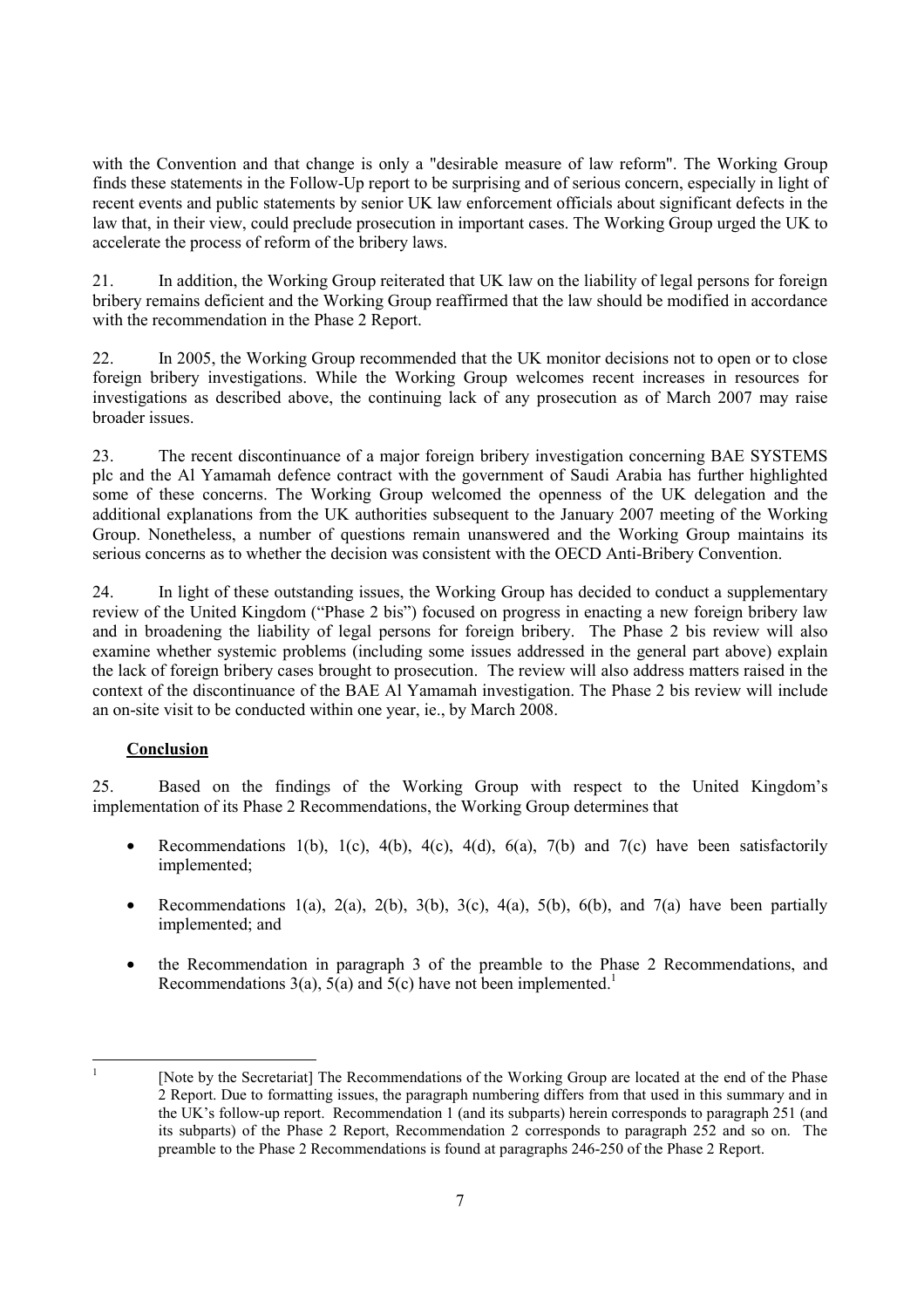26. The Working Group will conduct a Phase 2 bis review of the United Kingdom on the issues identified above. The UK authorities agreed to report orally to the Working Group within one year on the implementation of the Recommendations not fully implemented at this time. The Working Group will continue to monitor the follow-up issues identified in the Phase 2 Report as practice develops.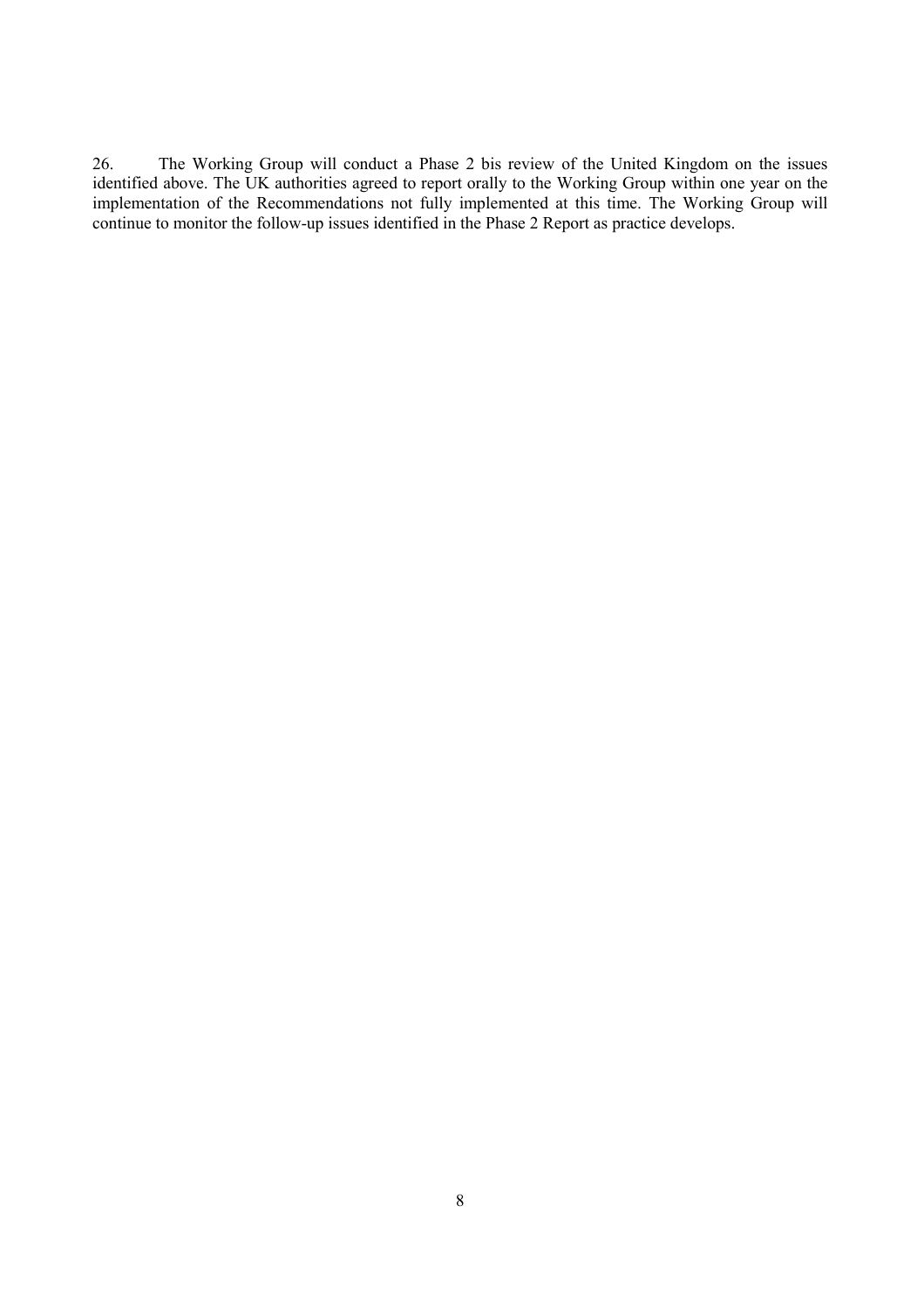### **WRITTEN FOLLOW-UP TO PHASE 2 REPORT**

**Name of country: United Kingdom** 

**Date of approval of Phase 2 Report: 17 March 2005** 

**Date of information: 20 February 2007** 

### **Part I: Recommendations for Action**

### **Text of recommendation:**

Enact at the earliest possible date comprehensive legislation whose scope clearly includes the bribery of a foreign public official.

### **Actions taken as of the date of the follow-up report to implement this recommendation:**

The Working Group on Bribery (WGB)'s main concern over the adequacy of our law was dealt with in the Anti-Terrorism, Crime and Security Act 2001 (for England, Wales and Northern Ireland), and in Scotland by sections 68 and 69 of the Criminal Justice (Scotland) Act 2003. These Acts put beyond doubt that bribery of a foreign public official is a criminal offence. And they also gave our courts jurisdiction over crimes of corruption committed overseas by UK nationals and by bodies incorporated under UK law. The WGB's phase 1 bis review concluded: "UK law now addresses the requirements set forth in the Convention." So further legislation on corruption is a desirable measure of law reform rather than an issue of Convention compliance.

Nevertheless, initiatives to reform the UK's bribery laws have been underway for a number of years (predating the OECD's phase 1, phase 1bis and phase 2 reports). In 1997 the Law Commission<sup>2</sup> published proposals which were generally welcomed and formed the basis of the Government White Paper on Corruption published in 2000, which also elicited a positive public response. However, when the Government published a draft Corruption Bill in 2003 it was subject to severe criticism in pre-legislative scrutiny. The Bill was criticised by the Committee for its complexity. The Committee recommended an entirely different approach to the formulation of the offences.

The Government remains committed to a fundamental reform of our bribery laws and we are considering the full range of structural options. This is not as an easy task. No approach

 $\frac{1}{2}$ 

The Law Commission is the statutory independent body created by the Law Commission Act 1965 to keep the law under review and to recommend reform where it is needed.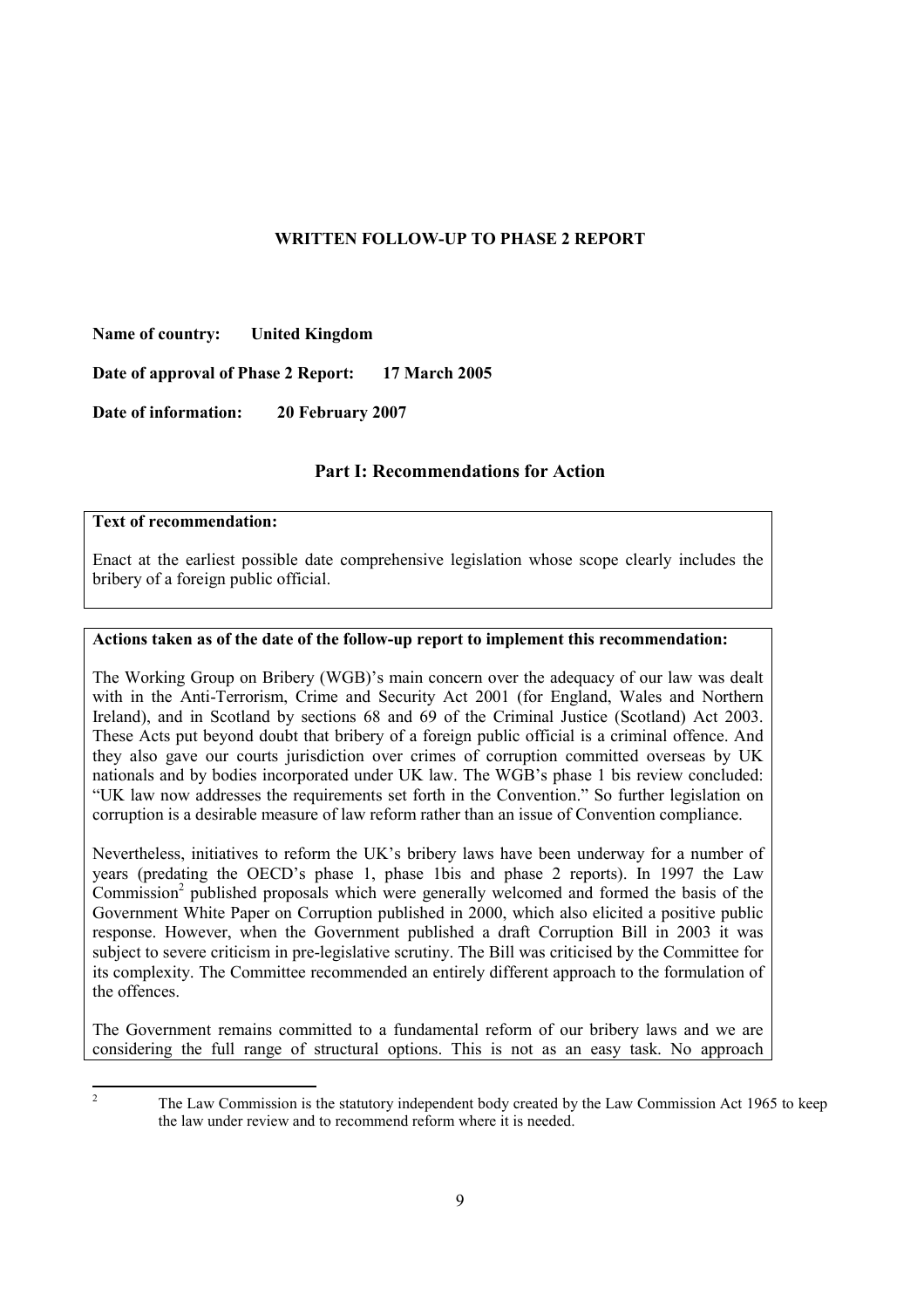commands wide assent. However, in an attempt to identify a workable approach for a new scheme of offences the Government issued a Consultation Paper in December 2005. The Consultation Paper also sought views on a proposal to amend the operational powers of the Serious Fraud Office to assist investigations into foreign bribery. The consultation closed in March last year and the Government will publish its response shortly.

### **Text of recommendation:**

1. With respect to awareness raising activities to promote the implementation of the Convention and the foreign bribery offence relating to bribery and corruption and amending the Prevention of the Corruption Acts 1889 to 1916, the Working Group recommends that the United Kingdom:

a) enhance existing efforts to raise awareness of the Convention and the foreign bribery offence among law enforcement authorities including the Police, judicial authorities and UK public officials involved with UK companies operating abroad. [Revised Recommendation, Paragraph I];

### **Actions taken as of the date of the follow-up report to implement this recommendation:**

Our awareness-raising activities for UK officials have two main strands. Firstly, we include information about the risks of corruption and the obligation to report allegations against UK companies and UK nationals in standard training for Foreign and Commonwealth Office (FCO) staff preparing to go overseas as economic officers, as well as those from the Department of Trade and Industry (DTI) and Ministry of Defence (MOD) engaged in the promotion of UK exports and inward investment to the UK. We have also made this information available to staff involved in export licensing processes in the UK.

Secondly, we engage in country- and region-specific efforts. The subject has featured in regional conferences for economic officers, eg for South-East Asian posts and for African posts. Since March 2005, we have also conducted specific awareness-raising sessions for staff in China, Russia, Argentina, Thailand, Singapore, Mexico, Spain and Dubai. To complement this, we issue guidance at least once a year to remind all overseas staff of their reporting obligation, drawing their attention the latest version of the guidance available on the UK legal framework (copy attached and at http://www.fco.gov.uk/Files/KFile/briberyleaflet.pdf). We have also produced a DVD on corruption (copy enclosed) and distributed it, along with the revised guidance, to overseas Posts and UK Trade and Investment (UKTI) offices in the UK, as well as to interested civil society organisations.

One example to demonstrate that this policy area is now very much in the mainstream of FCO work concerns the "assessment and development centre" (ADC), which officers must pass to achieve promotion from the grade of first secretary to the FCO's senior management structure. The ADC is a demanding 2-day mixture of group exercises, individual interviews and written work. One particular role-playing scenario from a recent ADC related to the creation of a unit to cover corruption and transparency, including the handling of foreign bribery allegations.

As of 8 February 2007, 25 of the allegations referred to the Overseas Corruption Register have been from the FCO, of which six have been received since August 2006. The case in which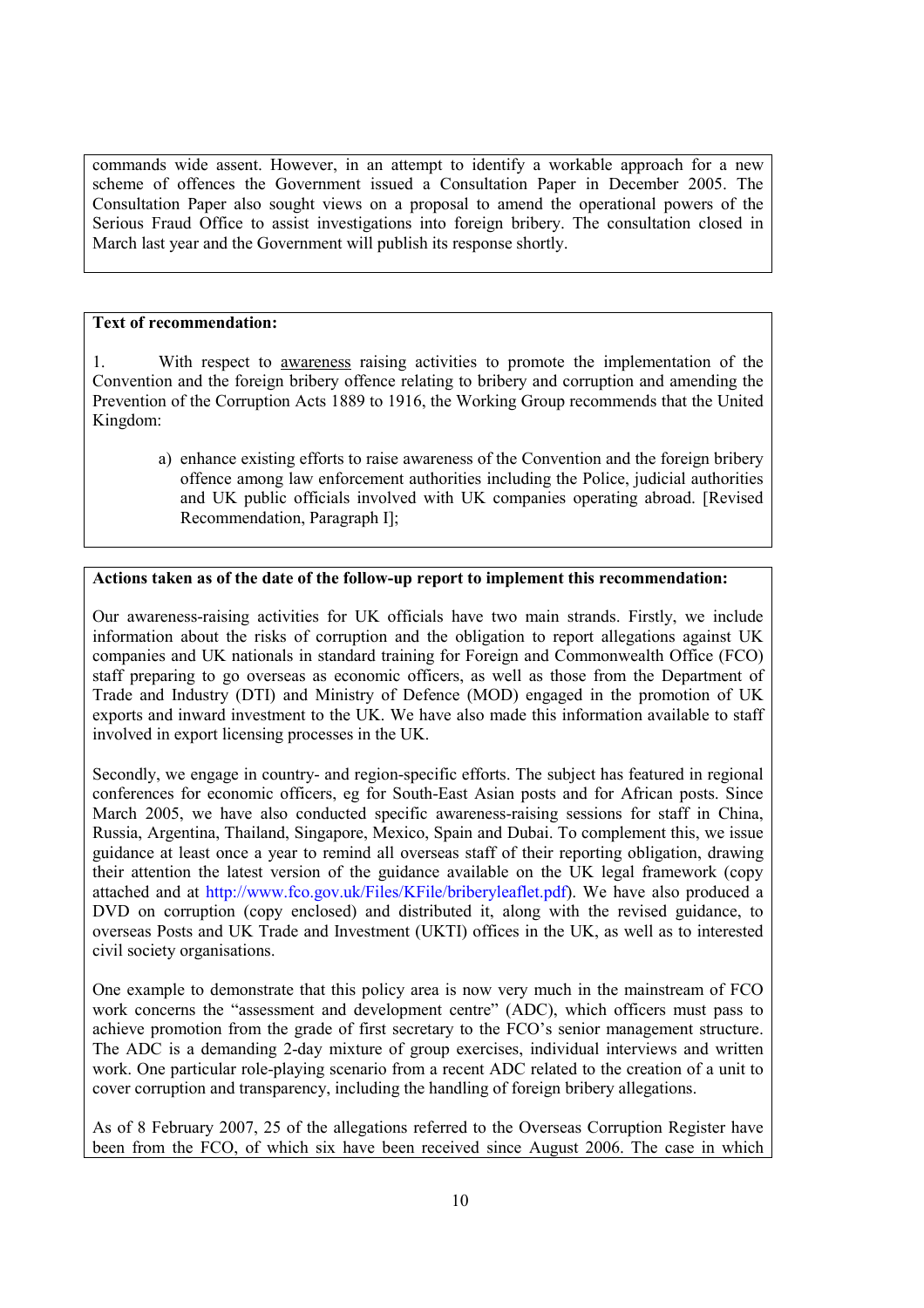searches were undertaken on 30 January 2007 was begun as a result of a referral from the relevant embassy.

The Serious Fraud Office (SFO) is an independent specialist body that investigates and prosecutes serious or complex fraud. The activity of the SFO in the area of overseas corruption includes the formation of a small unit to oversee preliminary investigations and vetting.

The UK has increased law enforcement capacity to investigate allegations of bribery and money laundering. DFID has allocated some £6 million over three years to the International Corruption Group which brings together the Proceeds of Crime Team within the Metropolitan Police and the Overseas Anti-Corruption Unit within the City of London Police Service. The Overseas Anti-Corruption Unit consists of A 10-person team and has a specific remit for foreign bribery investigations. Set up in November 2006, it has already taken on 4 investigations and made its first arrests in January 2007. The Proceeds of Crime Team now has 12 officers to combat money laundering. Recent progress in Nigerian money laundering investigations has seen up to £1,200,000 returned and £500,000 in the process of being returned.

The MOD Police Fraud Squad has developed training, which is now being rolled out across the UK Police Service, and the Squad is regularly called upon to advise other forces in relation to corruption matters. In addition to the investigative work, the Mod Police Fraud Squad seeks to educate and prevent corruption and fraud in the workplace. To this end, the Squad is in the process of restructuring to provide for an anti-corruption unit with a specific remit for education, prevention and investigation of these offences. (see also 4a) below)

Seven members of the new City of London Police unit have already attended the National Fraud Course and the remaining three will do so later this year. The entire team will also take the 2-day MOD Police module and will benefit from ad hoc training inputs, including a presentation by the Hong Kong Police Anti-Corruption Unit.

The Crown Prosecution Service (CPS) has revised its Online Guidance to all prosecutors to reflect the requirements of the OECD Convention. It has also provided explicit training materials for its specialist staff within the newly created Fraud Prosecution Service. Discussions in relation to the foreign bribery offence are raised on a regular basis at a number of cross-Government groups attended by law enforcement officials. (See also 4a) below.)

**If no action has been taken to implement this recommendation, please specify in the space below the measures you intend to take to comply with the recommendation and the timing of such measures or the reasons why no action will be taken:** 

### **Text of recommendation:**

With respect to awareness raising activities to promote the implementation of the Convention and the foreign bribery offence relating to bribery and corruption and amending the Prevention of the Corruption Acts 1889 to 1916, the Working Group recommends that the United Kingdom:

b) undertake further public awareness activities for the purpose of increasing the level of awareness of the Convention and the foreign bribery offence among trade unions and small and medium sized enterprises (SMEs) doing business internationally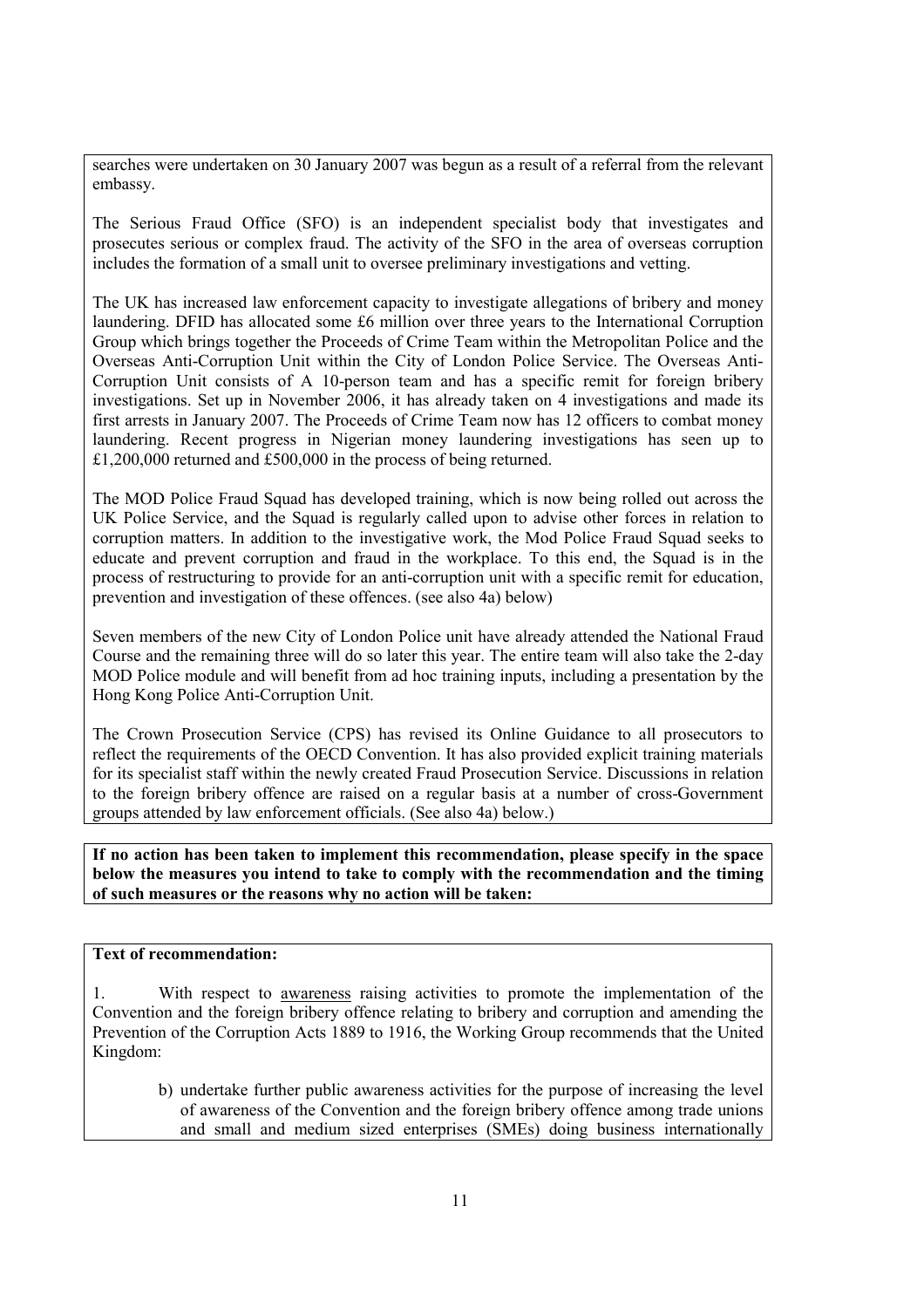[Revised Recommendation, Paragraph I];

### **Actions taken as of the date of the follow-up report to implement this recommendation:**

Minister for Trade, Ian McCartney, raised the issue of international bribery and corruption at the FCO-Trades Union Congress Advisory Council in November 2006. He drew trades union leaders' attention to revised FCO guidance and the corruption DVD (see 1a) above). Mr McCartney and Hilary Benn launched the DVD that month with guests at the event from a wide range of organisations, including trades unions, business groups, individual companies, NGOs, Parliament and the media, as well as officials and colleagues from law enforcement. A panel discussion gave participants the opportunity to ask questions about bribery and corruption.

We have continued our programme of specific awareness-raising sessions for UK companies with events in Russia, China, Argentina, Ghana, India and Thailand. As far as SMEs are concerned, we are contributing substantially towards the further development of the Danish anti-corruption information portal. Separately, the FCO funded the development of a website for the UK network of the Global Compact (http://www.ungc-uk.net/). This features guidance on implementing all ten Global Compact principles, including the tenth principle on anti-corruption, and has a link to the Government's anti-bribery leaflet. We published an article on bribery in a journal for the accountancy profession and have been discussing further activities with them and the Law Society to use their multiplier effect. An interview on the subject with government and business representatives will feature in a forthcoming edition of a leading construction and engineering journal.

One of the reasons for increasing the range of awareness-raising activities in the UK, especially for UKTI staff and business audiences in the UK regions, is to lengthen our reach to SMEs. Through the network of UKTI's international trade advisers, we know that SMEs will have more opportunities to obtain the necessary information.

More broadly, the Government is working with companies and other stakeholders in a range of sectors to promote transparency in international business transactions. Building on the successful experience of the multi-stakeholder approach applied in the Extractive Industries Transparency Initiative (www.eitransparency.org), we have been looking to help developing countries improve transparency and value for money in procurement through new international initiatives in the construction, health and defence sectors.

The initial consultation phase on the construction transparency initiative (CoST) included a broad range of stakeholders from industry and industry bodies (eg UK Anti-Corruption Forum), civil society (Transparency International, Engineers Against Poverty), World Bank, academia and procurement specialists. A stakeholder focus group has been set up to act as a reference point during the future design of CoST.

There is wide support for the idea of a new initiative on transparency in health sector procurement – across Government, industry, development NGOs, donor country governments and international organisations (notably the WHO).

The development of a defence sector initiative is building on a number of existing industry and NGO efforts to build integrity in the international defence sector. There is now agreement across Government on taking forward dialogue on a defence transparency initiative though a multistakeholder group of government, industry and civil society.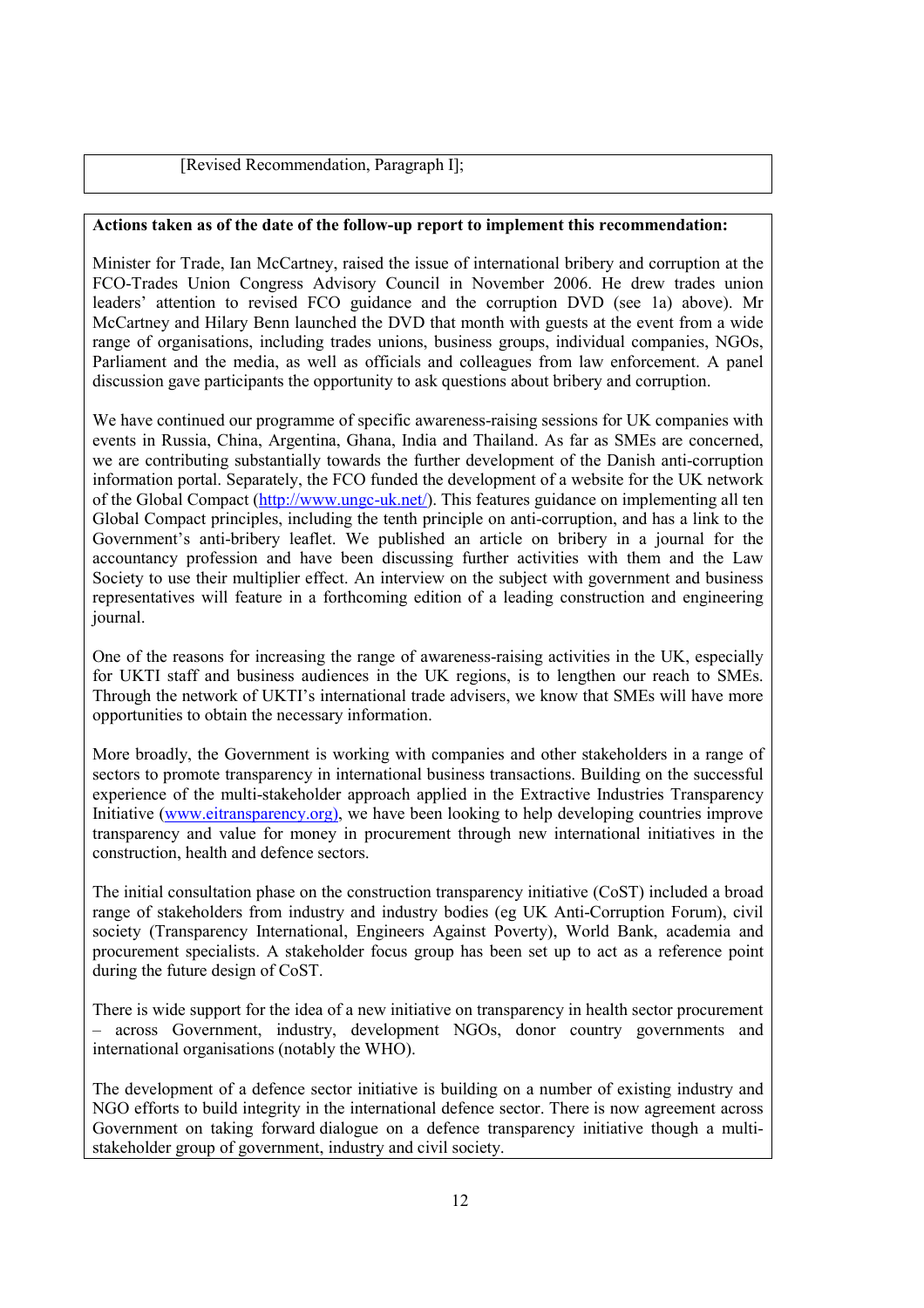**If no action has been taken to implement this recommendation, please specify in the space below the measures you intend to take to comply with the recommendation and the timing of such measures or the reasons why no action will be taken:** 

### **Text of recommendation:**

1. With respect to awareness raising activities to promote the implementation of the Convention and the foreign bribery offence relating to bribery and corruption and amending the Prevention of the Corruption Acts 1889 to 1916, the Working Group recommends that the United Kingdom:

c) take appropriate measures to publicise, including in all explanatory material distributed to UK companies, the conditions under which parent and affiliate companies can be liable in connection with foreign bribery, and encourage UK companies to report to UK authorities*,* as well as to other appropriate authorities, instances of foreign bribery they come across in the course of their operations [Revised Recommendation, Paragraph I].

**Actions taken as of the date of the follow-up report to implement this recommendation:**  We issued revised guidance in May 2006 (see 1a) above). In the context of awareness-raising sessions with business, as outlined above, we encourage companies to report allegations to the appropriate authorities.

**If no action has been taken to implement this recommendation, please specify in the space below the measures you intend to take to comply with the recommendation and the timing of such measures or the reasons why no action will be taken:** 

### **Text of recommendation:**

2. With respect to the reporting of the offence of bribing a foreign public official to the competent authorities, the Working Group recommends that the United Kingdom:

a) establish a clear obligation for civil servants to report possible instances of bribery to the relevant authorities [Revised Recommendation, Paragraph I];

### **Actions taken as of the date of the follow-up report to implement this recommendation:**

The Civil Service Code sets out the core values of the Civil Service - integrity, honesty, objectivity and impartiality - and the standards of behaviour expected of all civil servants. A revised Civil Service Code was issued on 6 June 2006. The revised Code forms part of terms and conditions of civil servants, and, for the first time, it has been made clear in the Code that it forms part of the contractual relationship between a civil servant and his/her employer. It also makes clear that civil servants should "report evidence of criminal or unlawful activity to the police or other appropriate authorities".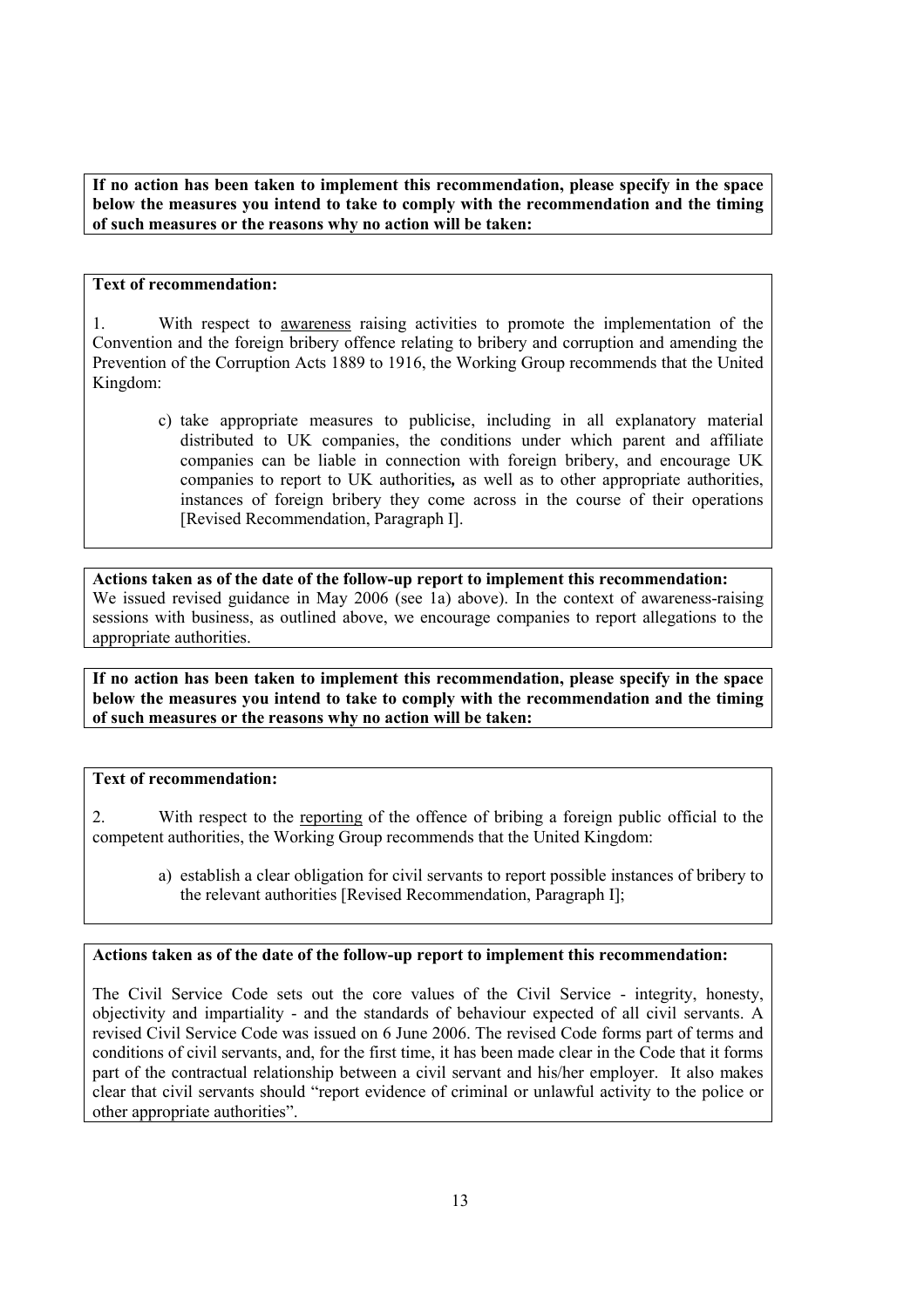**If no action has been taken to implement this recommendation, please specify in the space below the measures you intend to take to comply with the recommendation and the timing of such measures or the reasons why no action will be taken:** 

### **Text of recommendation:**

2. With respect to the reporting of the offence of bribing a foreign public official to the competent authorities, the Working Group recommends that the United Kingdom:

b) in applying its legislation in the field of whistleblowing, improve protection of persons who report directly to law enforcement authorities; and pursue its efforts to make such measures more widely known among companies and the general public [Revised Recommendation, Paragraph I].

### **Actions taken as of the date of the follow-up report to implement this recommendation:**

Government policy on reporting also includes the encouragement of internal whistle-blowing in companies. The Public Interest Disclosure Act 1998 (PIDA) protects workers against victimisation by their employer if they "blow the whistle" on workplace wrongdoing in a responsible way. Its underlying aim of encouraging greater openness in the workplace is reflected in its design, the effect of which is that workers most readily attract protection if they make disclosures to their employer or through procedures authorised by their employer. Disclosures can also be protected if they are made more widely, however, including those to regulatory bodies prescribed by the Secretary of State for Trade and Industry. These include bodies to which bribery can be reported, eg the National Audit Office and the Serious Fraud Office. Given PIDA's underlying aim, the DTI believes that the current level of protection for those who make disclosures to law enforcement bodies is right, but, in view of the WGB's recommendation, they will consider, when they next review the list of prescribed persons, whether the police should be added to them.

**If no action has been taken to implement this recommendation, please specify in the space below the measures you intend to take to comply with the recommendation and the timing of such measures or the reasons why no action will be taken:** 

### **Text of recommendation:**

3. With respect to the prevention and detection of foreign bribery, the Working Group recommends that the United Kingdom:

a) proceed diligently with the adoption of reforms clarifying and unifying the UK accounting legislation with the International Accounting Standards, to ensure the fraudulent accounting offence is in full conformity with Article 8 of the Convention [Convention, Article 8; Revised Recommendation, Paragraph V.A.];

**Actions taken as of the date of the follow-up report to implement this recommendation:**  In response to the Phase 2 report, the DTI assessed UK compliance with Article 8 and is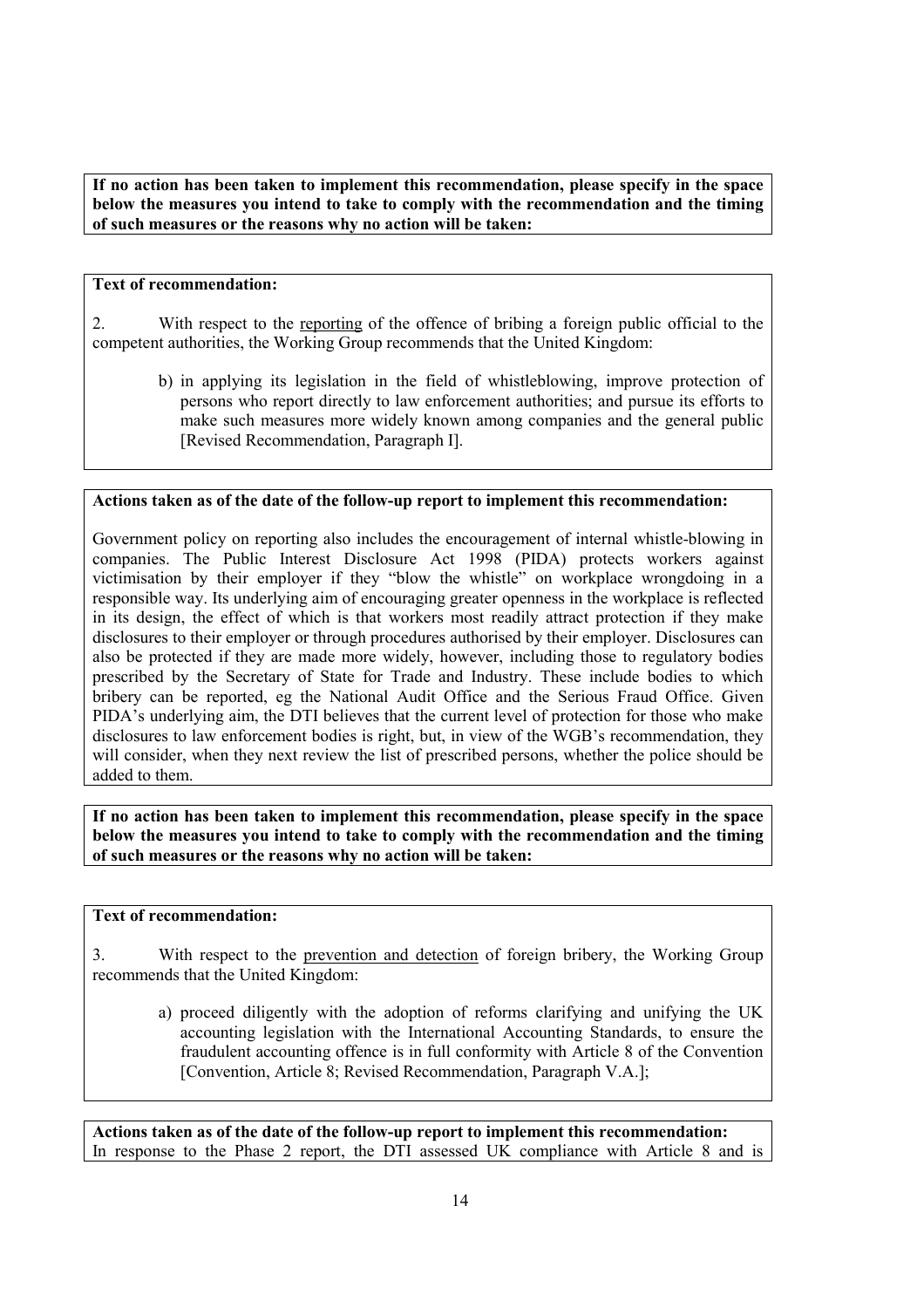confident that the requirements are met under UK company law rather than accounting standards.

**If no action has been taken to implement this recommendation, please specify in the space below the measures you intend to take to comply with the recommendation and the timing of such measures or the reasons why no action will be taken:** 

### **Text of recommendation:**

3. With respect to the prevention and detection of foreign bribery, the Working Group recommends that the United Kingdom:

b) proceed with the adoption of guidance for auditors in order to explain and clarify their reporting obligation concerning possible acts of foreign bribery [Revised Recommendation, Paragraphs I, V.B.(iii) and V.B.(iv)];

### **Actions taken as of the date of the follow-up report to implement this recommendation:**

The Auditing Practice Board published Interim Guidance in August 2004 on Money Laundering which covers overseas bribery. Following the WGB's recommendation, the Board issued a revised Practice Note of the Auditing Practice Board Standards and Guidance 2006, taking account of comments received during the consultation process. HMT is working with auditors and other industry parties (in the guidance working party) to ensure that it receives approval.

### **If no action has been taken to implement this recommendation, please specify in the space below the measures you intend to take to comply with the recommendation and the timing of such measures or the reasons why no action will be taken:**

### **Text of recommendation:**

3. With respect to the prevention and detection of foreign bribery, the Working Group recommends that the United Kingdom:

c) ensure sufficient time and resources are available to tax authorities to review tax information and allow for the detection of possible criminal conduct, including foreign bribery offences [Revised Recommendations, Paragraph I and IV].

### **Actions taken as of the date of the follow-up report to implement this recommendation:**

Her Majesty's Revenue and Customs (HMRC) has produced a compliance strategy setting out the resources available to the UK's tax authorities to review tax information and allow for the detection of possible criminal conduct, including foreign bribery offences. The strategy includes dedicated staff training, including specifically on how to identify expenses entries that might be used to disguise bribes. Detailed guidance available via the HMRC intranet sets out how Tax Inspectors should handle their review of any deductions in the accounts that either are or might be bribes, whether paid within the UK or abroad. It recommends that the advice of Head Office be sought at an early stage. The standard procedure is for staff to challenge payments that give rise to suspicion and require evidence to back up the alleged purpose. If it turns out the expense was a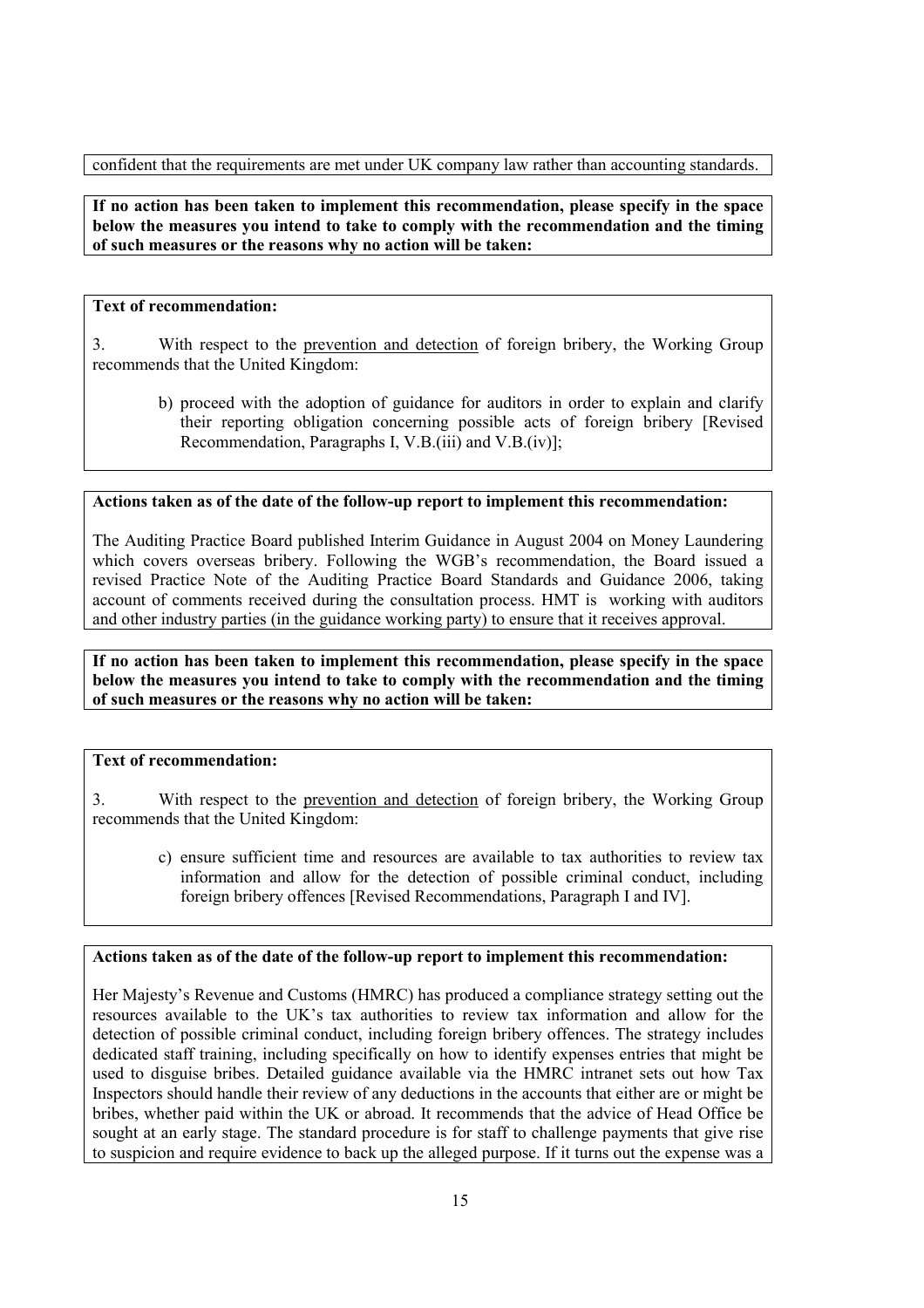bribe it is disallowed and a disclosure may be made to the appropriate law enforcement agency.

The 2002 Finance Act provided that no deduction is to be given for the payment of bribes made outside the UK where "the making of a corresponding payment in any part of the United Kingdom would constitute a criminal offence there." Guidance was issued to staff in October 2003 and will be revised again as necessary to take account of any developments in interpretation of the legislation. In normal circumstances an enquiry must be opened within one year of a tax return being submitted. However, where there has been fraudulent or negligent conduct which is likely in cases involving the payment of a bribe, the time limits for conducting an enquiry are extended to 20 years. There is no restriction on the length of time that an enquiry can continue once it has been opened. Separately, HMRC is in the process of updating guidance on reporting suspicious transactions - including those suspected of being a bribe - to law enforcement authorities.

**If no action has been taken to implement this recommendation, please specify in the space below the measures you intend to take to comply with the recommendation and the timing of such measures or the reasons why no action will be taken:** 

### **Text of recommendation:**

4. With respect to investigation, the Working Group recommends that the United Kingdom:

a) ensure that the role of the Serious Fraud Office (SFO) in foreign bribery investigations is confirmed and that appropriate human and financial resources are provided, and consider monitoring and evaluating the performance of the SFO and other relevant agencies with regard to foreign bribery allegations on an on-going basis, including in particular with regard to decisions not to open or to discontinue an investigation [Convention, Article 5; Revised Recommendation, Paragraph I];

### **Actions taken as of the date of the follow-up report to implement this recommendation:**

In order to assist effective investigation, the SFO took over the maintenance of the register of corruption allegations in 2005. The SFO assesses all cases where an allegation of overseas corruption is made. The possible investigation of such cases where an element of fraud is present was already part of its remit. In practice there will remain some cases, particularly those investigated by the MOD Police, which would tend to be treated as a domestic corruption case with an overseas element, eg cases involving Crown staff deployed abroad. These may remain with the CPS for prosecution.

The SFO already has scope within its existing budget to allocate resources to the investigation of corruption allegations. When the need arises, eg in a substantial search operation, the team investigating such allegations can be supplemented from the greater body of lawyers and investigators within the office. The effective use of this resource is subject to ongoing monitoring in a number of ways. The SFO presents to Parliament an annual report which includes strategic performance information on progress including with corruption cases. This reporting is supplemented by more ad hoc monitoring. The Attorney General frequently answers parliamentary questions about the SFO's work on corruption. On 1 February 2007 in a debate in the House of Lords, the Attorney General publicly emphasised the willingness of the UK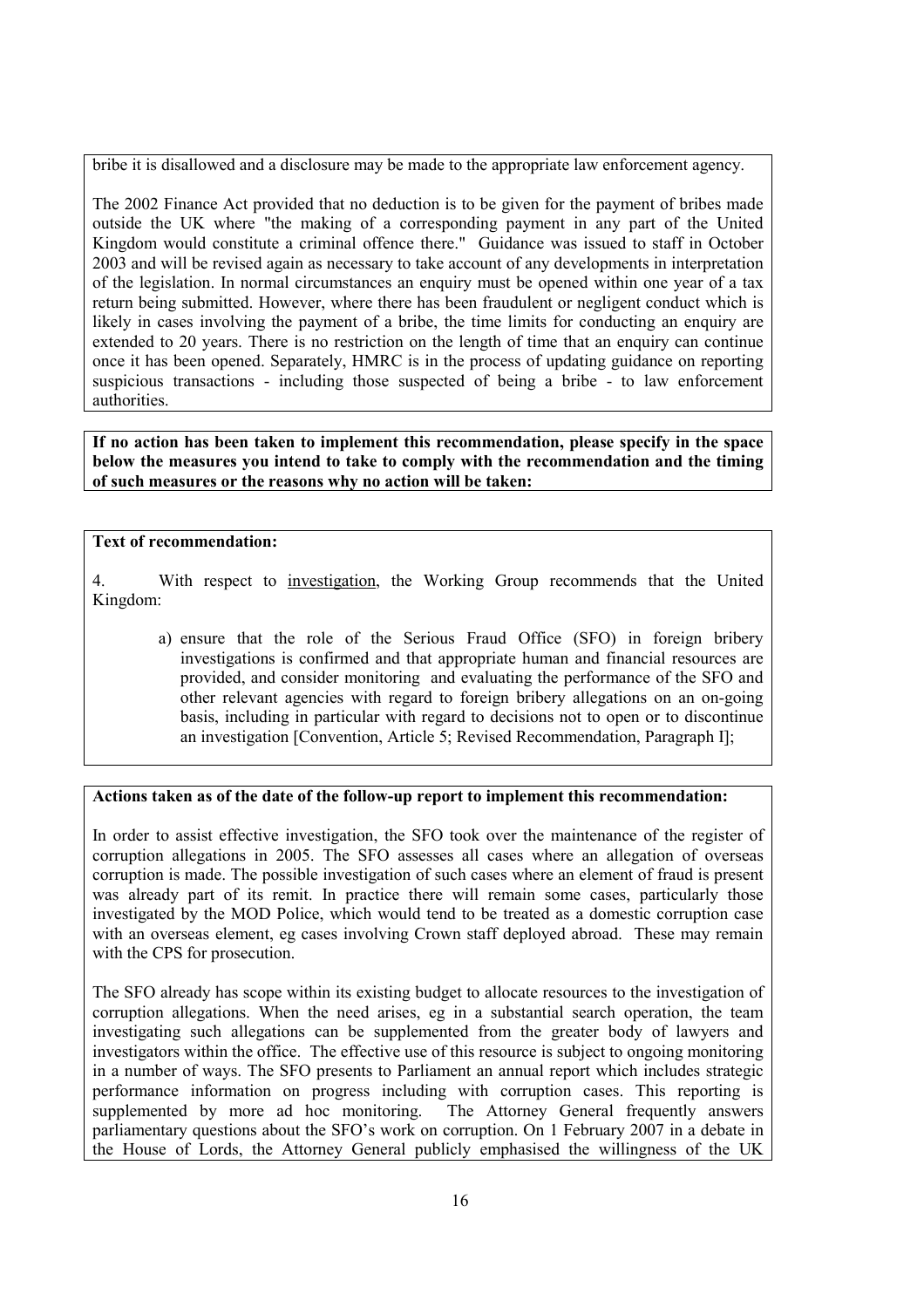government to consider providing funds for the investigation of allegations of international corruption.

On 31 January 2007 the Treasury approved supplementary funding of £22.8 million to the SFO for a large-scale enquiry into part of the matters outlined in the Volcker Report of 23 October 2005 into suspected corrupt and fraudulent activity under the UN Oil-for-Food programme for Iraq. This will enable the SFO to establish an enquiry team to be supported, where necessary, by the City of London Police overseas corruption team.

As a small specialist unit, the SFO takes decisions on whether to begin an investigation, to lay charges against an individual or a company or not to do so at a high level– usually the Director himself. The SFO is an investigatory body as well as a prosecution authority and, accordingly, the Director has to take into account a wider range factors at different stages in the life of a case. He is guided by the Code for Crown Prosecutors at appropriate times. In the one case in which an investigation was discontinued in December 2006, the Director was not influenced by any improper considerations. He had regard at all times to Article 5 of the OECD Convention and made his decision on the basis of national and international security. In doing so he complied with Article 5

The MOD Police exists to provide a bespoke policing service, predominantly to the MOD. The Fraud Squad is a specialised department within the Force's Criminal Investigation Department. It is one of the largest Fraud Squads in the UK. The Squad investigates cases of fraud and corruption in relation to MOD contracts. These offences are the highest priority for the Force – in contrast to most other sections of the UK Police Service, which does not prioritise economic crime so highly. The Force has naturally built up considerable expertise in the investigation of public sector corruption, particularly in relation to procurement.

The CPS has restructured how it prosecutes organised crime, essentially in response to the creation of the Serious and Organised Crime Agency (SOCA). This restructuring has also led to the creation of the new Fraud Prosecution Service, staffed by specialist prosecutors who are likely to be in charge of future files involving overseas bribery and corruption. The CPS has already created a new fraud course for specialists and has available to it a number of modules that centre on the UK's obligations under the OECD Convention and also UNCAC. The CPS is also due to create a specialist module on investigating overseas corruption which it is currently planning with the MOD Police and the SFO. (See also 5a) below.)

The Crown Office keeps a register of corruption allegations in Scotland. The Financial Crime Unit, part of the National Casework Division, would lead on such cases in Scotland, though cases may be investigated by the relevant Area Procurator Fiscal.

Separately, the UK has taken an important role in the International Association of Anti-corruption Authorities (IAACA) which was established in 2006. Sir Alasdair Fraser, Director of Public Prosecutions for Northern Ireland, is a Vice -President and Robert Wardle, Director of the SFO, is a member of the executive committee.

**If no action has been taken to implement this recommendation, please specify in the space below the measures you intend to take to comply with the recommendation and the timing of such measures or the reasons why no action will be taken:**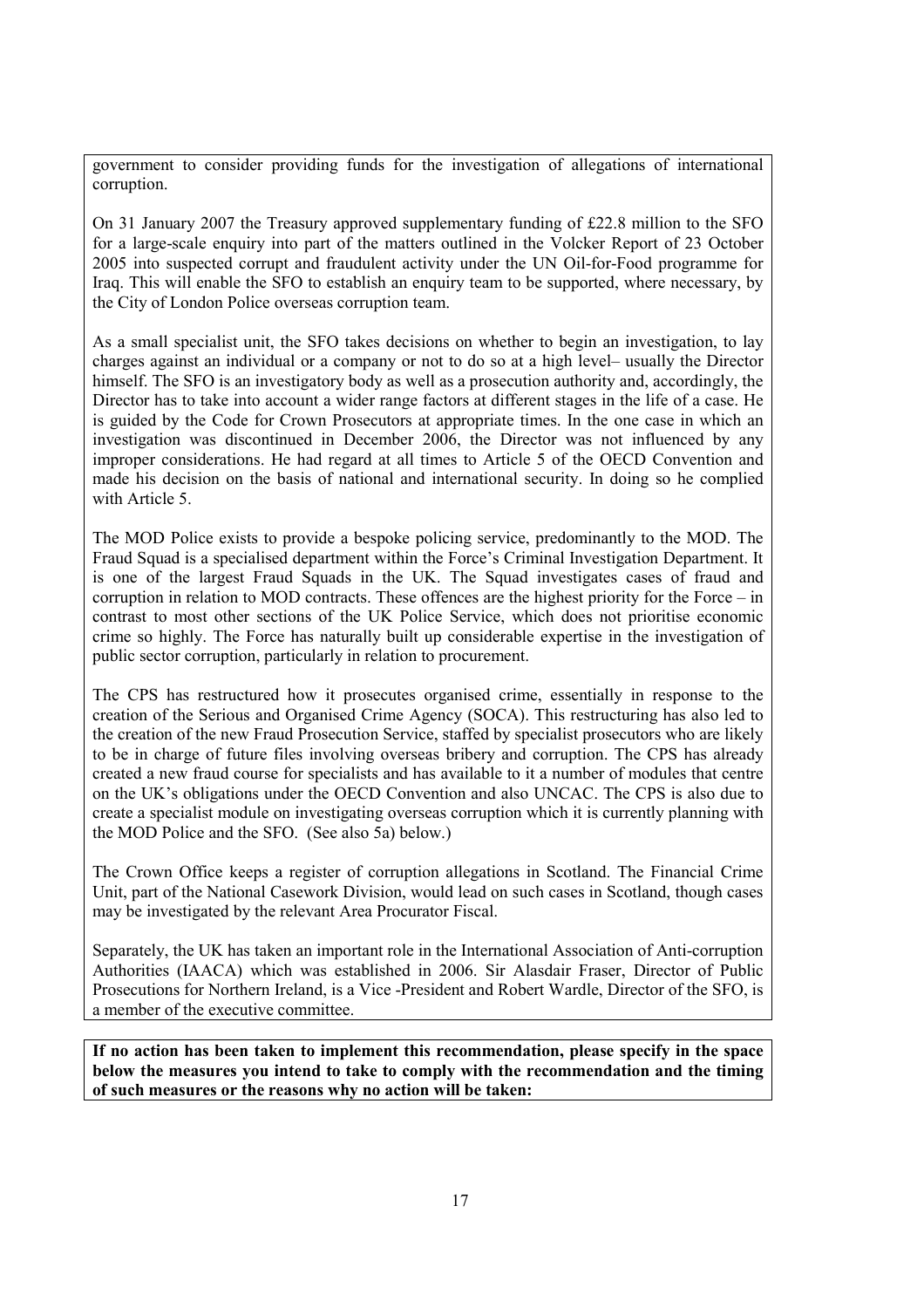### **Text of recommendation:**

4. With respect to investigation, the Working Group recommends that the United Kingdom:

b) amend the Memorandum of Understanding to clarify that the Ministry of Defence Police's investigative jurisdiction is limited to cases where the Ministry of Defence is a party to the contract [Convention, Article 5; Revised Recommendation, Paragraph I];

### **Actions taken as of the date of the follow-up report to implement this recommendation:**

The Memorandum of Understanding (MoU) setting out how Government Departments and agencies should handle cases of overseas bribery has been revised to take account of the UK's Phase 2 report. The new version was published on 1 December 2005 (copy attached). It clarifies that the MOD Police's investigative jurisdiction is limited to cases involving MOD employees or defence contracts where the MOD is a party to the contract.

**If no action has been taken to implement this recommendation, please specify in the space below the measures you intend to take to comply with the recommendation and the timing of such measures or the reasons why no action will be taken:** 

### **Text of recommendation:**

4. With respect to investigation, the Working Group recommends that the United Kingdom:

c) reconsider obligations in the Memorandum of Understanding specific to foreign bribery investigations requiring disclosure of information about the investigation to non-investigatory government departments (notably the Foreign and Commonwealth Office and the Ministry of Defence) [Convention, Article 5; Revised Recommendation, Paragraph I];

### **Actions taken as of the date of the follow-up report to implement this recommendation:**

The revised MoU puts beyond doubt that the disclosure of information on specific foreign bribery investigations to non-investigatory Government Departments (notably the FCO and MOD) is possible only where this is appropriate and with the consent of the senior investigating officer.

**If no action has been taken to implement this recommendation, please specify in the space below the measures you intend to take to comply with the recommendation and the timing of such measures or the reasons why no action will be taken:** 

### **Text of recommendation:**

4. With respect to investigation, the Working Group recommends that the United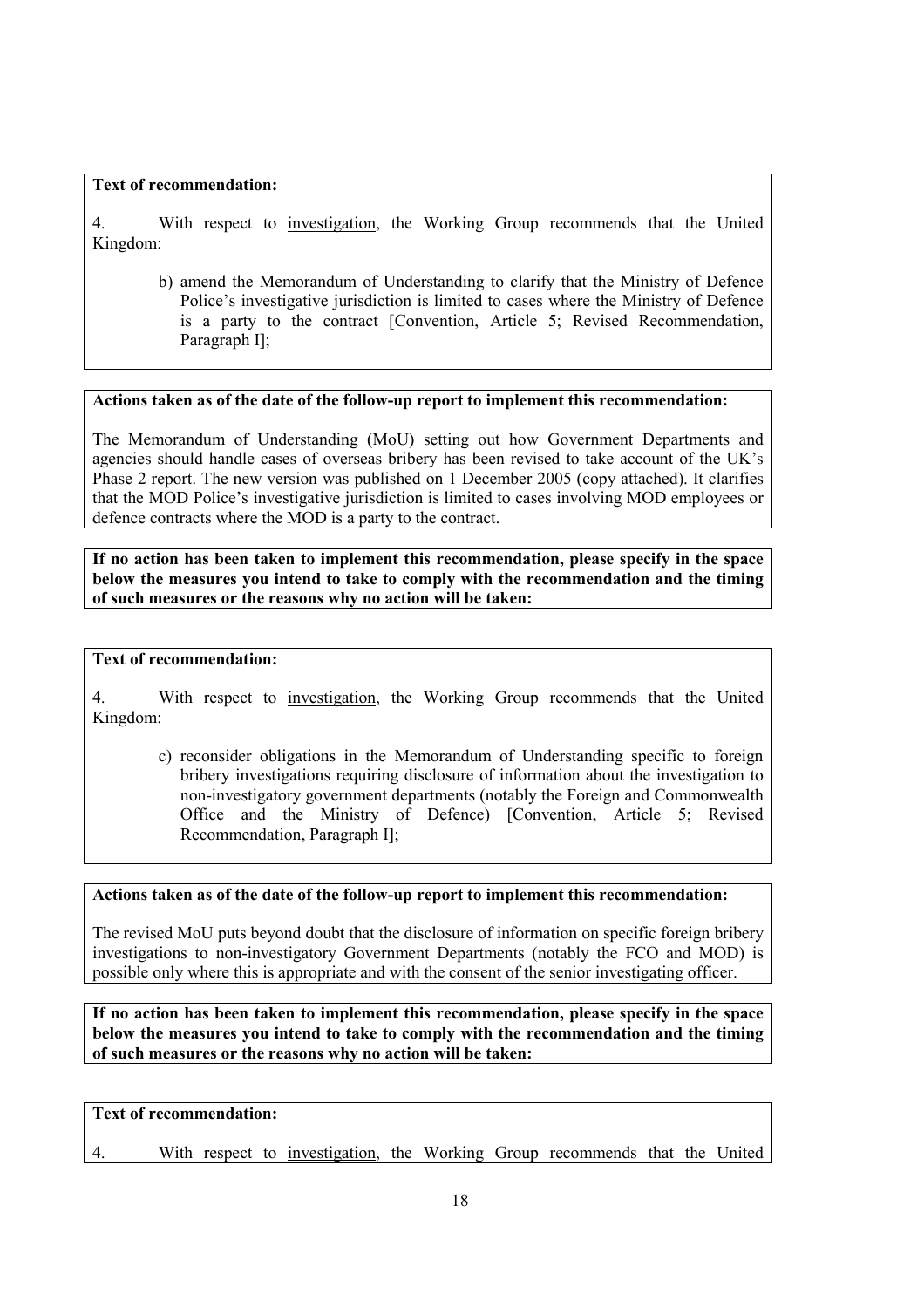Kingdom:

d) increase resources for the prompt and effective handling of mutual legal assistance requests [Convention, Articles 9 and 10; Revised Recommendation, Paragraphs II.vii and VII].

### **Actions taken as of the date of the follow-up report to implement this recommendation:**

All mutual legal assistance requests are actioned as soon as possible within the resources available. Within the UK Central Authority (UKCA) a number of measures have been taken to enhance procedures and to ensure resources are targeted to provide for prompt and effective handling of requests. Recent cases include requests from Nigeria, Italy, Belgium, India and Pakistan.

The Crime (International Cooperation) Act 2003 set up two additional central authorities for the UK – Crown Office (Scotland) and the Northern Ireland Office – which are competent to receive requests from EU Member States where the evidence is located within their jurisdiction. The central authority for Scotland works effectively and efficiently. However, the UK is party to bilateral treaties with 32 countries which require transmission of requests via UKCA.

Nevertheless, the Act also allows for outgoing mutual legal assistance requests to be directly transmitted by prosecutors to the judicial authorities in EU Member States, therefore bypassing UKCA. And HMRC has been given the power to act as a central authority for mutual legal assistance requests related to indirect taxation but not in respect of direct taxation matters. These provisions offer the potential of establishing more effective and streamlined mutual legal assistance procedures that can promptly handle the increasing number of mutual legal assistance requests.

Between April and September 2006 a review of working practices in UKCA was conducted. As a result of this review, a new system of working has been introduced to streamline and standardise working practices across the unit. This should improve the efficiency of UKCA. The new system is being carefully monitored. Following the organisational improvements within UKCA discussions will take place with stakeholders to see how further response times can be improved.

The Mutual Assistance Unit of the Serious Fraud Office undertakes the majority of incoming requests in cases of serious transnational corruption and fraud. That unit has recently gained an additional investigator. There is flexibility within the Serious Fraud Office such that, if the need arises, eg in a substantial search operation, the Mutual Legal Assistance Unit can be supplemented from the greater body of lawyers and investigators within the office.

Between 2001 and 2006 the Serious Fraud Office received 15 requests for assistance in cases classified as bribery or corruption by the requesting state (6 including bribery, the balance alleging corruption). Since March 2005, these have included requests from Costa Rica, Zambia and the USA. Where the Director of the Serious Fraud Office is requested to use his coercive powers there is a requirement that he be satisfied that there is evidence that a serious or complex fraud has occurred. In no case has a request been turned down on the ground of not meeting the evidential threshold. There has been a case in assistance was given but there was a refusal of a request to undertake a search of domestic premises.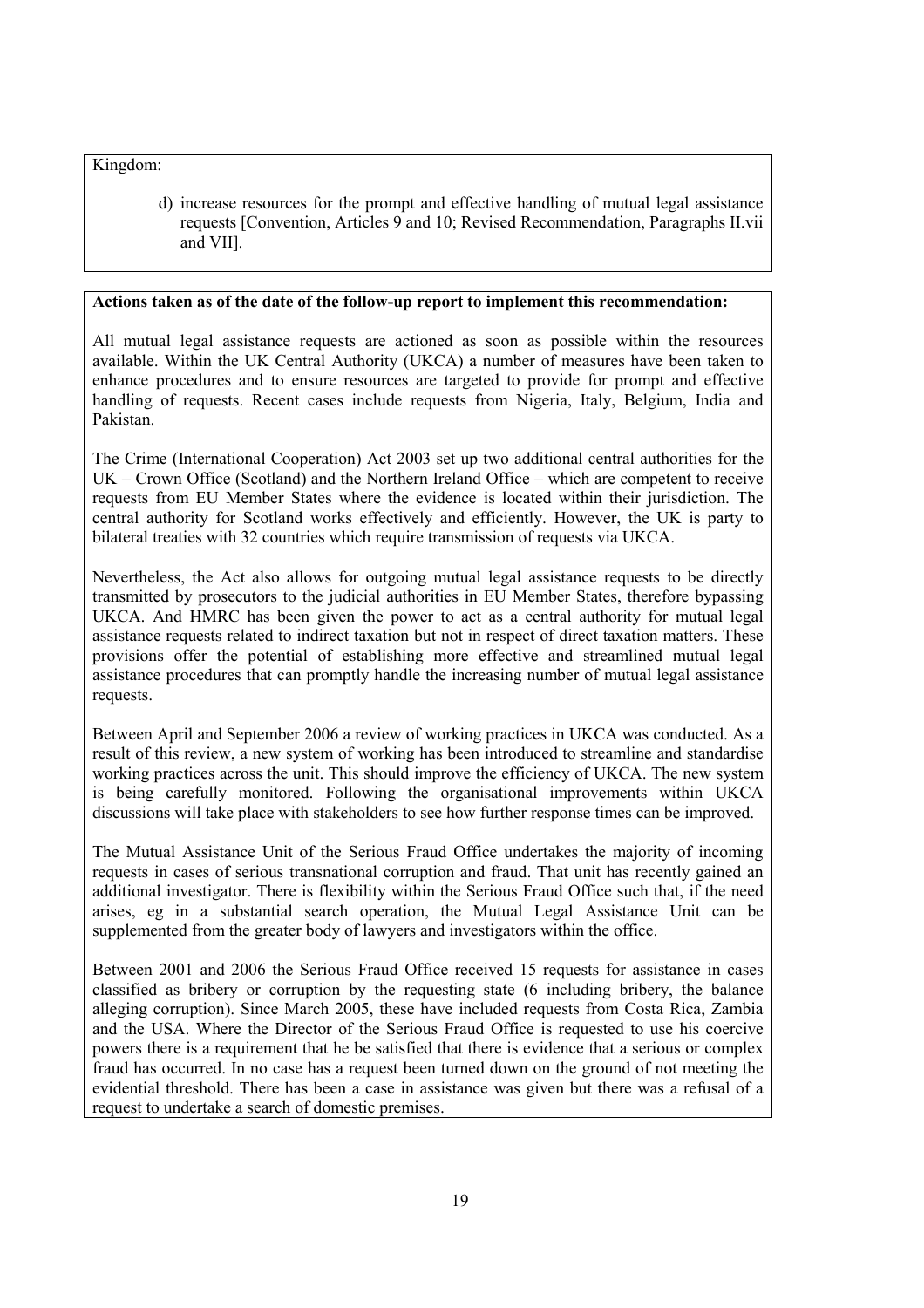**If no action has been taken to implement this recommendation, please specify in the space below the measures you intend to take to comply with the recommendation and the timing of such measures or the reasons why no action will be taken:** 

### **Text of recommendation:**

- 5. With respect to prosecution, the Working Group recommends that the United Kingdom:
	- a) amend where appropriate the Code for Crown Prosecutors, the Crown Prosecution Service Manual and other relevant documents to ensure that the investigation and prosecution of bribery of foreign public officials shall not be influenced by considerations of national economic interest, the potential effect upon relations with another state or the identity of the natural or legal persons involved [Convention, Article 5];

### **Actions taken as of the date of the follow-up report to implement this recommendation:**

The Attorney General and the Director of Public Prosecutions have carefully considered whether it would be appropriate to amend the Code for Crown Prosecutors in response to the UK's phase 2 review. They have decided against this course of action as the Code sets out general and public principles which apply to all prosecuting agencies in England and Wales, not just the CPS, and to all offences.

The CPS has instead amended the Online Manual for Prosecutors which all CPS prosecutors, staff and the public can access via the CPS web-site. The Manual advises that, when making a decision in relation to the prosecution of a defendant for the offence of bribery of a foreign public official, the prosecutor will not be influenced by considerations of national economic interest, the potential effect upon relations with another State or the identity of the natural or legal persons involved."

See also 4a) above.

**If no action has been taken to implement this recommendation, please specify in the space below the measures you intend to take to comply with the recommendation and the timing of such measures or the reasons why no action will be taken:** 

### **Text of recommendation:**

- 5. With respect to prosecution, the Working Group recommends that the United Kingdom:
	- b) in light of the longstanding absence of any consent requirement for the common law bribery offence, consider the appropriateness of Law Officers' consent for cases of foreign bribery [Convention, Article 5; Revised Recommendation, Paragraph I];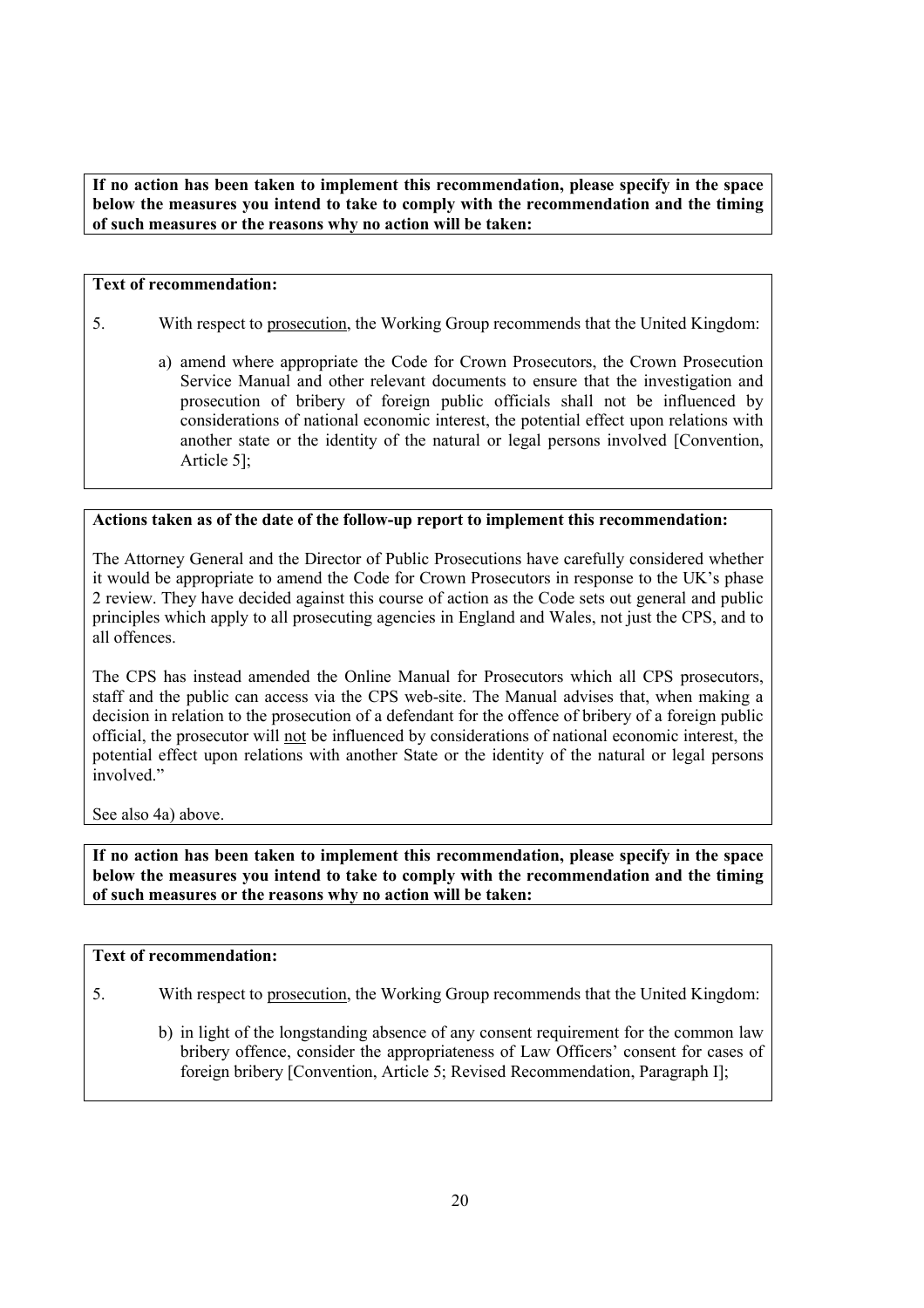### **Actions taken as of the date of the follow-up report to implement this recommendation:**

The Government made clear in its response to the Joint Committee on the draft Corruption Bill that it will replace the existing statutory requirement for the Attorney General's consent with a requirement for the consent of the Director of Public Prosecutions or a nominated deputy. In the Consultation Paper issued on 8 December 2005, the Government announced that they intended that the Director of the SFO should also be empowered to give consents, given its lead role in foreign bribery cases. These changes will be taken forward in future legislation.

**If no action has been taken to implement this recommendation, please specify in the space below the measures you intend to take to comply with the recommendation and the timing of such measures or the reasons why no action will be taken:** 

### **Text of recommendation:**

- 5. With respect to prosecution, the Working Group recommends that the United Kingdom:
	- c) broaden the level of persons engaging the criminal liability of legal persons for foreign bribery offences [Convention, Article 2].

### **Actions taken as of the date of the follow-up report to implement this recommendation:**

The UK is in compliance with Article 2 as legal persons are liable under UK law for the bribery of a foreign public official according to the same principles as they are liable for other *mens rea* offences. Article 2 of the Convention requires only that each party should establish the liability of legal persons for the bribery of a foreign public official "in accordance with its legal principles". This is already achieved. In our view, the same principles should apply equally to all *mens rea* offences: it would not be justifiable to alter the basic principles of corporate liability in our law solely in relation to bribery. Reform of our law of corporate liability for *mens rea* offences would be a substantial undertaking requiring inputs from the majority of Government Departments and widespread consultation with industry and the commercial sector. However, a review of the legal basis of corporate liability forms a part of the Law Commission's major long-term project to codify the criminal law.

**If no action has been taken to implement this recommendation, please specify in the space below the measures you intend to take to comply with the recommendation and the timing of such measures or the reasons why no action will be taken:** 

### **Text of recommendation:**

6. With respect to Crown Dependencies and Overseas Territories, the Working Group recommends that the United Kingdom, within the rules governing their relationship:

a) verify compliance of Guernsey's new legislation with the OECD Convention, invite the Jersey authorities to enact a comprehensive anti-corruption statute at the earliest possible date in order to extend the OECD Convention to the islands [Convention,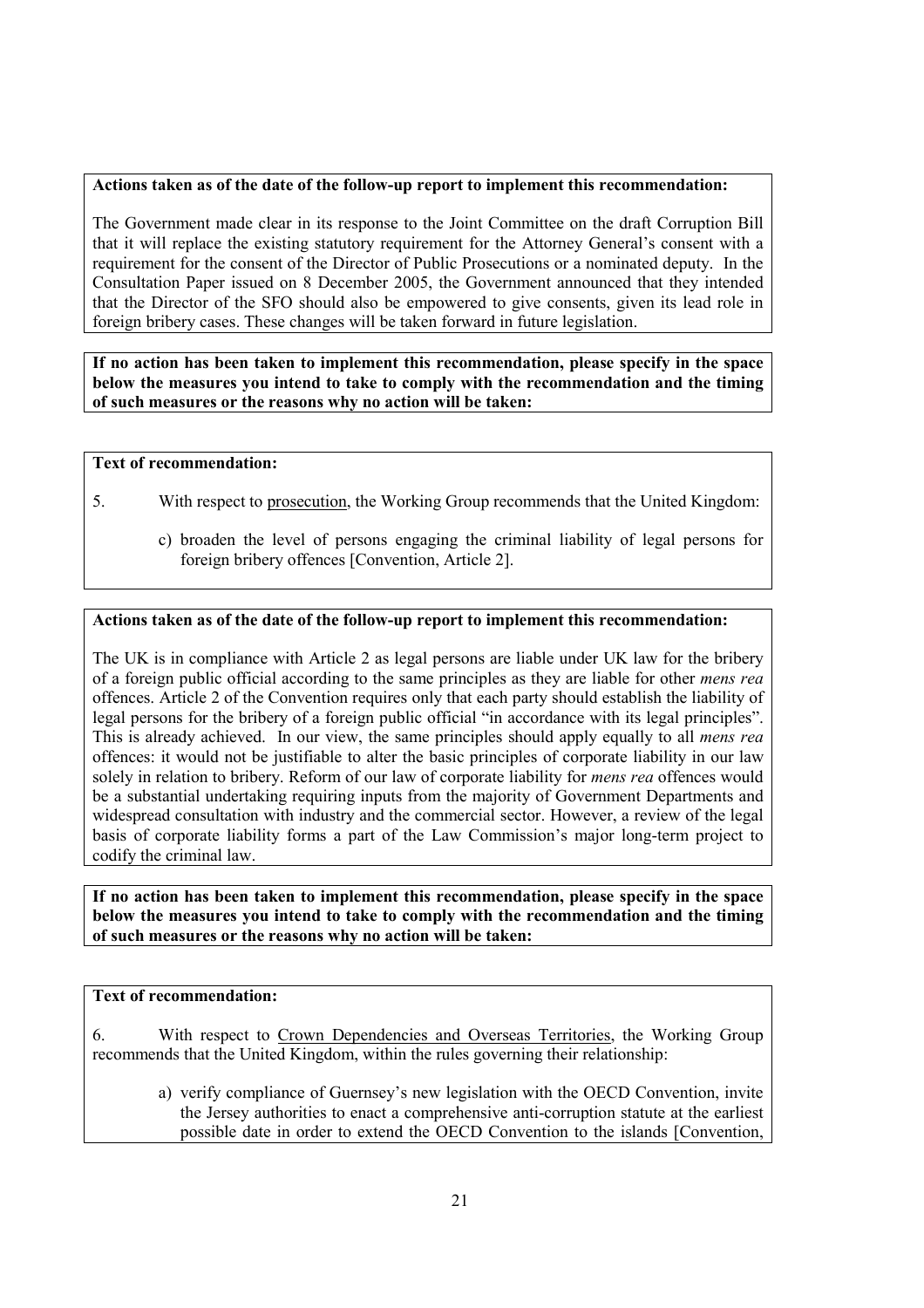Article 1];

### **Actions taken as of the date of the follow-up report to implement this recommendation:**

The Government extended its ratification of the OECD Convention to the Isle of Man in 2001. Guernsey now has legislation in place which will support the UK's extension of the OECD Convention and we are awaiting a formal request to pursue this. Jersey is expecting its Corruption (Jersey) Law 2006 to come into force on 6 March 2007. It is expected that once in force, Jersey will have legislation sufficient to support convention extension. The UK is in the process of confirming this and will advise Jersey accordingly.

The UK's Department for Constitutional Affairs (DCA) continues to discuss with the Crown Dependencies (CDs) the need to publicise their commitment to the anti-corruption agenda. All have expressed an interest in having UNCAC extended to them and have give an indicative timetable of the end of 2007. DCA continues to work with the administrations of the CDs to assist where necessary in meeting this deadline.

**If no action has been taken to implement this recommendation, please specify in the space below the measures you intend to take to comply with the recommendation and the timing of such measures or the reasons why no action will be taken:** 

### **Text of recommendation:**

6. With respect to Crown Dependencies and Overseas Territories, the Working Group recommends that the United Kingdom, within the rules governing their relationship:

b) continue to encourage the Overseas Territories to adopt the necessary legislation in line with the principles of the Convention and Revised Recommendation, and support them in their efforts [Convention, Article 1].

### **Actions taken as of the date of the follow-up report to implement this recommendation:**

The Government raises the fight against bribery and corruption with the Overseas Territories (OTs) at appropriate opportunities, eg with OT Governors in May 2005 and in a session chaired by Hilary Benn at the Overseas Territories Consultative Council in November 2006. In addition, we invited the Attorneys General of the Cayman Islands, British Virgin Islands and Turks and Caicos Islands (TCI) to participate in the UK's delegation to the inaugural Conference of States Parties to the UN Convention against Corruption (UNCAC).

The UK extended ratification of UNCAC to the British Virgin Islands in 2006. The TCI Government has tabled an Integrity Bill, which should enable us to extend the OECD Bribery Convention and UNCAC to them later this year. We funded the drafting of a revised Proceeds of Crime Ordinance, together with a new set of Anti-Money Laundering Regulations, drawing on best practice internationally. The drafts were presented to TCI financial services industry representatives on 30 January for a one-month consultation period, following which any necessary amendments will be incorporated and the Bill taken to Cabinet and thence to the House of Assembly. The Cayman Islands Government will bring forward draft legislation shortly which, once enacted, will enable the UK to extend our ratification of both the UN and OECD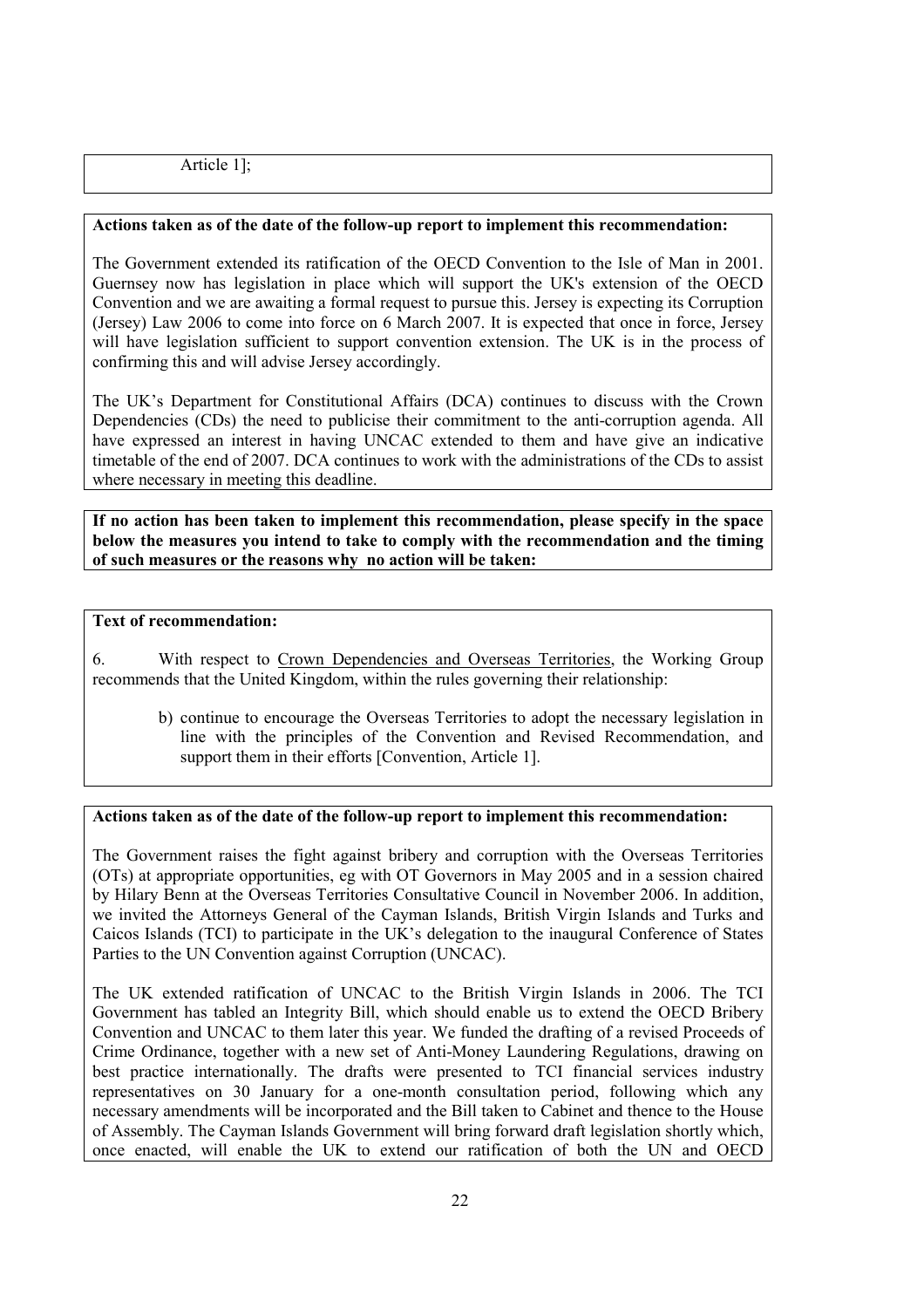Conventions to the Islands.

Thanks to various activities, awareness in Bermuda that corruption will lead to prosecution whenever there is sufficient evidence has greatly increased. The Government of Bermuda has in the past year successfully seized corrupt assets, in one case totalling \$2.25m from one individual. Bermuda has been actively involved in the post-Volcker investigation into companies based in the Bermuda jurisdiction in relation to the Oil-for-Food programme.

The Overseas Territories are also likely to benefit from the outputs of a major Commonwealth Secretariat anti-corruption programme to produce tools to support UNCAC implementation, such as model legislative provisions. The FCO is providing some £0.5 million to this programme over 3 years.

**If no action has been taken to implement this recommendation, please specify in the space below the measures you intend to take to comply with the recommendation and the timing of such measures or the reasons why no action will be taken:** 

### **Text of recommendation:**

- 7. With respect to sanctions, the Working Group recommends that the United Kingdom:
	- a) consider adopting a regime of additional administrative or civil sanctions for legal persons that engage in foreign bribery [Convention, Article 3];

### **Actions taken as of the date of the follow-up report to implement this recommendation:**

On sanctions, any action concerning the liability of legal persons would be driven by considerations about the underlying legal principles that go beyond their application to the offence of overseas bribery.

There has been progress on the anti-bribery policies of key Government Departments and agencies whose activities directly impact on business transactions overseas. The Office of Government Commerce (OGC) has been conducting a consultation with industry and Transparency International on the UK's implementation of EU public procurement directives, in particular Article 45 on exclusions. The OGC is also sharing its experience with the European Commission and other Member States. UK guidelines on the mandatory exclusion of economic operators for, amongst other things, corruption and bribery, were published at the end of January 2006 (http://www.ogc.gov.uk/documents/guide\_mandatory\_exclusion.pdf).

In response to the OGC guidelines, DFID has reviewed its instructions to tenderers and other contracting documentation (copy attached). The main changes chiefly relate to Invitation to Tender (ITT) instructions (CB1C). The new instructions specifically refer to a range of offences and to UK Public Contracts Regulations. The changes to DFID ITT documents go further than that required by the Directives since they require tenderers to revert to DFID even if they are only being accused of offences rather than only if they have been convicted (as required by Directives/Regulations).

The Export Credits Guarantee Department (ECGD) conducted a consultation exercise on revisions to its anti-bribery procedures. The outcome was published in March 2006 and drew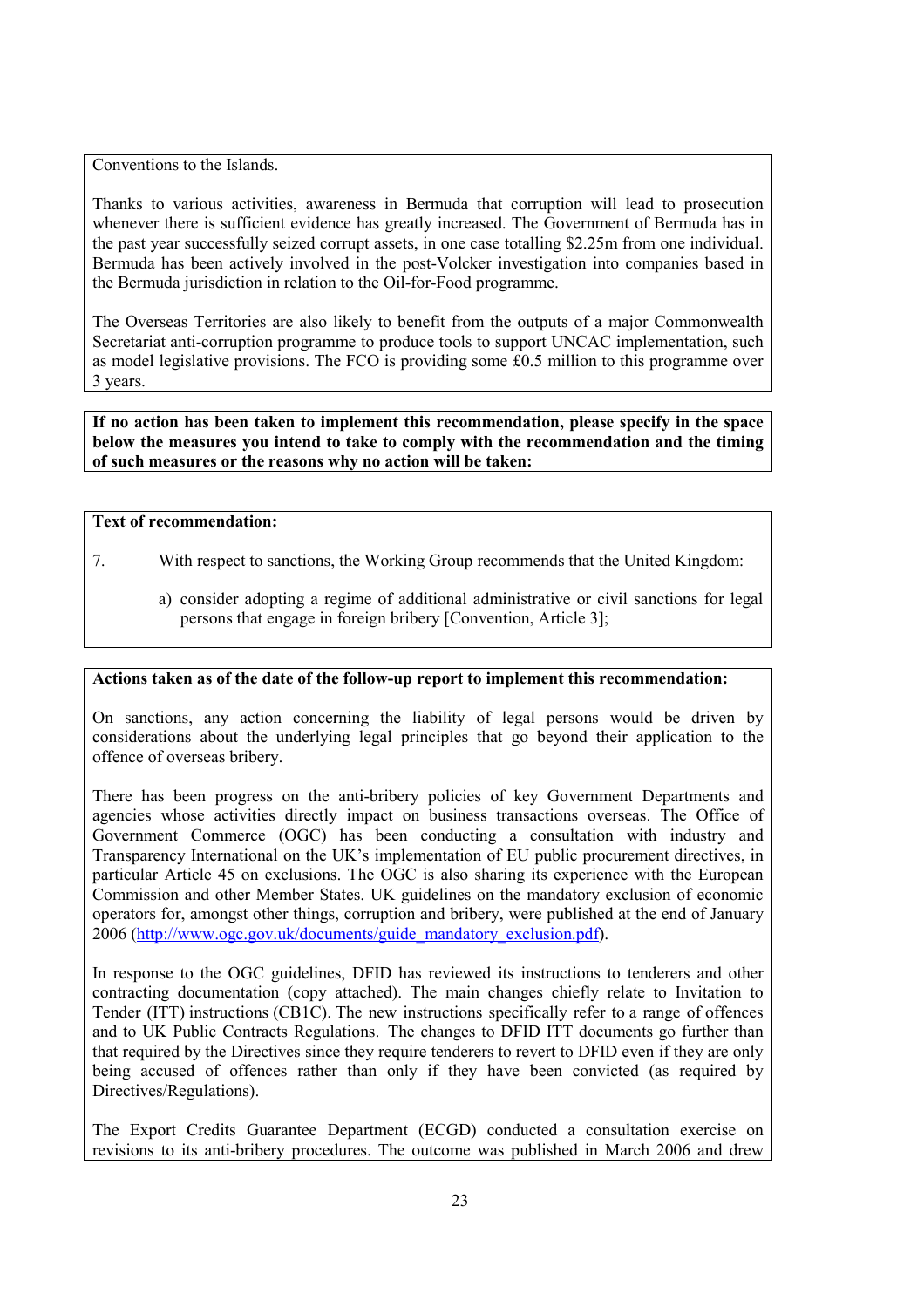praise from The Corner House for its position on the identification of agents. New anti-bribery rules were then introduced from 1 July 2006 (see http://www.ecgd.gov.uk/index/pi\_home/policy\_on\_bribery\_and\_corruption.htm). In particular, these required the disclosure of agents' names.

Civil seizure proceedings are available against persons suspected of but not charged with corruption offences – by the Assets Recovery Agency for England, Wales and Northern Ireland and by the Civil Recovery Unit for Scotland.

**If no action has been taken to implement this recommendation, please specify in the space below the measures you intend to take to comply with the recommendation and the timing of such measures or the reasons why no action will be taken:** 

### **Text of recommendation:**

- 7. With respect to sanctions, the Working Group recommends that the United Kingdom:
	- b) considers revisiting the policies of agencies such as Department for International Development and Export Credit and Guarantees Department on dealing with applicants convicted of foreign bribery, to determine whether these policies are a sufficient deterrence [Revised Recommendation, Paragraph I and Paragraph VI (iii)];

### **Actions taken as of the date of the follow-up report to implement this recommendation:**

Before implementation of EU Procurement Directives/UK Public Procurement Directives on 31 January 2006, DFID treated each potential company convicted of corrupt/improper practices, on a case-by-case basis. Since this date, DFID has complied with the broad exclusion approach of companies convicted or corrupt/improper practices required by both EU public procurement directives, in particular Article 45 on exclusions, and UK Public Contracts Regulations, in particular article 23 on exclusions. However, neither the EU Public Procurement Directives nor UK Public Contracts Regulations specifically set out detailed sanction processes, penalties or rights of appeal. As a result, DFID is currently in discussion with interested parties, such as the OGC, the World Bank and others, with the aim of establishing/adopting a formal sanctions process to address related issues, such as: range/severity of penalties, treatment of "spent" convictions and potential processes for appeal and mitigation. The OGC is also in discussions with the European Commission to clarify these type of issues

ECGD introduced new procedures from July 2006 following a public consultation. ECGD has fully implemented the OECD Council Recommendation on Combating Bribery and Officially Supported Export Credit Transactions. As a result, the UK Government believes that, as an export credit agency, ECGD has done all that it reasonably can to avoid UK taxpayers' money being used to support transactions with bribery and corruption.

**If no action has been taken to implement this recommendation, please specify in the space below the measures you intend to take to comply with the recommendation and the timing of such measures or the reasons why no action will be taken:**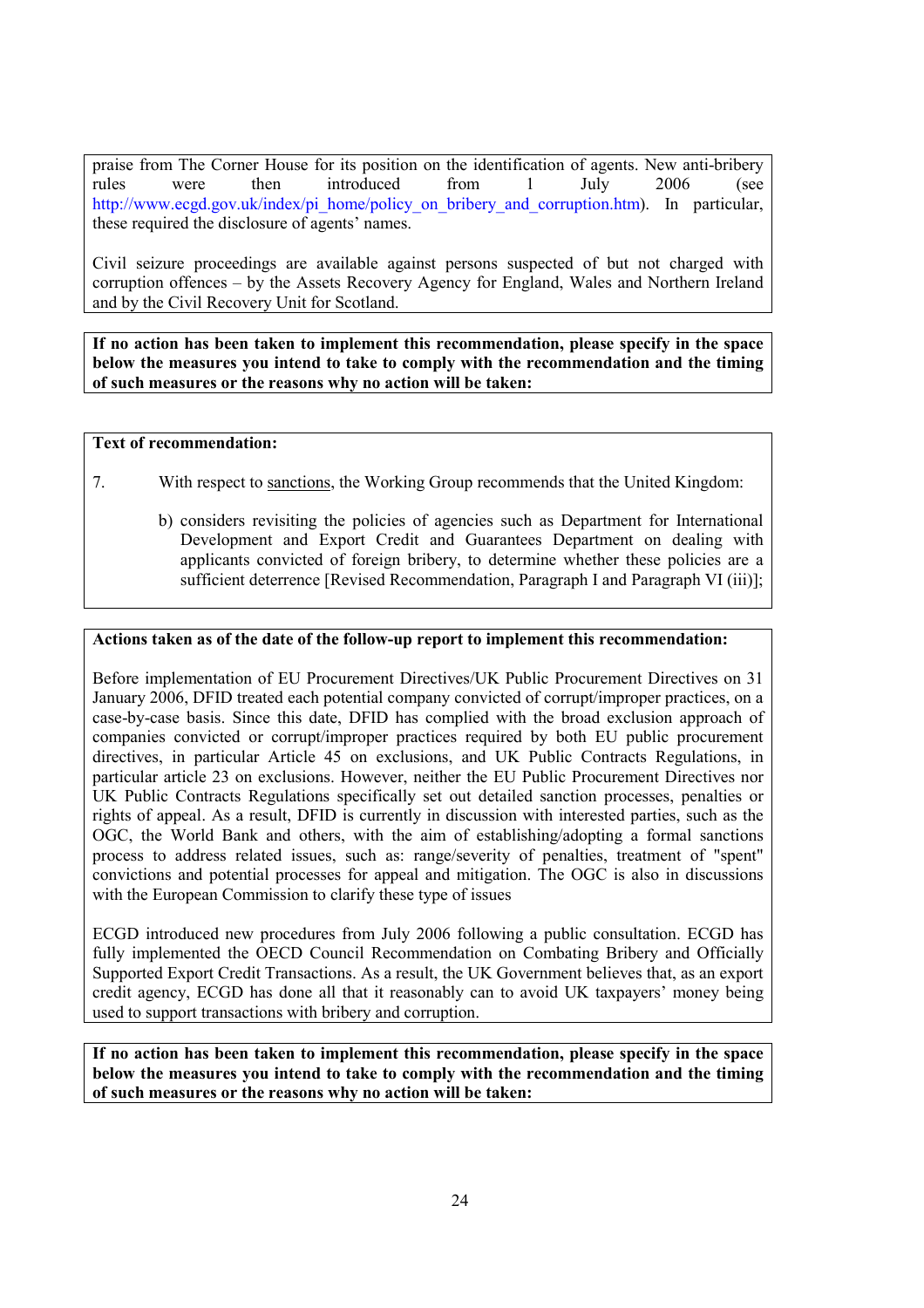### **Text of recommendation:**

- 7. With respect to sanctions, the Working Group recommends that the United Kingdom:
	- c) encourage prosecutors to actively pursue the necessary procedures for confiscation in all appropriate foreign bribery cases [Convention, Article 3].

### **Actions taken as of the date of the follow-up report to implement this recommendation:**

The UK is presently executing requests from more than 24 countries.

Prosecutors are encouraged to pursue confiscation in *all* appropriate cases to seek to remove the profit from crime. SFO and CPS both have dedicated confiscation expertise. The Crown Office has a dedicated financial crime unit for Scotland. The Revenue and Customs Prosecutions Office (RCPO) also has dedicated confiscation expertise in its Asset Forfeiture Division. Further. Powers to take civil recovery action to seize assets are being devolved to the CPS and RCPO as well as the SFO.

A combination of training and incentivisation should ensure that confiscation will be pursued wherever appropriate. Police forces and prosecutors have shown a commitment to obtaining confiscation orders by appointing "champions" to pursue actively opportunities to seize criminal assets and disrupt criminality. An asset recovery incentive scheme (not operational in Scotland) means that police, prosecutors, and the courts will have a share of the money collected as an encouragement to pursue confiscation. Prosecutors have been entering into local agreements with individual police forces to ensure that potential confiscation cases are recognised and taken forward in the courts. Measures have been put in place to ensure that, once confiscation orders have been made, they are paid.

Since the beginning of 2006 the Serious Fraud Office Restraint and Confiscation Unit has also been empowered to take restraint and confiscation action on behalf of overseas authorities where the request for assistance includes serious or complex fraud.

The powers of the Office will be further increased to include taking civil action to seize assets in appropriate cases in which it is not possible to obtain convictions. This will occur when the Assets Recovery Agency is amalgamated with the Serious Organised Crime Agency, and power to take civil action is devolved to prosecution agencies. Scotland's Civil Recovery Unit will remain independent.

**If no action has been taken to implement this recommendation, please specify in the space below the measures you intend to take to comply with the recommendation and the timing of such measures or the reasons why no action will be taken:**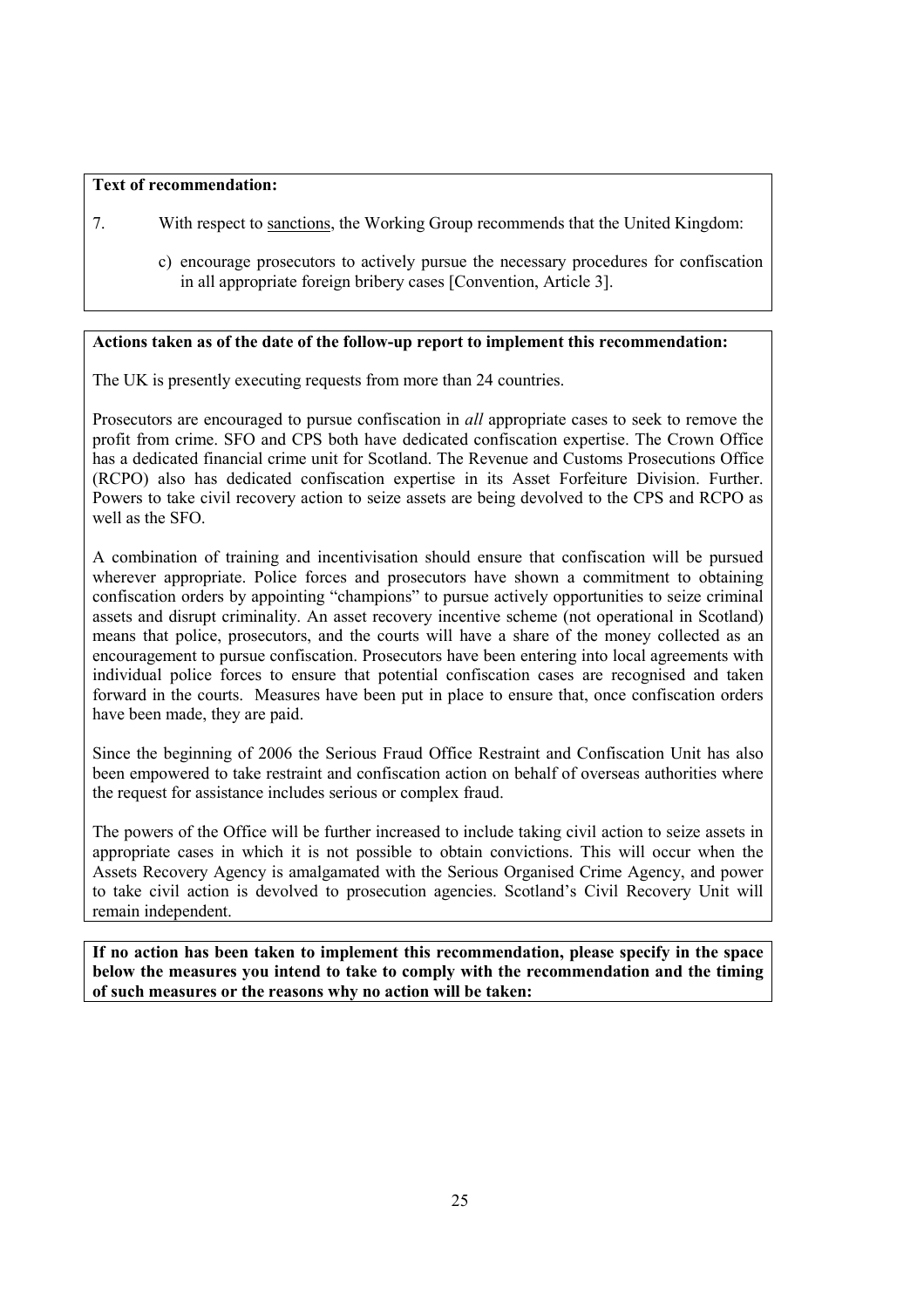### **Part II: Issues for Follow-up by the Working Group**

### **Text of issue for follow-up:**

8. The Working Group will follow-up on the issues below, as practice develops, in order to assess:

a) the application of sanctions with a view to determining whether they are sufficiently effective, proportionate and dissuasive to prevent and punish the offence of transnational bribery, in particular, the practice of the courts with regard to the criminal liability of legal persons for the offence of active bribery of foreign public officials [Convention, Articles 2 and 3];

### **With regard to the issue identified above, describe any new case law, legislative, administrative, doctrinal or other relevant developments since the adoption of the report. Please provide relevant statistics as appropriate:**

Although there is no example yet of sentences imposed after conviction of an offence of overseas corruption, there are two cases which are perhaps relevant. The first is the recent case of corruption of employees of a commercial undertaking and the consequent fraud upon their employer, Mars - R v Simpson, Harper, and Welcher, each of whom were convicted in December 2005 and sentenced in May 2006, and Gray, who was convicted in July 2006 and sentenced in August

*Count 1 - Conspiracy to corrupt between January 1991 and June 2001* 

### *Count 2 - Conspiracy to defraud between the same dates*

Verdicts and sentencing: Barry Simpson, Roger Harper and Anthony Welcher were found guilty on both counts and Georgina Welcher guilty on count 1 and not guilty on count 2. Terms of imprisonment, to run concurrently, were imposed as follows*:* 

Count 1 Barry Simpson - 4 years Roger Harper - 4 years Tony Welcher - 3 years Georgina Welcher - 15 months Robert Gray - 4 years Count 2 Barry Simpson -  $6\frac{1}{2}$  years Roger Harper -  $6\frac{1}{2}$  years Tony Welcher - 4 ½ years Robert Gray - 4 years

The second case is R v Raud, who bought a passport from an Irish consular official. She was sentenced to 11 months on conviction of conspiracy to corrupt

### **Text of issue for follow-up:**

8. The Working Group will follow-up on the issues below, as practice develops, in order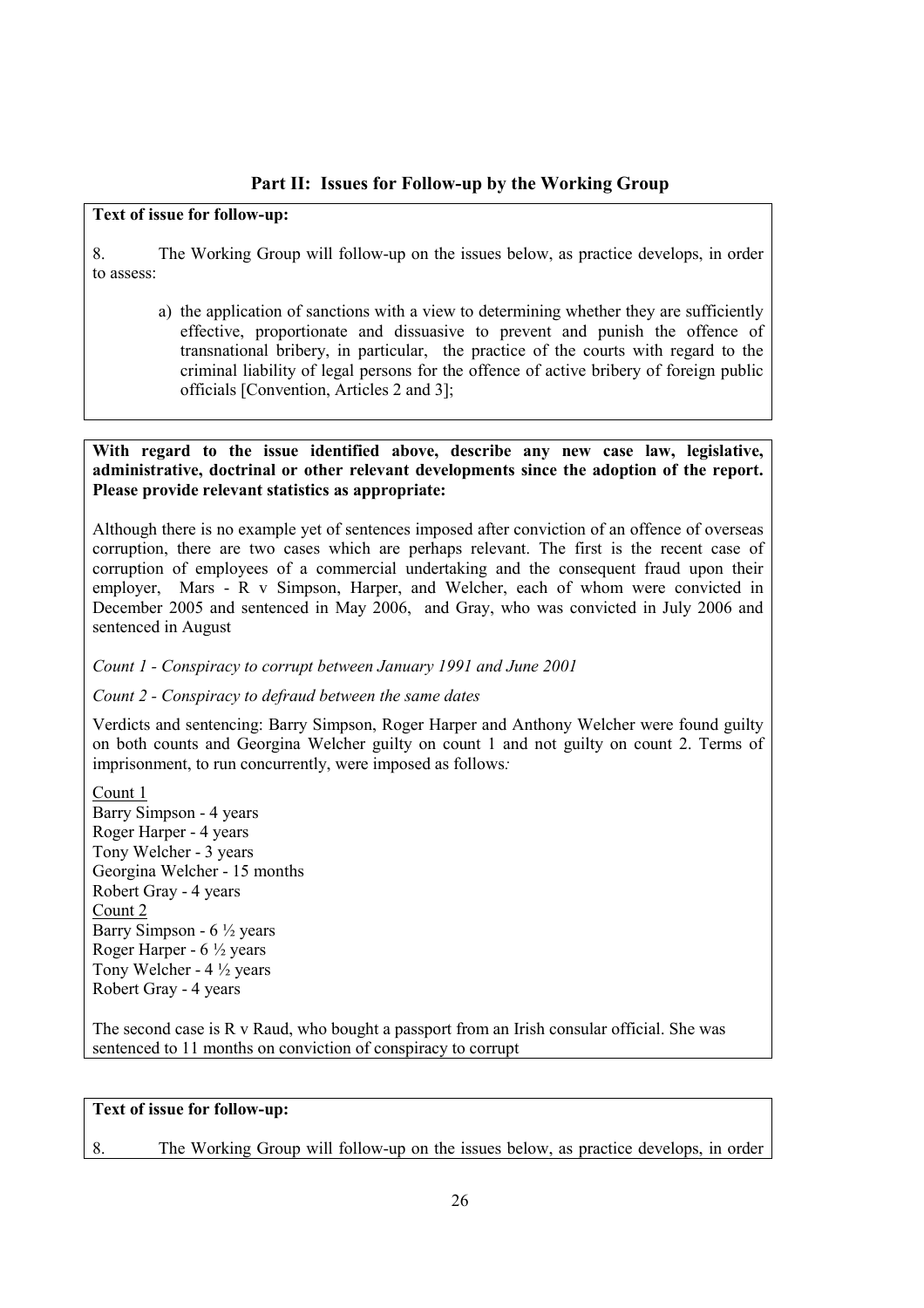to assess:

b) the effectiveness of the investigations carried out by the Ministry of Defence Police in relation to foreign bribery offences in defence contracts [Convention, Article 5 ; Revised Recommendation, Paragraph I];

**With regard to the issue identified above, describe any new case law, legislative, administrative, doctrinal or other relevant developments since the adoption of the report. Please provide relevant statistics as appropriate:** 

The MOD Police Fraud Squad caseload comprises major fraud and corruption investigations. The current caseload is 26 cases of which 10 are corruption investigations. Of those 10, four are cases with an overseas element (in addition to the BAE matter). Cases are at different stages of investigation. Two cases of corruption have passed through the Attorney General's consent process and are now in the early stages of the court process. One of these has an overseas element (UK civil servant receiving bribes from US contractor). Whilst the cases investigated by the Fraud Squad are not particularly numerous, they are all defined as major or serious.

### **Text of issue for follow-up:**

8. The Working Group will follow-up on the issues below, as practice develops, in order to assess:

c) with respect to money laundering, the application of the new provisions under the Proceeds of Crime Act 2002, particularly with respect to the application of offences of failure to report, the levels of sanctions in practice, and the efforts made to raise awareness and elaborate guidelines/typologies covering foreign bribery offences [Convention, Article 7; Revised Recommendation, Paragraphs II.(i) and III];

**With regard to the issue identified above, describe any new case law, legislative, administrative, doctrinal or other relevant developments since the adoption of the report. Please provide relevant statistics as appropriate:** 

The following table is a summary of prosecutions brought for money laundering offences in 2003-05. A more detailed breakdown can be found in the attached spreadsheet (electronic version only).

| Year | <b>Proceeded against</b> | <b>Found guilty</b> | <b>Sentenced</b> |
|------|--------------------------|---------------------|------------------|
| 2003 | 300                      | 123                 | 119              |
| 2004 | 552                      | 207                 | 205              |
| 2005 | 327                      | 595                 | 575              |

One particular case is useful to illustrate the failure to report interest. A solicitor was prosecuted for negligently failing to report suspicions in relation to a conveyance. This resulted in a 15 month custodial sentence, reduced to 6 months on appeal. An estate agent in the same case had his sentence reduced from 36 months to 27 months on appeal.

There is no experience in the SFO of the prosecution of persons within the United Kingdom for laundering the proceeds of an international bribery offence. This may fall for consideration within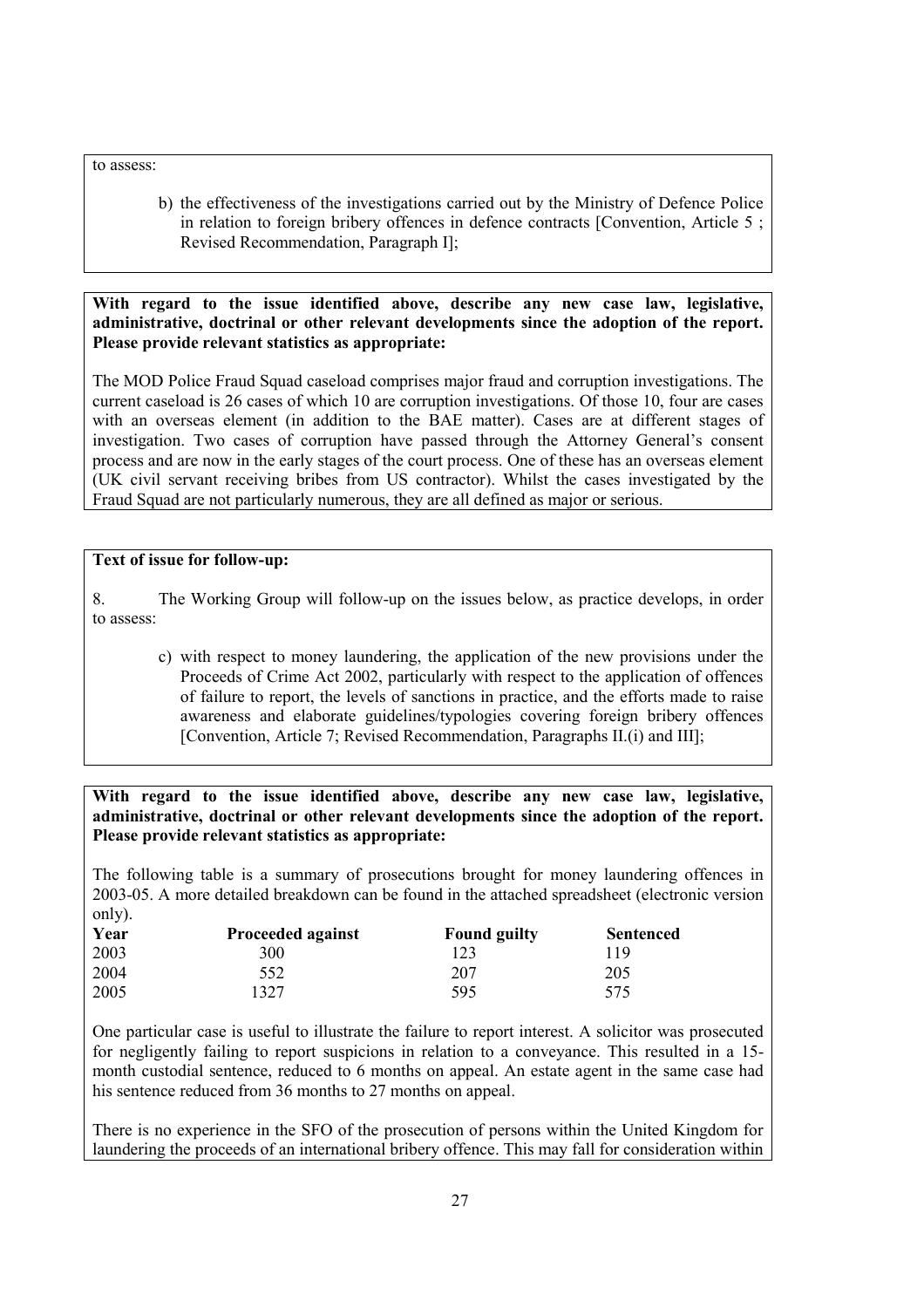two of the cases currently under investigation.

The 2006 'Lander' review of the Suspicious Activity Reports (SARs) regime made 24 recommendations on improving aspects of the regime. Of particular relevance is the implementation by SOCA of a structured feedback programme tailored to specific sectors of the SAR reporters. This programme is designed to raise awareness and deliver typologies in order to increase the quality of SAR reporting. This programme now includes topics on overseas corruption and corrupt politically exposed persons (PEPs). SOCA UKFIU has increased the resources analysing SARs to identify potential overseas corruption/PEPs and is working with the Metropolitan police, City of London police, SFO and other stakeholders to translate SAR intelligence into investigation.

### **Text of issue for follow-up:**

8. The Working Group will follow-up on the issues below, as practice develops, in order to assess:

d) the application in practice of the territorial and nationality jurisdiction for foreign bribery offences, given the absence of cases to date regarding the establishment of jurisdiction over offences that have taken place wholly or substantially abroad [Convention, Article 4];

**With regard to the issue identified above, describe any new case law, legislative, administrative, doctrinal or other relevant developments since the adoption of the report. Please provide relevant statistics as appropriate:** 

There is no experience yet of the practice likely to be adopted by the Courts in the United Kingdom. The Register of foreign bribery allegations maintained by the Serious Fraud Office currently shows 99 entries from 2002 to date. A number of the entries relate to incomplete allegations which it was not possible to verify, to repeats of earlier allegations or allegations which, on closer examination are not international bribery or corruption.

In a number of cases the Serious Fraud Office has received allegations of corrupt behaviour where enquiries have already begun in another jurisdiction. Cases which might be prosecuted in both the UK and the USA are governed by an accord reached by the two governments on 25 January 07. This allows for the exchange of information at an early stage in enquiries in order to assist determination of which country is best placed to bring a prosecution.

There are fourteen enquiries underway. Ten of these are being carried out by the SFO. One is situated in Scotland and is being carried out by the Crown Office Procurator Fiscal Service with Strathclyde Police. The MOD Police are investigating three cases in addition to the cases in which it is working with the SFO.

Of the cases being investigated by the SFO eight involve allegations of bribery, one of money laundering and one of more general corrupt activity. In thirty instances no separate action has been taken. (see above comments)

In a further twenty-three cases a vetting file has been opened and preliminary consideration is underway. In a number of cases it has not been possible to obtain evidence from the jurisdiction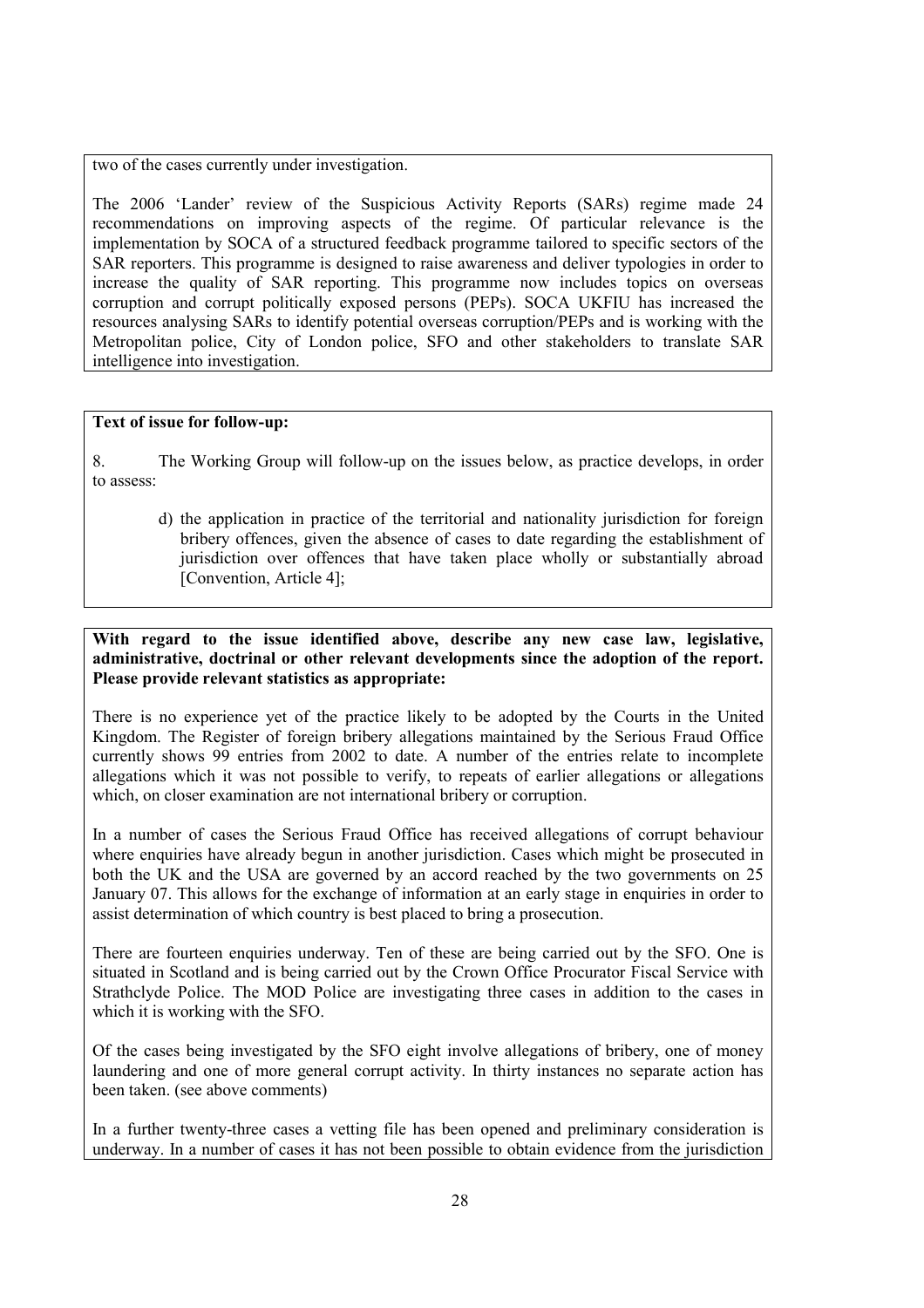in which the alleged activity occurred, despite repeated contact. In other cases closer examination has revealed that due to the age of the allegation it was felt that it would not be possible to establish jurisdiction. It is still common for the SFO to receive allegations relating to dates prior to the implementation or even the ratification of the Convention. In addition to jurisdictional problems these cases inevitably suffer due to destruction or loss of evidence.

The balance of the cases are subject to preliminary consideration.

### **Text of issue for follow-up:**

8. The Working Group will follow-up on the issues below, as practice develops, in order to assess:

e) the possible effect of the tendency to simplify cases and to use alternative charges on the implementation of the Convention in the UK [Convention, Article 5; Revised Recommendation, Paragraph I];

### **With regard to the issue identified above, describe any new case law, legislative, administrative, doctrinal or other relevant developments since the adoption of the report. Please provide relevant statistics as appropriate:**

In the United Kingdom cases of serious or complex fraud and/or corruption are tried at the Crown Court (England & Wales and in Northern Ireland) and in the High Court (Scotland) before a judge or judges and a jury. Prosecutors in England and Wales are required by the Protocol "Control and Management of Heavy Fraud and other Complex Criminal Cases" issued by the Lord Chief Justice of England and Wales on 22 March 2005 to simplify cases brought for trial wherever possible and to limit their length. United Kingdom prosecution authorities will continue to seek to bring simple cases before the courts. Experience shows that doing so will ensure a higher rate of convictions. In those circumstances if a simpler charge eg of fraud is the more likely to secure a conviction than one of corruption then that charge may be brought. In the event that trial by single judge is implemented in a small number of complex fraud cases it may be possible to review that practice.

In certain circumstances it may be possible to bring a simple charge of fraud where the evidence of corruption is incomplete eg because of the failure of an overseas authority to assist. In the case arising from the prosecution of an official employed at the UK Royal Mint it was not possible to obtain sufficient evidence from another jurisdiction(s) to allege corruption but a charge of dishonesty was tried.

### **Text of issue for follow-up:**

8. The Working Group will follow up on the issues below, as practice develops, in order to assess:

f) the application of the evidentiary threshold for providing mutual legal assistance and extradition. In this respect the UK should compile quantitative information to assist the Working Group in its follow-up assessment [Convention, Article 9];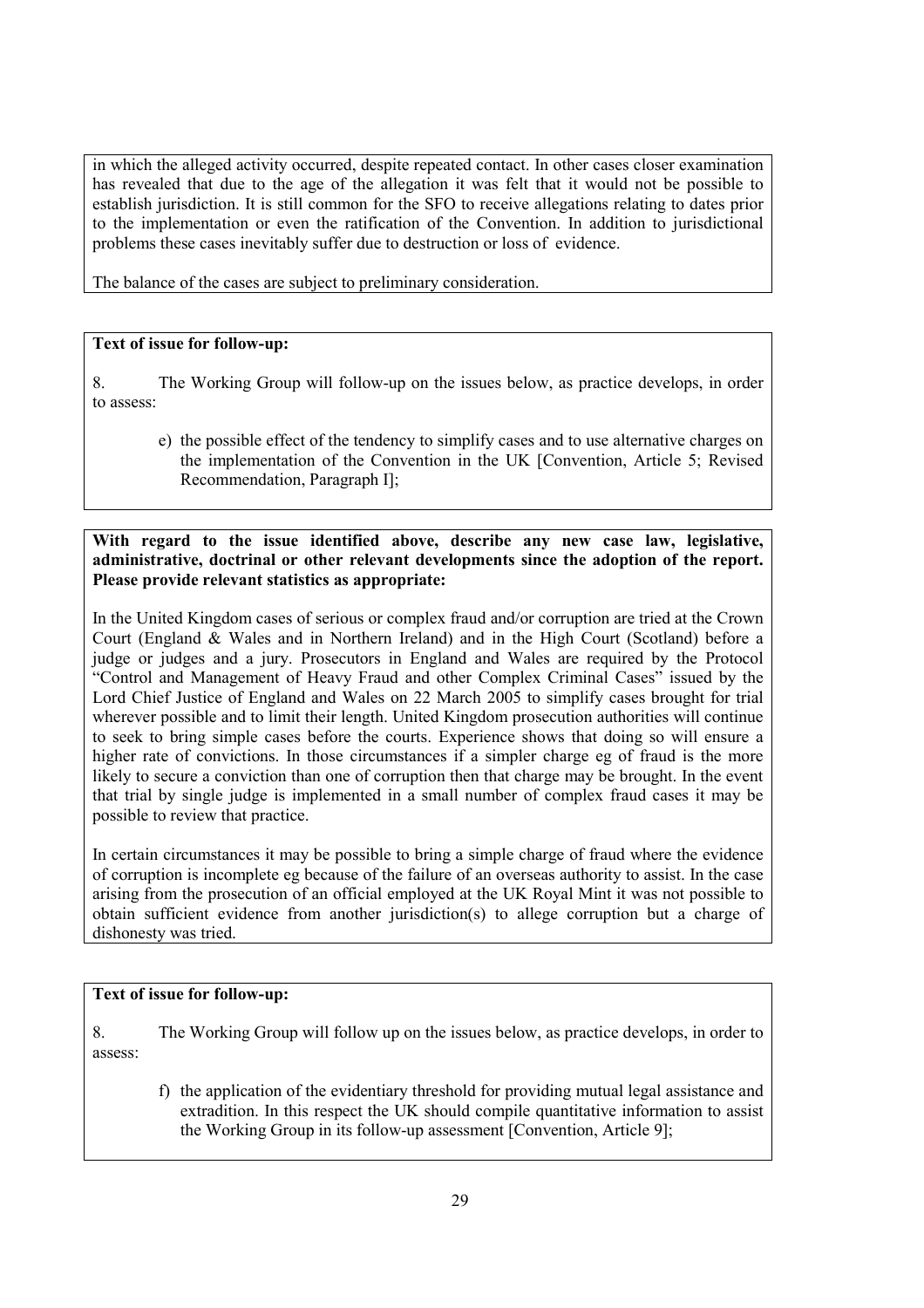**With regard to the issue identified above, describe any new case law, legislative, administrative, doctrinal or other relevant developments since the adoption of the report. Please provide relevant statistics as appropriate:** 

Mutual Legal Assistance in the UK is provided for by the Crime International Cooperation Act 2003 (CICA). There is no evidential requirement under CICA. All that is required is that a criminal investigation is underway or imminent and that the request is by a Court, prosecutor or other body competent to make requests in criminal matters. Sections 13 and 14 of CICA permits assistance not only on criminal matters but also in Administrative and Clemency Proceedings which involve the imposition of a criminal sanction in addition to criminal proceedings.

In addition, a request can be made for searches concerning the whereabouts of criminal proceeds. These are dealt with by a police constable or customs officer. The SFO can help overseas authorities concerning the proceeds of crime in respect of. any request received after 31 December 2005 The enabling legislation is contained in SI's 3181 & 3182 of 2005.

SI 1986 of 2005 and SI 1987 of 2005 permit the courts to register and enforce an overseas order for confiscation. Again there is no evidential requirement beyond a statement that the confiscation order is final.

Between 2001 and 2006 the Serious Fraud Office received 15 requests for assistance in cases classified as bribery or corruption by the requesting state (6 including bribery, the balance alleging corruption). Where the Director of the Serious Fraud Office is requested to use his coercive powers there is a requirement that he be satisfied that there is evidence that a serious or complex fraud has occurred. In no case has a request been turned down on the ground of not meeting the evidential threshold. There has been a case in assistance was given but there was a refusal of a request to undertake a search of domestic premises.

### **Text of issue for follow-up:**

8. The Working Group will follow-up on the issues below, as practice develops, in order to assess:

g) the recent changes of the ECGD procedures to combat bribery and corruption with regard to any weakening of the rules that could reduce the ability of the ECGD to detect and prevent foreign bribery [Revised Recommendation, Paragraph I and Paragraph VI (iii)].

**With regard to the issue identified above, describe any new case law, legislative, administrative, doctrinal or other relevant developments since the adoption of the report. Please provide relevant statistics as appropriate:** 

New procedures, implemented from July 2006, are more stringent than those that previously existed and fully comply with the OECD Council Recommendation on Bribery and Officially Supported Export Credits.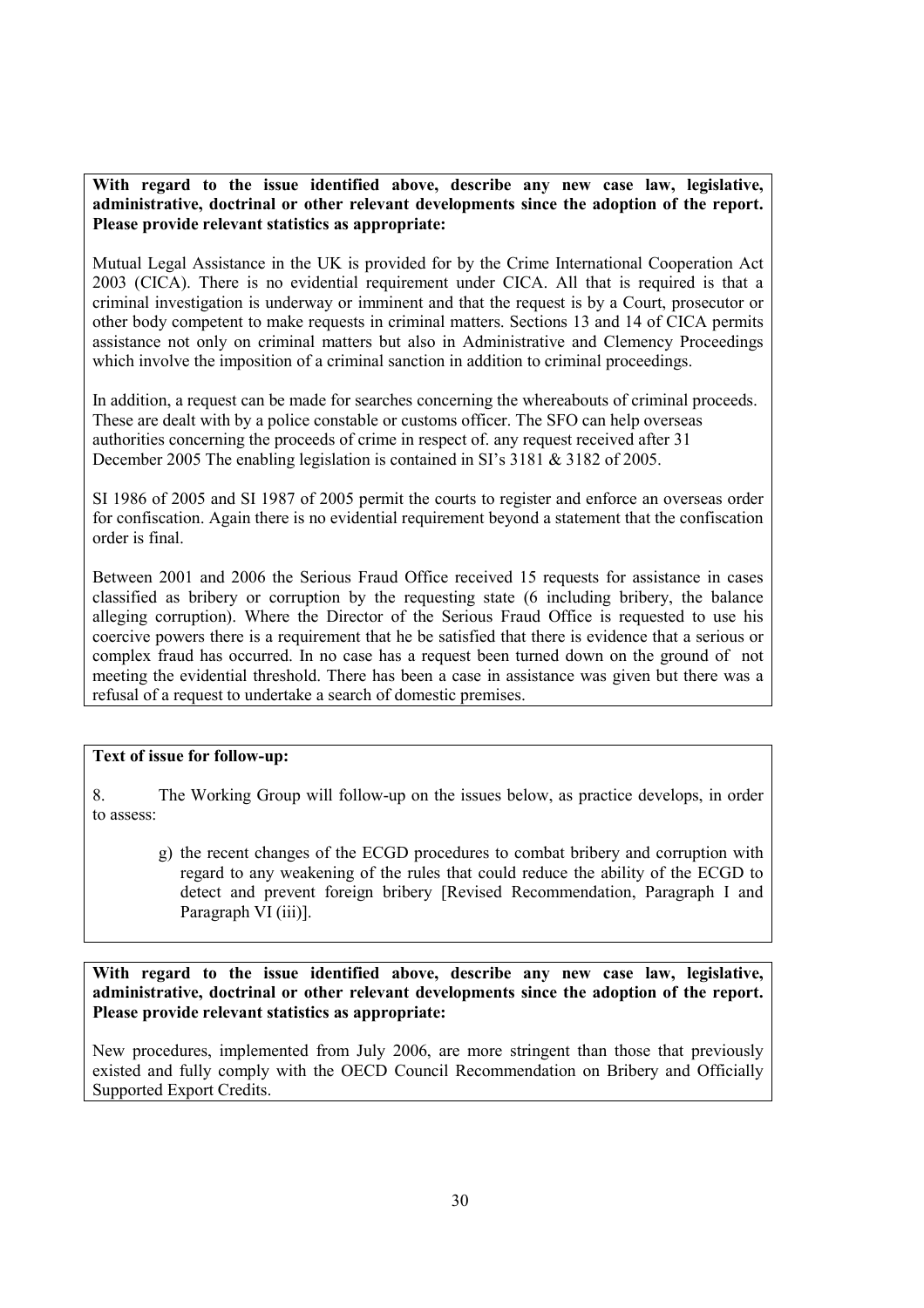### **Annex 1: Public Sector Procurement - Guidance Note 16g: Mandatory Exclusion**

### **Introduction**

1.1 The new EU Public Sector Procurement Directive as implemented by the UK's Public Contracts Regulations 2006 include a new mandatory requirement for contracting authorities to exclude economic operators (suppliers, contractors and services providers) from public contracts where they have been convicted of certain offences. In the past, the exclusion for these and other offences was optional. This note sets out what this requirement means for DFID, and provides advice on the steps that PrG should take to ensure compliance with this new provision.

### **Background**

2.1 Regulation 23(1) of the UK Public Contracts Regulations 2006 states:

*"Subject to paragraph (2), a contracting authority shall treat as ineligible and shall not select an economic operator in accordance with these Regulations if the contracting authority has actual knowledge that the economic operator or its directors or any other person who has powers of representation, decision or control of the economic operator has been convicted of any of the following offences:* 

*(a) Conspiracy within the meaning of section 1 of the Criminal Law Act 1977 where that conspiracy relates to participation in a criminal organisation as defined in Article 2(1) of* 

*Council Joint Action 98/733/JHA;* 

*(b) Corruption within the meaning of section 1 of the Public Bodies Corrupt Practices Act 1889 or section 1 of the Prevention of Corruption Act 1906;* 

*(c) The offence of bribery;* 

*(d) Fraud, where the offence relates to fraud affecting the financial interests of the European* 

*Communities as defined by Article 1 of the Convention relating to the protection of the financial interests of the European Union, within the meaning of –* 

*The offence of cheating the Revenue;* 

*The offence of conspiracy to defraud;* 

*Fraud or theft within the meaning of the Theft Act 1968 and the Theft Act 1978;* 

*(iv) Fraudulent trading within the meaning of section 458 of the Companies Act 1985;* 

*(v) Defrauding the Customs within the meaning of the Customs and Excise Management Act 1979 and the Value Added Tax Act 1994;* 

*(vi) An offence in connection with taxation in the European Community within the meaning of section 71 of the Criminal Justice Act 1993;* 

*Or* 

*(vii) Destroying, defacing or concealing of documents or procuring the extension of a valuable security within the meaning of section 20 of the Theft Act 1968;* 

*(e) Money laundering within the meaning of the Money Laundering Regulations 2003; or*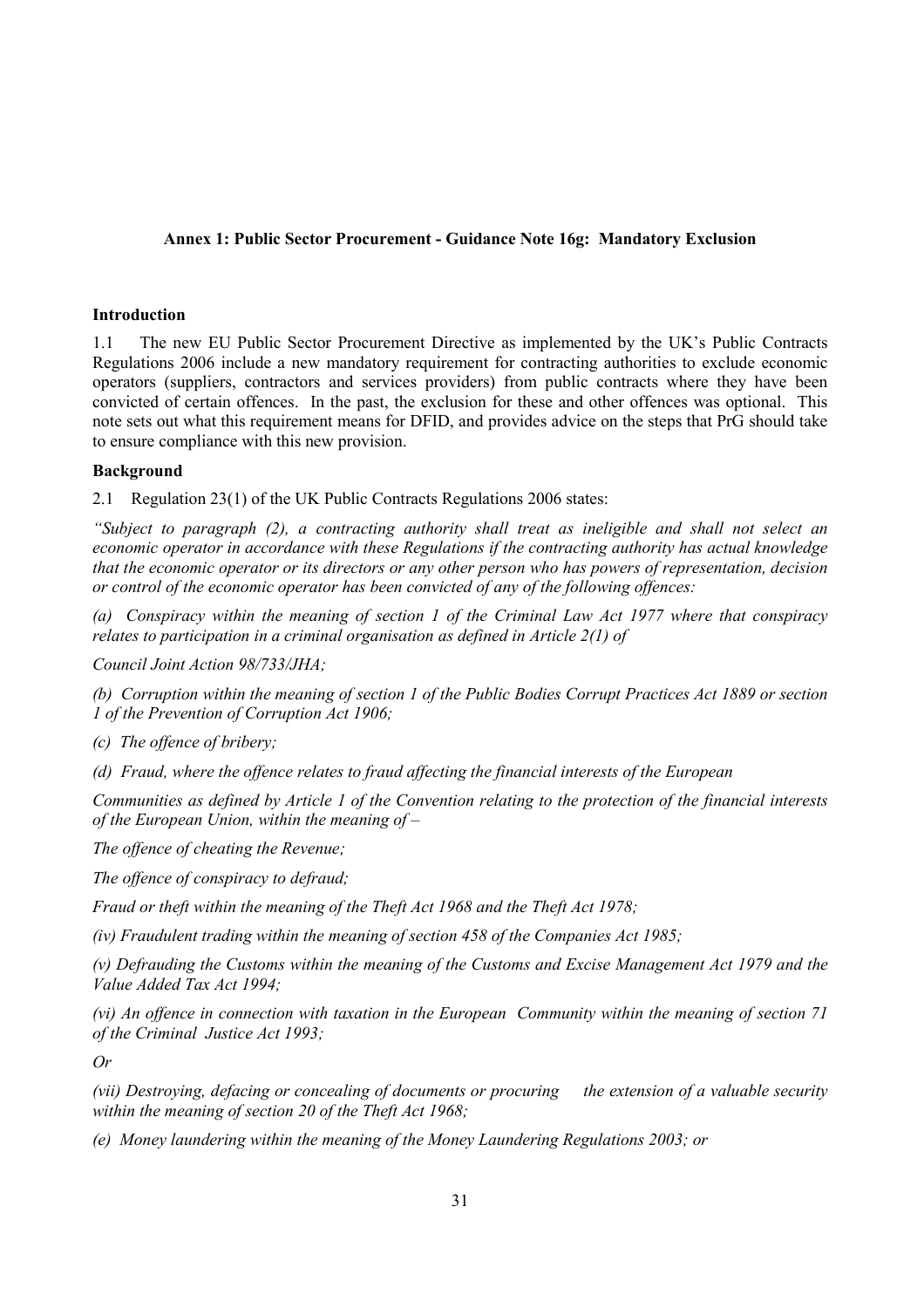(f) *Any other offence within the meaning of Article 45(1) of the Public Sector Directive as defined by the national law of any relevant State."* 

2.2 Paragraph 23 (2) states:

*"In any case where an economic operator or its directors or any person who has powers of representation, decision or control has been convicted of an offence described in paragraph* 

*(1), a contracting authority may disregard the prohibition described there if it is satisfied that there are overriding requirements in the general interest which justify doing so in relation to that economic operator."* 

2.3 Paragraph 23 (3) states:

*"A contracting authority may apply to the relevant competent authority to obtain further information regarding the economic operator and in particular details of convictions listed in paragraph (1) if it considers it needs such information to reach its decision referred to in that paragraph."* 

### **Definition of "Actual Knowledge" of an Offence**

3.1 Subject to the derogation in regulation 23(2) DFID must exclude an economic operator if it has "actual knowledge" that an offence, listed within the Regulations, has been committed. You should note that although there is at present no requirement within the Public Contracts Regulations for contracting authorities such as PrG to proactively seek "actual knowledge", it is important to ask any bidder to provide information about relevant convictions in, for example, a pre-qualification or selection questionnaire given that such a questionnaire seeks information on a whole range of issues related to suitability to tender for public contracts. DFID should exclude any economic operator for whom they have "actual knowledge" of a conviction for a relevant offence listed in paragraph 2.1.

### **Questions to be Asked to Establish "Actual Knowledge"**

4.1 The objective, of any question that PrG may use on this matter, is to obtain details of all relevant convictions a bidder may have or a declaration that the bidder has no such convictions. The term "bidder" here refers only to the consultant, supplier or services provider applying to tender for a contract – not parent companies, subsidiaries or sub-contractors which are separate entities. However, in the case of subcontractors, it would be appropriate to ask bidders to avoid using sub-contractors for the performance of the contract where there is actual knowledge that such subcontractors have relevant convictions. The phrasing of any question used can affect, under certain circumstances, any additional information that DFID might wish to request from a competent authority. This will however be covered in the section of the guidance for applying to a relevant competent authority. However a basic question may be worded as follows:

### *"Does your [organisation] or any of your [organisation's] directors (of a company), partners (of*

*a firm) or anyone in an equivalent position e.g. any other senior managers "who (have)powers of representation, decision or control" have any convictions relating to any of the offences listed under regulation 23(1), of "the Public Contracts Regulations 2006" [regulation 26(1) of "the Utilities Contracts Regulations 2006"] ? If so, please list each conviction with full details."* 

4.2 Where you have reason to doubt a response from an economic operator, there is provision within the Regulations to "apply to the relevant competent authority to obtain further information". OGC have advised that there are steps which a PrG could take before making such an application. If there is reason to doubt information provided by a bidder it would be reasonable, as a first step, to request further information, from the bidder in case there is a genuine misunderstanding of what is required. If the response from the bidder proves satisfactory it would avoid the need to apply to the competent authority.

However, should the information prove unsatisfactory, you should contact PrG's PTMS team who will advise you on further action that DFID needs to take.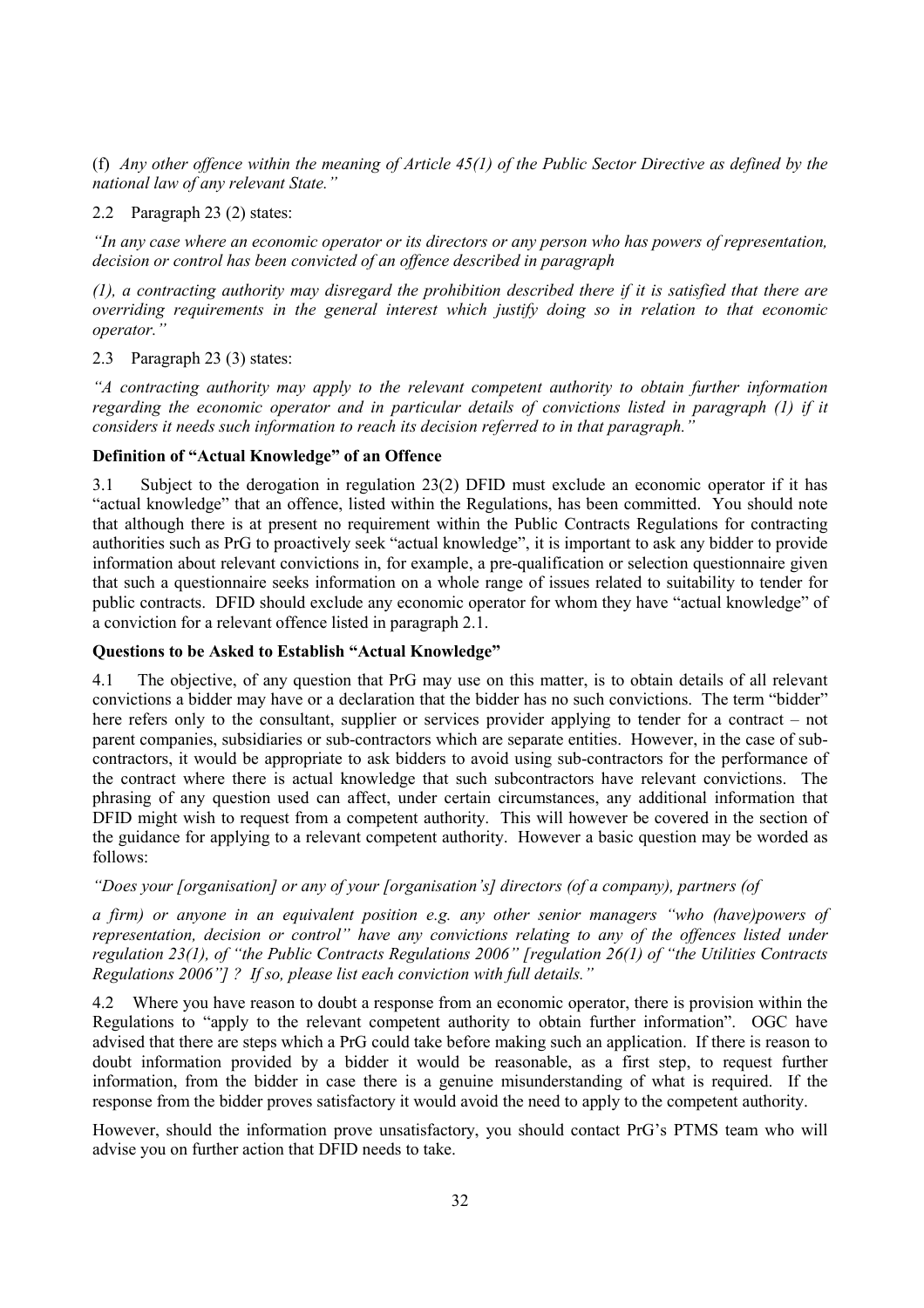### **Exceptions to the Mandatory Exclusion**

5.1 The Public Procurement Regulations make provision for an exception (regulation 23(2)) if the contracting authority "is satisfied that there are overriding requirements in the general interest" which would justify such an exception. These exceptions should only be used in the most serious of circumstances, for example in the case of a national emergency. In such cases the Accounting Officer or Secretary of State, as appropriate, should be satisfied that the circumstances are such that they will justify the exception to ensure that DFID remains in compliance with the Regulations.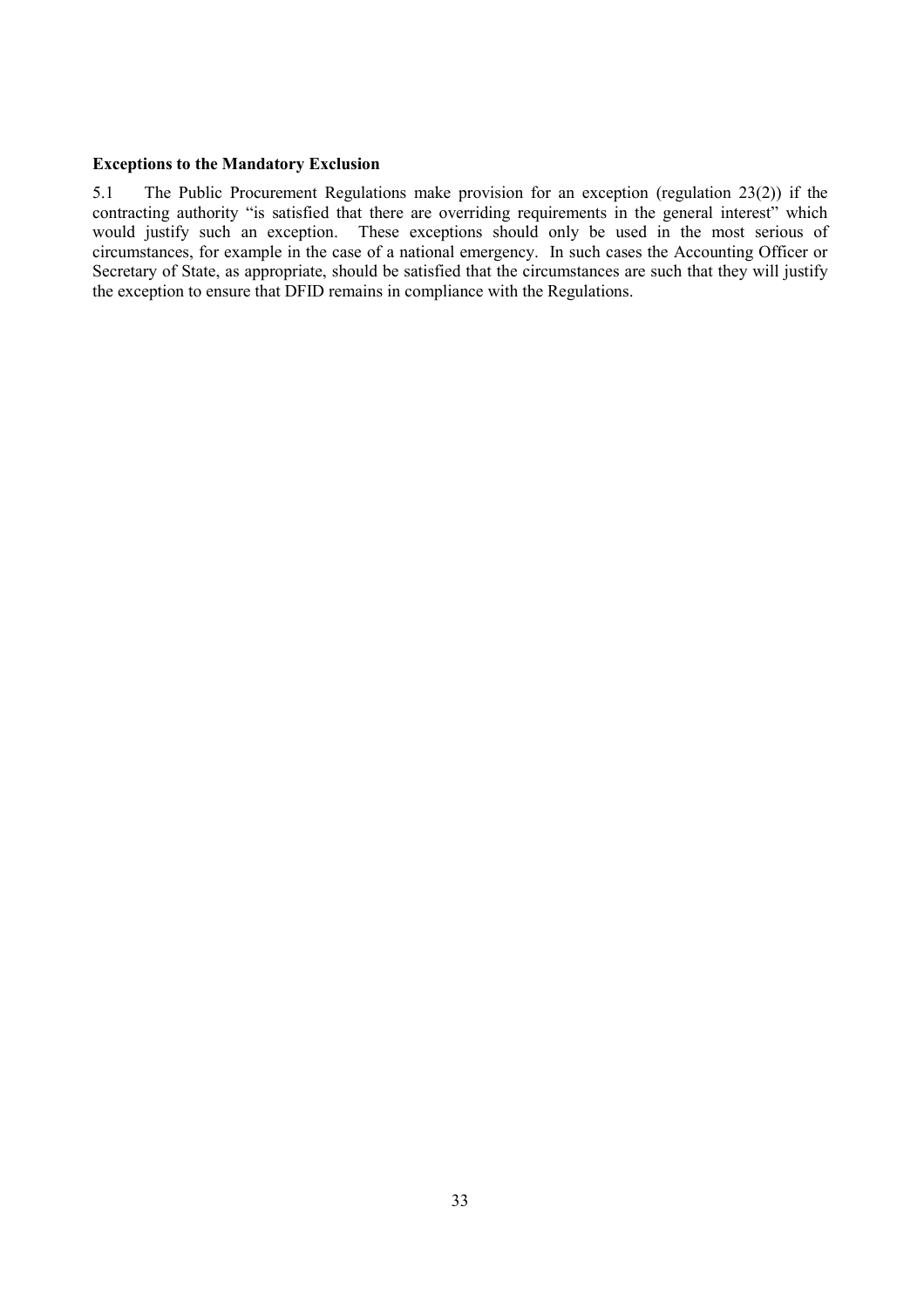### **Annex 2: Revised Memorandum of Understanding on Implementing Part 12 of the Anti-Terrorism, Crime and Security Act 2001**

### Summary

- 1. This MoU, which has been agreed between all the agencies concerned (see para 22), outlines revised arrangements for implementing Part 12 of the Anti-terrorism, Crime and Security Act 2001 ('the 2001 Act'). It replaces the MoU issued in July 2004.
- 2. The National Policing Plan 2005-2008, published in November 2004, states:

'The period covered by the Plan should see the first investigations involving the use of the new powers on international corruption in Part 12 of the Anti-terrorism, Crime and Security Act 2001. **Forces are asked to support the Serious Fraud Office in such investigations and encouraged to take on those investigations not falling within the Serious Fraud Office's remit.** (para 3.55).

### Background

- 3. Part 12 of the 2001 Act, which came into force on 14 February 2002, made 2 main changes to the law:
	- Section 108 put beyond doubt that the existing offences of bribery and corruption apply to the bribery of foreign public office holders, including foreign MPs, judges, ministers and 'agents' (as defined by the Prevention of Corruption Act 1906). This change mainly clarified existing law and no changes in procedure resulted from it.
	- Section 109 was the significant change: it gave our courts jurisdiction over certain offences of bribery and corruption when they are committed overseas by UK nationals or by bodies incorporated under UK law. The relevant offences are (a) the common law offence of bribery; (b) the offences under section 2 of the Public Bodies Corrupt Practices Act 1889; and (c) the first two offences under section 1 of the Prevention of Corruption Act 1906.

### Implementation system

4. This MoU covers any case where it appears that a relevant offence (as described in para 3) has been committed and there is an overseas dimension, whether from the functions carried out by any of the offenders or the location of the offence. Cases where all the action takes place overseas can only be prosecuted in the UK if a relevant event took place after 14 February 2002. If all the action took place before that date, a prosecution can still be considered, provided: (a) that some part of the crime took place in the UK; OR (b) that the offender was a UK national in the service of the Crown (see section 31 of the Criminal Justice Act 1948). Clearly at the time of the allegation it will not be possible to say with certainty what the charge will be and - depending on the content and the locus of the offence - it may be appropriate to bring charges other than those mentioned in para 3.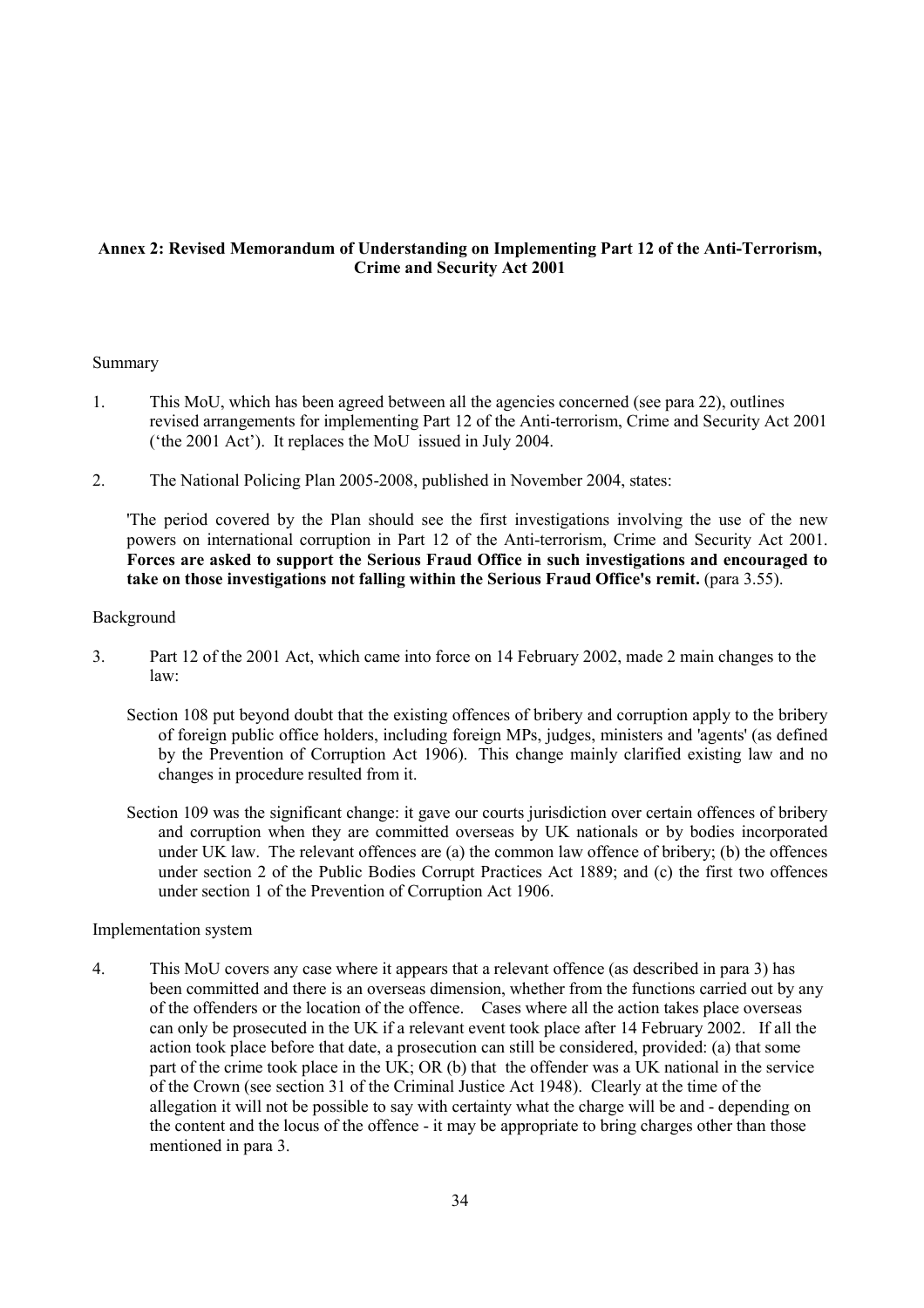- 5. **The Serious Fraud Office (SFO)** will act as the focal point for receiving any allegations (including those coming to the attention of the agencies party to this MoU) about offences of bribery by UK nationals or UK incorporated bodies which take place overseas. Where agreed, SFO will meet agencies party to this MOU to review the status of allegations on file. SFO will maintain the register on allegations covered by this MOU.
- 6. The existence of a new UK jurisdiction over these offences does not mean that it will always be appropriate for the UK to exercise it in any given case. The decision as to which jurisdiction is the best placed to pursue each case will depend on where the main evidence and witnesses are likely to be located. Also, a bribery case is likely to involve at least 2 parties, one of whom at least may not be prosecutable in the UK.
- 7. Therefore it is good practice for **SFO** to report any allegations worthy of investigation to the authorities in the jurisdiction concerned. SFO should give FCO an opportunity to comment beforehand, to ensure they have all relevant information (clearly FCO will already be aware of the cases that have come through them but they should also be informed of any case that reaches SFO by another channel). Before reporting to foreign authorities SFO will also need to be satisfied that none of the following exceptions apply:

It is clear in advance that this avenue will be fruitless;

The jurisdiction imposes the death penalty for these offences. (In line with established practice that prevents the passing of information to foreign authorities in cases of offences for which the death penalty could be applied. This is unusual for these offences but not unknown.);

Such a report might lead to the destruction of evidence or endanger anyone involved in the case (in particular witnesses).

8. Unless the allegation concerns a Scottish case (see para 10) the SFO will undertake a vetting exercise to establish who is best placed to lead the investigation. Where criminal investigations are concerned the relevant agencies are:

SFO for any case that falls within its remit to work in conjunction with;

MoD police for any case involving MoD employees or defence contracts where MoD is a party to the contract;

The local police force concerned for any other criminal case. That means:

- Where the allegation involves a UK incorporated body, the force where its registered office is located. Companies House can advise on the location of registered offices of GB bodies. Northern Ireland has a separate Registrar of Companies in Belfast.
- Where the allegation is against a UK national (and no incorporated body is involved), the force where his last known UK address is located.

**ACPO** will provide advice on how to proceed to other police forces on request.

The **National Crime Squad (NCS)** for any case where there is clearly a need for their pro-active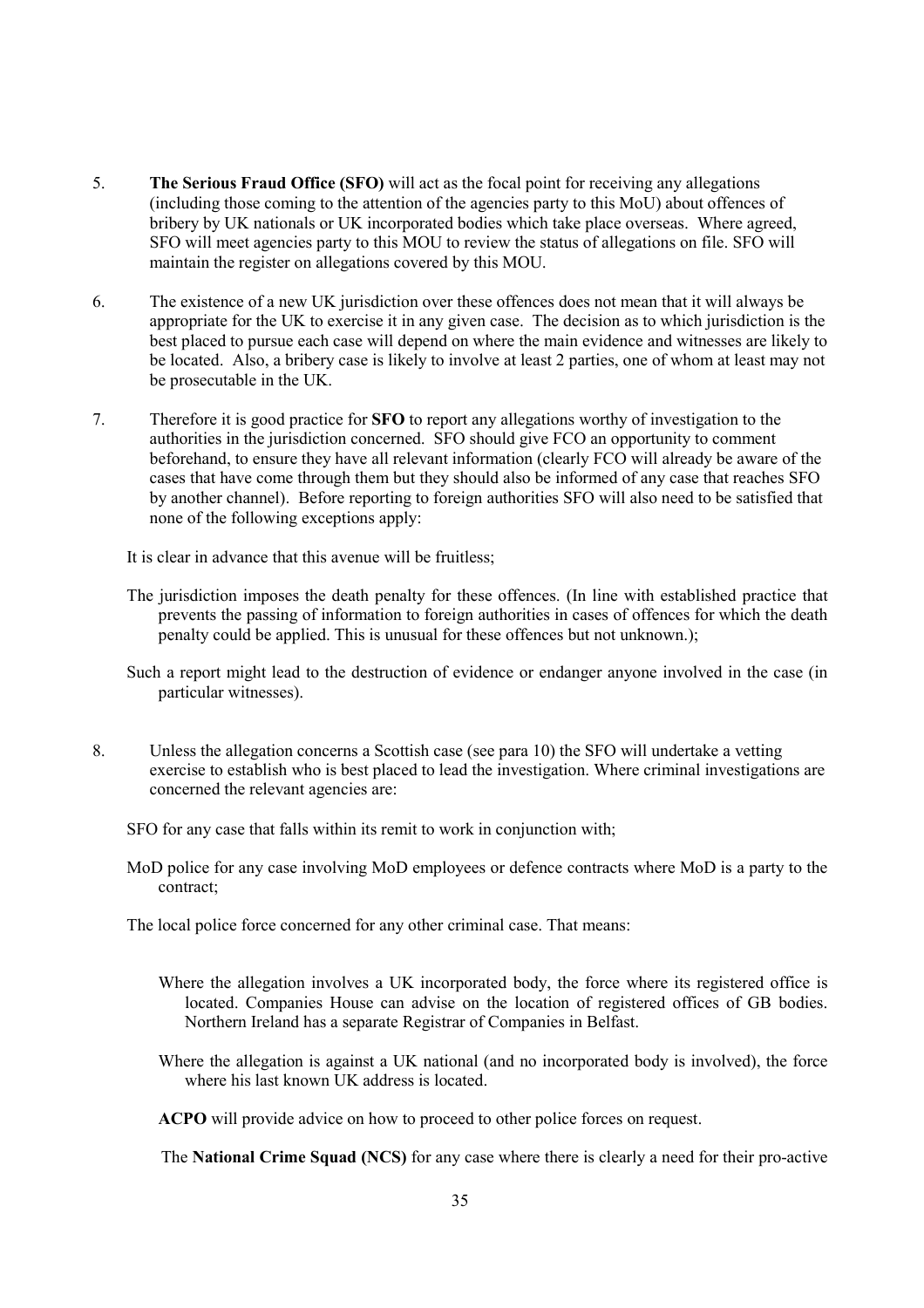policing techniques. NCS will also work to support local police forces on request.

Where individuals or businesses in the UK have benefited from knowingly participating in the bribery or corruption of overseas public officials, enforcement authorities will make use of the Proceeds of Crime Act (POCA) to recover any criminal benefit. The **Assets Recovery Agency (ARA)** should always be consulted where a criminal prosecution is either not feasible or failed, and where applicable and practicable ARA will use civil recovery powers against the offenders.

### Scotland

9. Part 12 of the 2001 Act applies only to England and Wales and Northern Ireland. Similar provision was made for Scotland by sections 68 and 69 of the Criminal Justice (Scotland) Act 2003, which were commenced on 28 June 2003. If the person's last address or the incorporated body's office is in Scotland, then the case should be referred to the Crown Office's Financial Crime Unit who will oversee the investigation and prosecution of all such cases.

### *Prosecutions*

- 10. **CPS** will prosecute any case linked with England and Wales not falling within SFO's remit.
- 11. Cases linked with Northern Ireland not falling within SFO's remit will be prosecuted by the DPP for Northern Ireland or the Police Service for Northern Ireland.
- DTI investigations
- 12. **DTI's Companies Investigations Branch** (whose remit is GB-wide) are best placed to explore situations where there is good reason to suspect wrong doing by a company incorporated in GB but where the evidence is not sufficiently strong to warrant a criminal investigation.

### **Police investigations**

13. It will be normal in these cases that evidence may need to be obtained from abroad: the existing Mutual Legal Assistance mechanisms should be used.

### **Cases in developing countries**

DFID (and FCO) will be able to provide advice where a case arises implying corruption offences in a developing country and DFID may, on a case by case basis, be able to provide practical assistance to an investigation where it is engaging with the local justice system.

### *Ongoing information needs*

14. For operational reasons, the FCO, or MOD in any case involving contracts to which it is a party, may ask for an update from investigating agencies on the stage reached of an investigation where this is appropriate and with the consent of the senior investigating officer.

### **Distribution**

15. This MoU will be circulated to Chief Constables in England and Wales by Home Office and to the Police Service of Northern Ireland by NIO. Home Office will also circulate it to the contacts named in Annexes 1 (central contacts) and 2 (local police force contacts). Any necessary further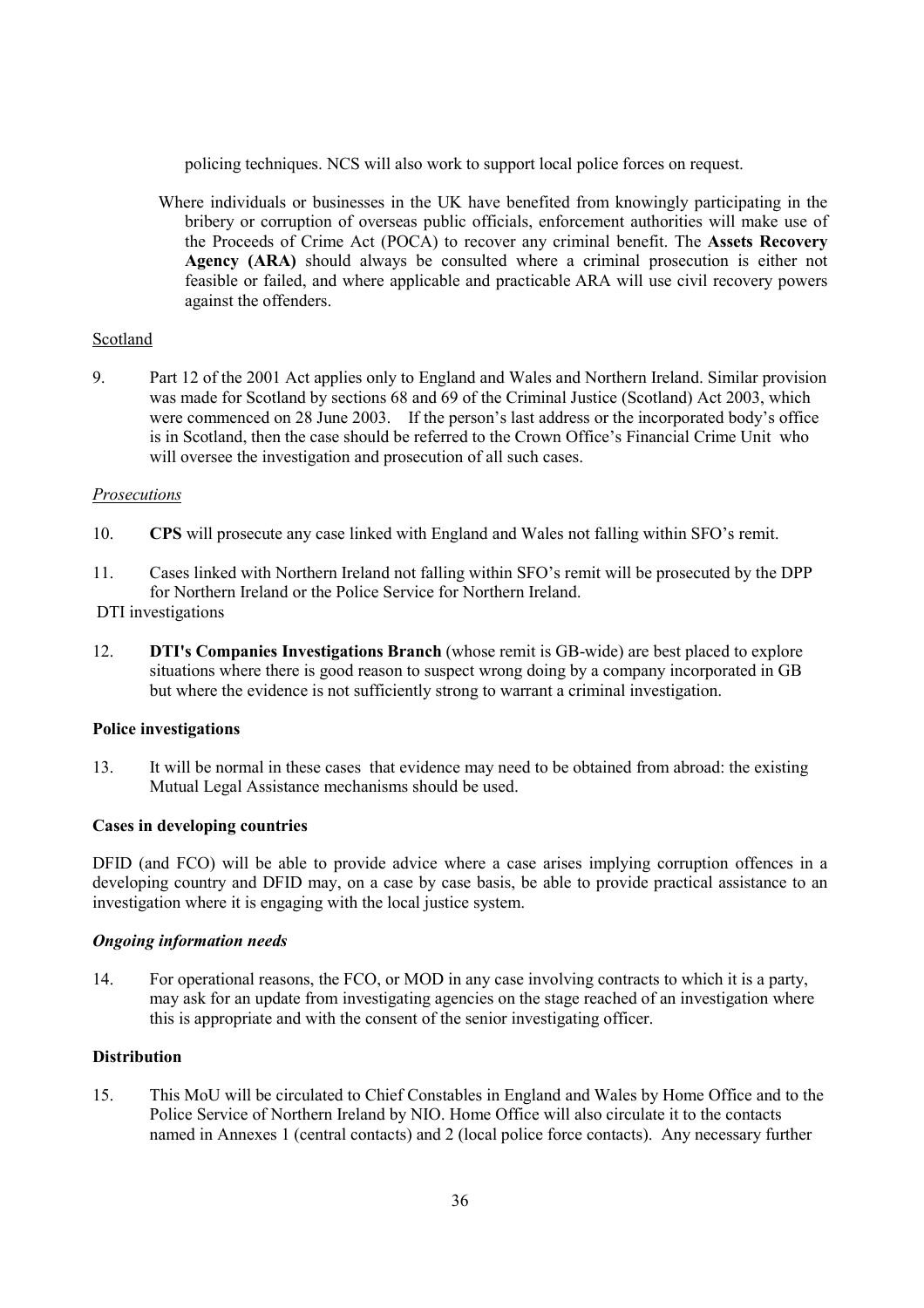circulation within agencies will be arranged by the contacts named in Annexes 1 and 2. (Both Annexes are restricted).

### **Further information**

- 16. A circular (No 2/2002) on the content of the legislation has been issued to police and courts by the **Home Office**.
- 17. Under the Civil Service Code, officials should report evidence of criminal or unlawful activity. This applies to allegations of foreign bribery. The FCO has issued specific guidance to overseas posts on the reporting of such allegations, for onward transmission to the SFO.

### **Parties to this MoU**

- 18. This MoU was agreed by a steering group chaired by the ACPO lead and comprising representatives of the Police, the Crown Prosecution Service, Serious Fraud Office, National Criminal Intelligence Service, National Crime Squad, MoD, MoD Police, Department of Trade and Industry, UK Trade and Investment, Foreign and Commonwealth Office, Export Credits Guarantee Department, the Department for International Development and the Home Office. The names of those from each organisation who have approved this MoU are attached at Annex 3.
- 19. The MoU is reviewed at least annually and updated as necessary.

*Issued 1 December 2005*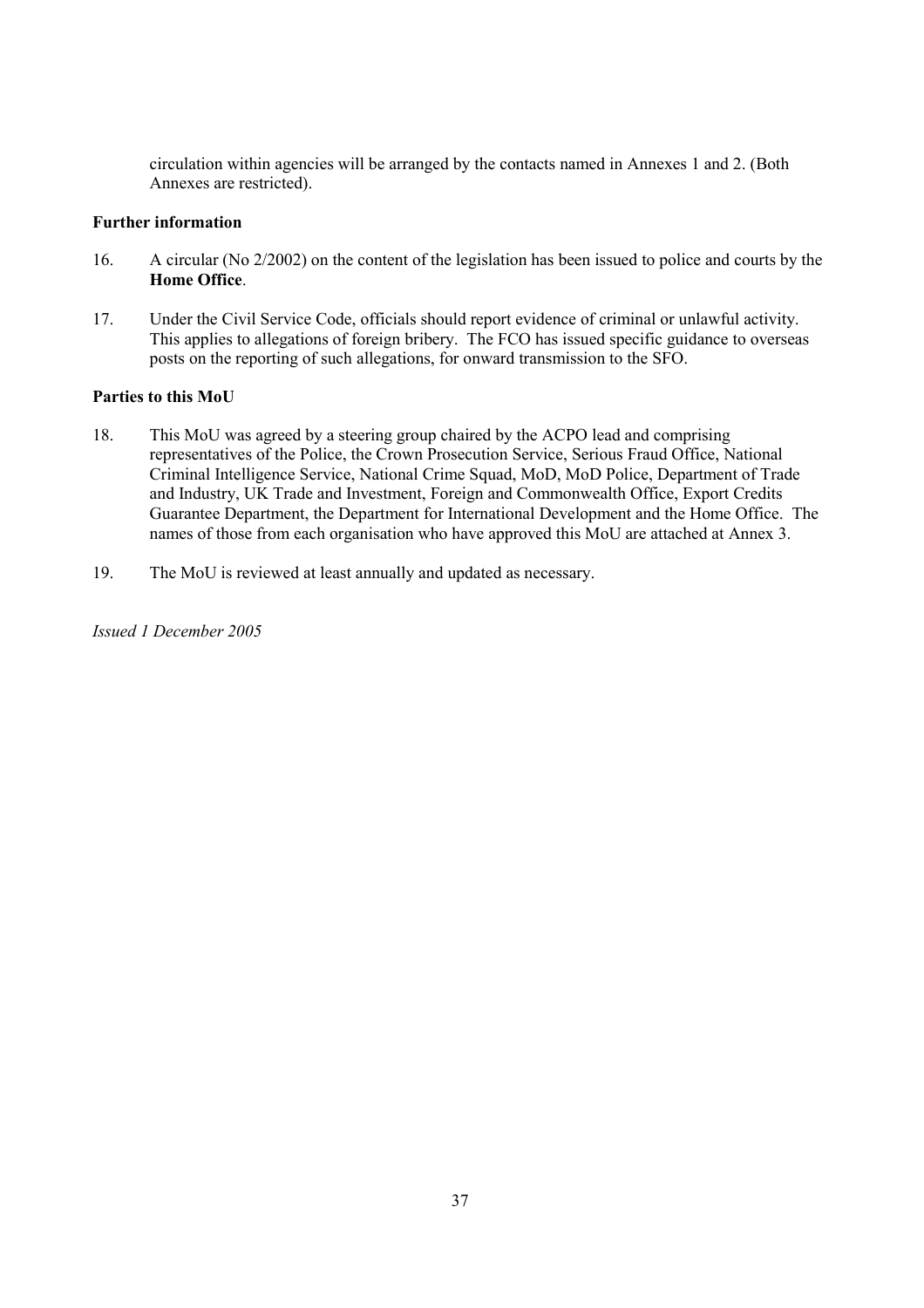Annex 3: Number of Defendants Proceeded Against at Magistrates' Courts, Found Guilty and Sentenced at all Courts for Money<br>Laundering Offences, by Type Of Offence **Annex 3: Number of Defendants Proceeded Against at Magistrates' Courts, Found Guilty and Sentenced at all Courts for Money Laundering Offences, by Type Of Offence** 

|       |                                                                                                     | Statute                                                                                                                                       | Against Guilty |                |    | Proceeded   Found   Sentenced Conditional   Fine  <br>Absolute /<br>Discharge | Community Fully<br>Sentence<br>Service | Suspended<br>Sentence | Immediate | Custody Sentence length<br>(months)<br>custodial<br>Average |
|-------|-----------------------------------------------------------------------------------------------------|-----------------------------------------------------------------------------------------------------------------------------------------------|----------------|----------------|----|-------------------------------------------------------------------------------|----------------------------------------|-----------------------|-----------|-------------------------------------------------------------|
| 93/49 | Concealing or transferring the proceeds of (previously Criminal Justice<br>drug trafficking         | International Co-operation) Act 1990,<br>Drug Trafficking Act 1994, Sec 49<br><b>Sec 14)</b>                                                  | $\tilde{c}$    | ∞              | ∞  |                                                                               |                                        |                       | ω         | $\frac{1}{2}$                                               |
| 93/50 | Assisting another person to retain the<br>benefit of drug trafficking                               | (previously Drug Trafficking Offences<br>Drug Trafficking Act 1994, Sec 50<br>Act 1986, Sec 24)                                               |                |                | 7  |                                                                               |                                        |                       | တ         | 31                                                          |
| 93/51 | Acquisition, possession of use of other<br>proceeds of drug traffickign                             | Offences Act 1986 as inserted by S16<br>Drug Trafficking Act 1994, Sec 51,<br>(previously S23A Drug Trafficking<br>Criminal Justice Act 1993) | ო              |                |    |                                                                               |                                        |                       |           | 36                                                          |
| 93/52 | Failure to disclose knowledge or suspicion Drug Trafficking Act 1994, Sec 52<br>of money laundering |                                                                                                                                               |                |                | ∞  |                                                                               | $\scriptstyle\sim$                     |                       |           |                                                             |
| 93/53 | prejudice an investigation ("Tipping off")<br>Disclosure of information likely to                   | Drug Trafficking Act 1994, Sec 53                                                                                                             |                |                |    |                                                                               |                                        |                       |           |                                                             |
|       | Total Drug Money Laundering Offences                                                                |                                                                                                                                               | ន              | $\overline{a}$ | 24 |                                                                               | œ                                      |                       | م.<br>با  | 26.5                                                        |

# 1. Drug Money Laundering Offences **1. Drug Money Laundering Offences**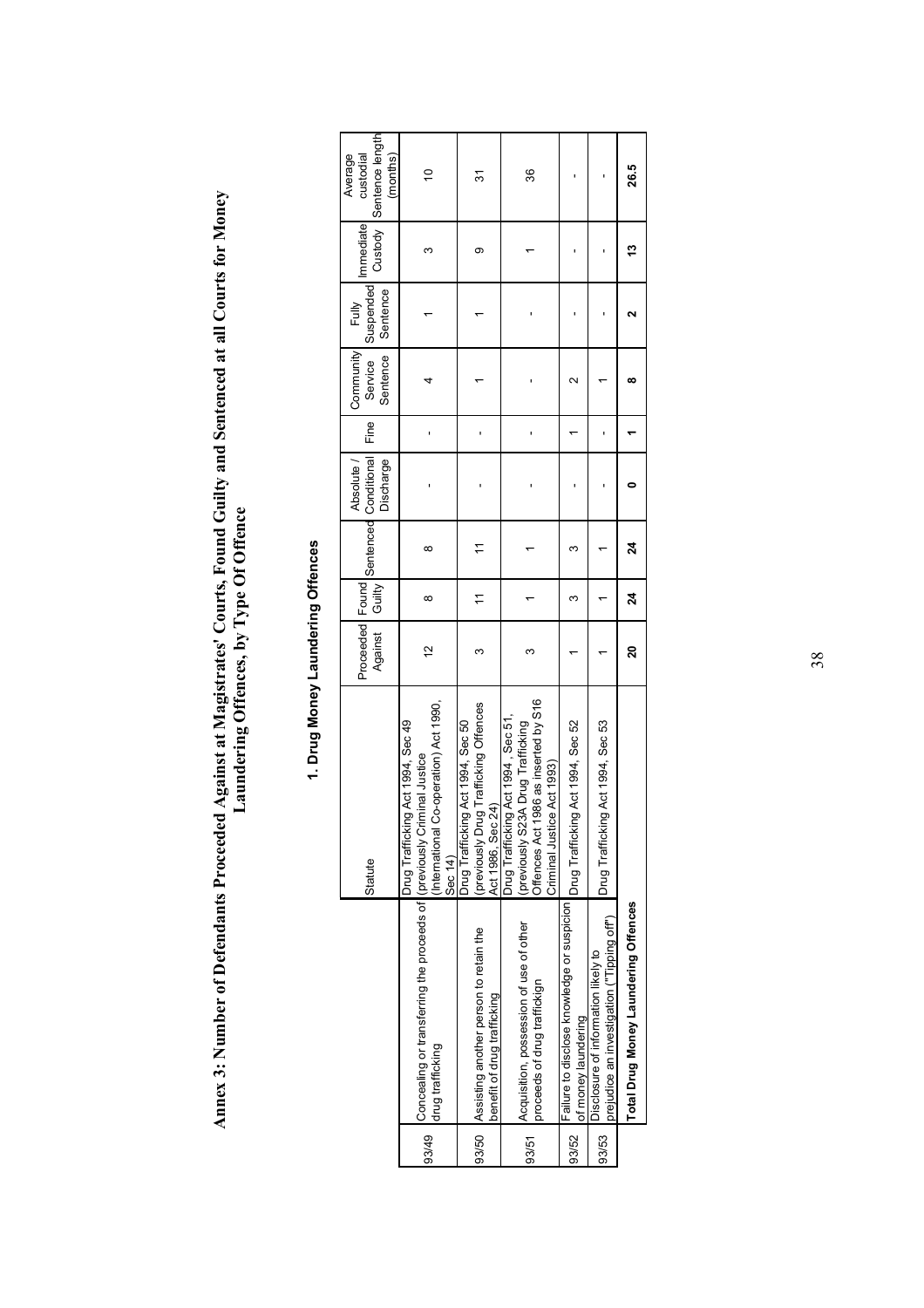| ׇׇ֘֕<br>I<br>!<br>: |
|---------------------|
|                     |
|                     |
|                     |
|                     |
|                     |
| ı                   |

|                                                                                                                             | Statute                                                                                  | Against Guilty |                      |                   | Proceeded   Found   Sentenced Conditional  <br>Absolute /<br>Discharge | Fine | Service Suspended mimediate<br>Community Fully<br><b>Sentence</b> | Sentence |                   | Custody Sentence length<br>(months)<br>custodial<br>Average |
|-----------------------------------------------------------------------------------------------------------------------------|------------------------------------------------------------------------------------------|----------------|----------------------|-------------------|------------------------------------------------------------------------|------|-------------------------------------------------------------------|----------|-------------------|-------------------------------------------------------------|
| 53/26 Assisting another to retain the benefit of linserted by S29 Criminal Justice Act<br>criminal conduct                  | Criminal Justice Act 1988, Sec 93A as<br>1993                                            |                | 3                    | ω                 |                                                                        |      |                                                                   | $\sim$   |                   |                                                             |
| 53/27 Acquisition, possession or use of<br>proceeds of criminal conduct                                                     | Criminal Justice Act 1988, Sec 93B as<br>inserted by S30 Criminal Justice Act<br>1993    |                |                      |                   |                                                                        |      |                                                                   |          |                   |                                                             |
| 53/28 Concealing or transferring proceeds of<br>criminal conduct                                                            | Criminal Justice Act 1988, Sec 93C as<br>Criminal Justice Act<br>inserted by S31<br>1993 |                | $\mathbf{\tilde{c}}$ | $\mathbf{\Omega}$ |                                                                        |      |                                                                   |          | $\mathbf{\Omega}$ | 31                                                          |
| 53/29 Disclose of information likely to prejudice linserted by S32 Criminal Justice Act<br>an investigation ("Tipping off") | Criminal Justice Act 1988, Sec 93D as<br>1993                                            |                |                      |                   |                                                                        |      |                                                                   |          |                   |                                                             |
| Total for offences of Laundering Proceeds of Other Cri                                                                      | Îme                                                                                      | L٥             | ۱Ω                   |                   |                                                                        |      |                                                                   |          |                   |                                                             |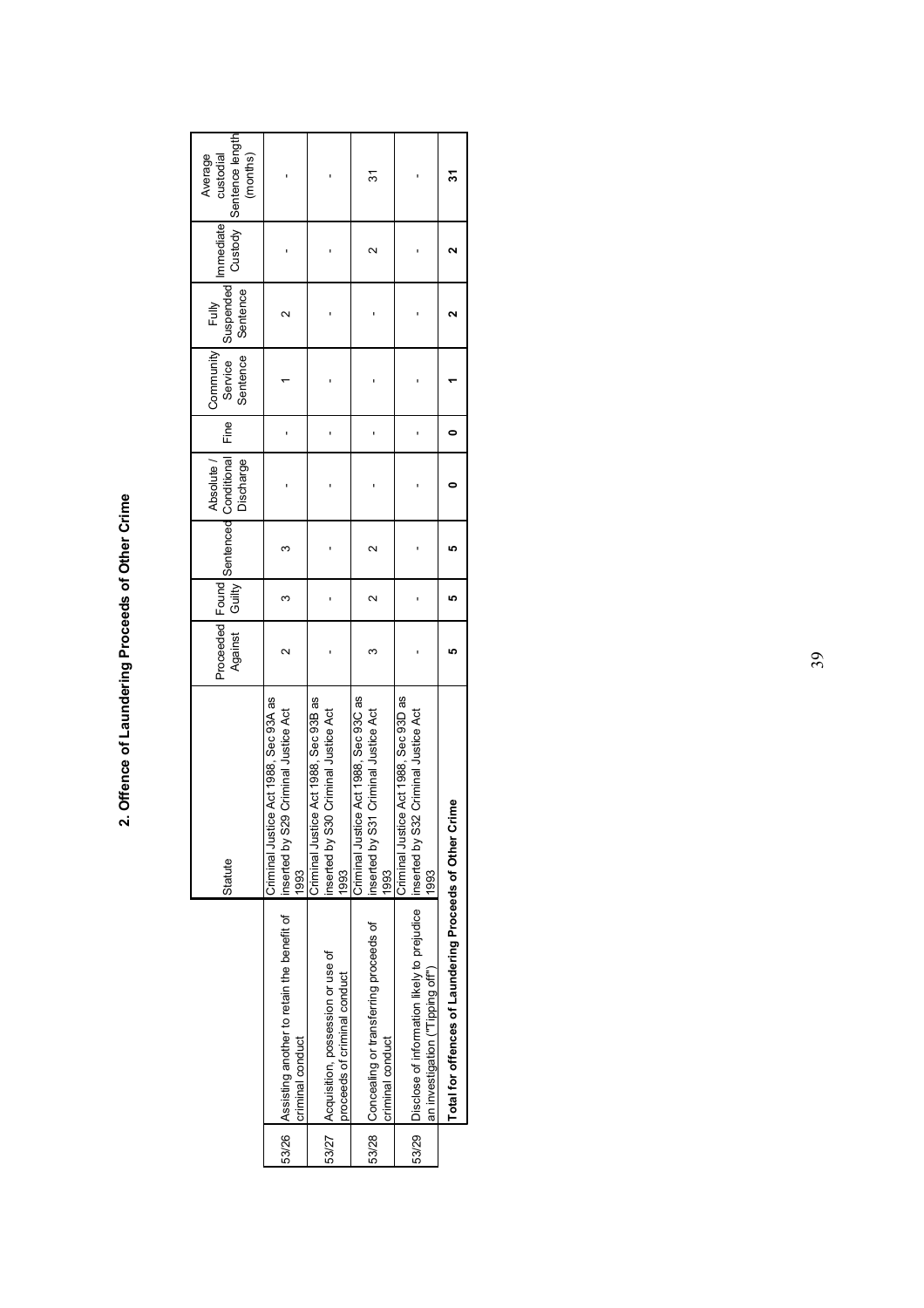| $\vdots$ |
|----------|
|          |
| J        |
|          |

| Sentence length<br>custodial<br>Average<br>(months) | 21                                                      | 22.2                                                                                                                                                                                                   | 171                                                    |                                                                                           |                                                                                                                   |                                                                                                  |                                                                                                                     |                                                                              |                                                                                                                                                                                                     |                                                                                                                                                 | ဖ                                                                                                                                      |                                                                                                         |
|-----------------------------------------------------|---------------------------------------------------------|--------------------------------------------------------------------------------------------------------------------------------------------------------------------------------------------------------|--------------------------------------------------------|-------------------------------------------------------------------------------------------|-------------------------------------------------------------------------------------------------------------------|--------------------------------------------------------------------------------------------------|---------------------------------------------------------------------------------------------------------------------|------------------------------------------------------------------------------|-----------------------------------------------------------------------------------------------------------------------------------------------------------------------------------------------------|-------------------------------------------------------------------------------------------------------------------------------------------------|----------------------------------------------------------------------------------------------------------------------------------------|---------------------------------------------------------------------------------------------------------|
| Immediate<br>Custody                                | $\overline{7}$                                          | $\overline{3}$                                                                                                                                                                                         | 73                                                     |                                                                                           |                                                                                                                   |                                                                                                  | J.                                                                                                                  | J.                                                                           |                                                                                                                                                                                                     | Ţ                                                                                                                                               |                                                                                                                                        |                                                                                                         |
| Suspended<br>Sentence<br>Fully                      | L                                                       | $\sim$                                                                                                                                                                                                 | $\frac{6}{5}$                                          |                                                                                           |                                                                                                                   |                                                                                                  |                                                                                                                     |                                                                              |                                                                                                                                                                                                     | J.                                                                                                                                              | ı                                                                                                                                      |                                                                                                         |
| Community<br>Sentence<br>Service                    | 55                                                      | 26                                                                                                                                                                                                     | 150                                                    |                                                                                           |                                                                                                                   |                                                                                                  |                                                                                                                     |                                                                              |                                                                                                                                                                                                     | J.                                                                                                                                              |                                                                                                                                        |                                                                                                         |
| Fine                                                | 5                                                       | S                                                                                                                                                                                                      | 4                                                      |                                                                                           |                                                                                                                   |                                                                                                  | ı                                                                                                                   |                                                                              |                                                                                                                                                                                                     | ı                                                                                                                                               |                                                                                                                                        |                                                                                                         |
| Conditional<br>Absolute /<br>Discharge              | $\infty$                                                | 5                                                                                                                                                                                                      | $\frac{4}{3}$                                          |                                                                                           |                                                                                                                   |                                                                                                  |                                                                                                                     | л                                                                            |                                                                                                                                                                                                     | J.                                                                                                                                              | ٠                                                                                                                                      |                                                                                                         |
| Sentenced                                           | SO                                                      | 89                                                                                                                                                                                                     | 326                                                    |                                                                                           |                                                                                                                   |                                                                                                  | J.                                                                                                                  | J.                                                                           | I,                                                                                                                                                                                                  | Ţ                                                                                                                                               |                                                                                                                                        |                                                                                                         |
| Found<br>Guilty                                     | 54                                                      | 89                                                                                                                                                                                                     | 343                                                    |                                                                                           |                                                                                                                   |                                                                                                  |                                                                                                                     |                                                                              |                                                                                                                                                                                                     |                                                                                                                                                 | J.                                                                                                                                     |                                                                                                         |
| Proceeded<br>Against                                | 392                                                     | 229                                                                                                                                                                                                    | 674                                                    | 4                                                                                         |                                                                                                                   |                                                                                                  |                                                                                                                     | ᡪ                                                                            |                                                                                                                                                                                                     | ı                                                                                                                                               |                                                                                                                                        |                                                                                                         |
| Statute                                             | rime Act 2002, Secs 327<br>Proceeds of Cr<br>and 334(1) | rime Act 2002, Secs 328<br>Proceeds of Ci                                                                                                                                                              | ime Act 2002, Secs 329<br>Proceeds of Ci<br>and 334(1) | Secs 330<br>Proceeds of Crime Act 2002,<br>and 334(1)                                     | rime Act 2002, Secs 331<br>Proceeds of C<br>and 334(1)                                                            | rime Act 2002, Secs 332<br>Proceeds of Ci<br>and 334(1)                                          | rime Act 2002, Secs 333<br>Proceeds of Ci<br>and 334(1)                                                             | Sec 336<br>rime Act 2002,<br>Proceeds of Cr                                  | Proceeds of Crime Act 2002, Sec 342                                                                                                                                                                 | Proceeds of Crime Act 2002, Sec<br>$359(3)$ and $(4)$                                                                                           | rime Act 2002, Sec<br>Proceeds of Cr<br>$359(1)$ and $(2)$                                                                             | Proceeds of Crime Act 2002, Sec<br>$366(1)$ and $(2)$                                                   |
|                                                     | Concealing etc. criminal property                       | control of criminal property by, or on behalf and 334(1)<br>facilitating acquisition retention use or<br>arrangement, knowing or suspecting,<br>Arrangements - being concerned in<br>of another person | Acquisition use and possession                         | involved in money laundering - regulated<br>Failure to disclose; another person<br>sector | involved in money laundering - nominated<br>Failure to disclose; another person<br>officer in the regulated field | involved in money laundering - other<br>Failure to disclose; another person<br>nominated officer | been made; making a disclosure likely to<br>Tipping off - suspecting a disclosure has<br>prejudice an investigation | Nominated officer; must not give consent<br>to the doing of a prohibited act | otherwise disposing of documents relevant<br>disclosure likely to prejudice investigation;<br>Offences of prejudicing an investigation<br>Falsifying, concealing, destroying or<br>to investigation | imposed under a disclosure order, making<br>or recklessly making a false or misleading<br>In purported compliance with requirement<br>statement | imposed under a disclosure order, making<br>or recklessly making a false disclosure<br>Failing to comply with the requirement<br>order | Financial institution failing to comply with<br>requirement imposed under Customer<br>Information Order |
|                                                     | 38/01                                                   | 38/02                                                                                                                                                                                                  | 38/03                                                  | 38/04                                                                                     | 38/05                                                                                                             | 38/06                                                                                            | 38/07                                                                                                               | 38/08                                                                        | 95/06                                                                                                                                                                                               | 95/07                                                                                                                                           | 195/48                                                                                                                                 |                                                                                                         |

 $40$  $\frac{4}{100}$